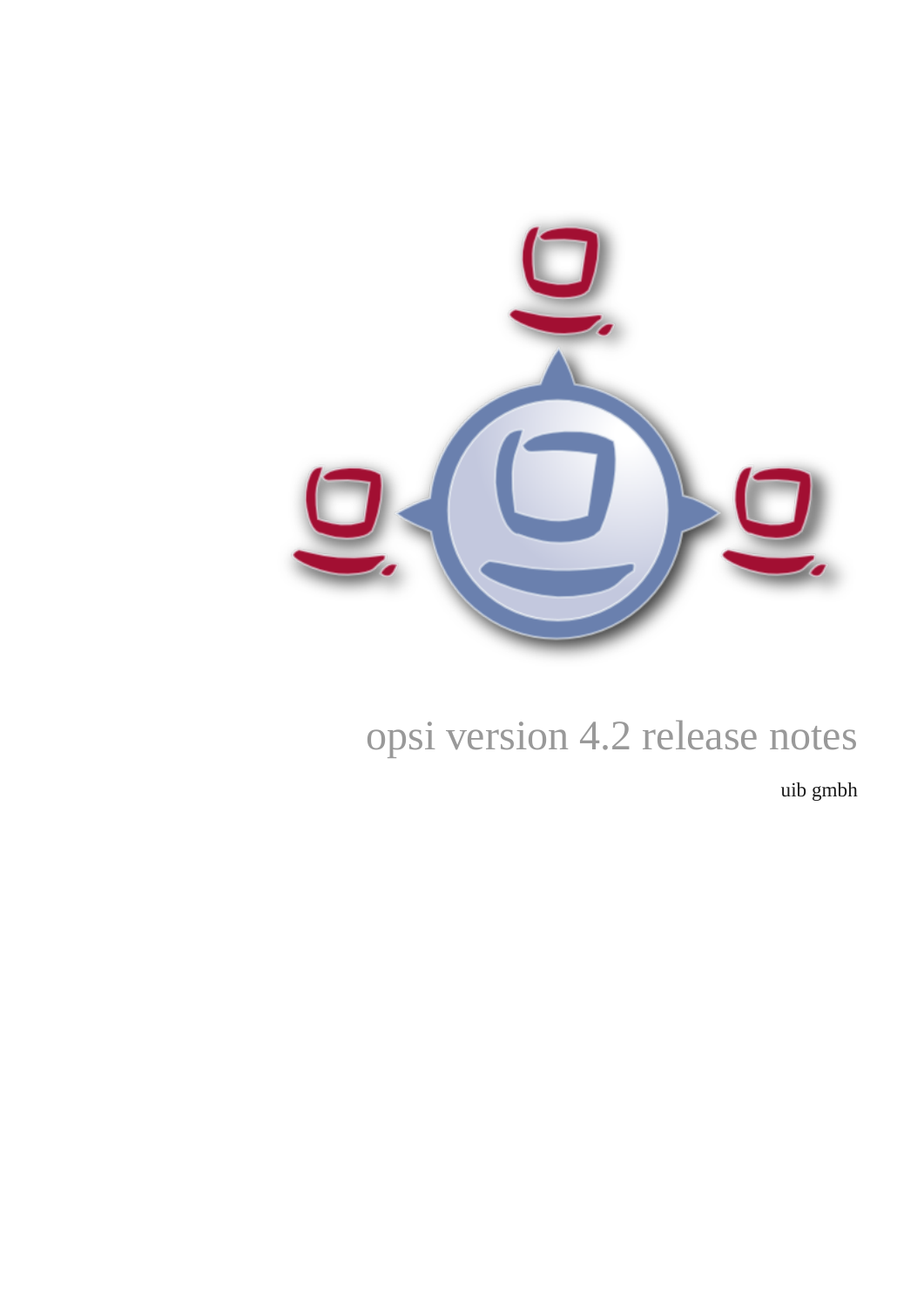# **Table of Contents**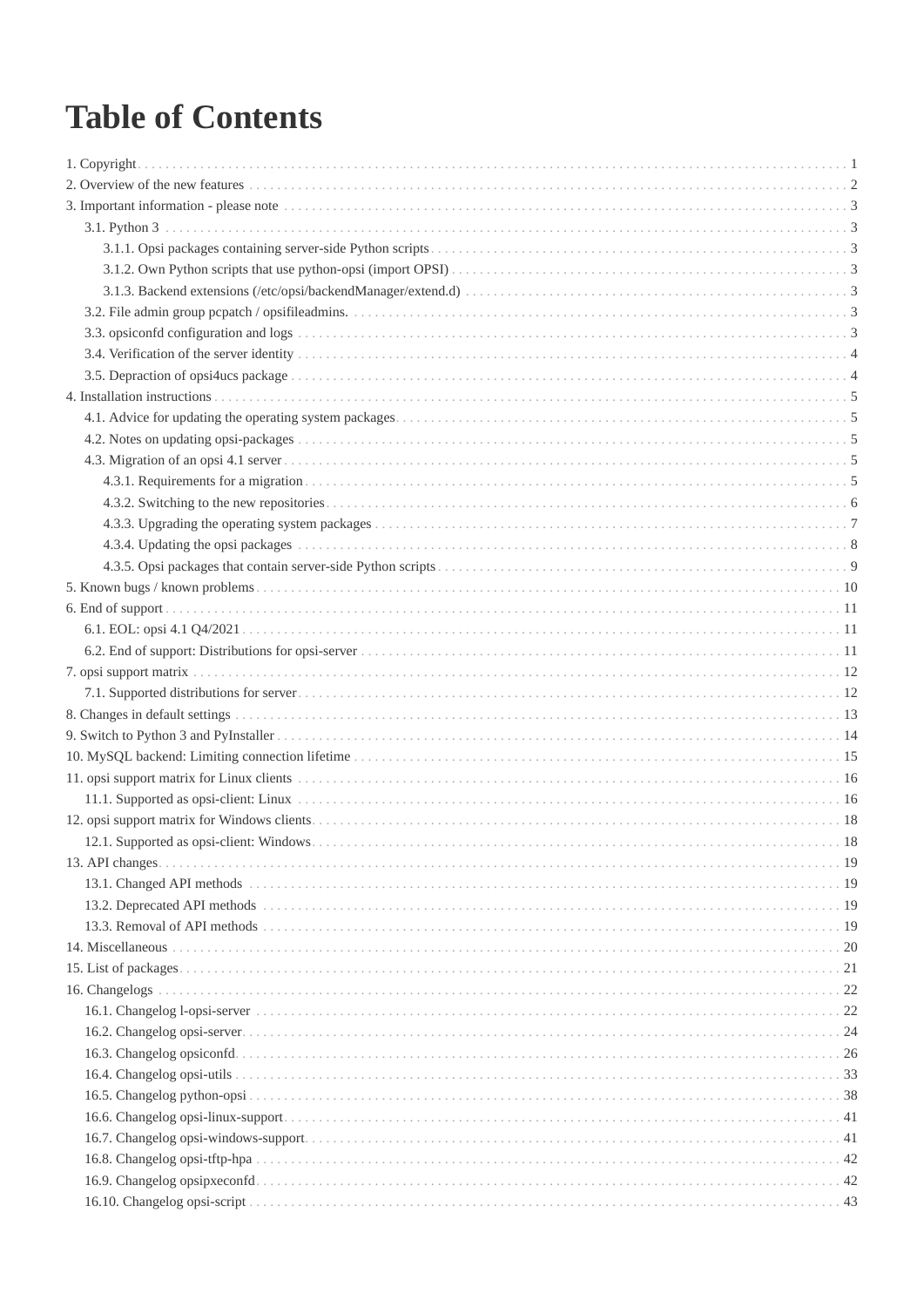|--|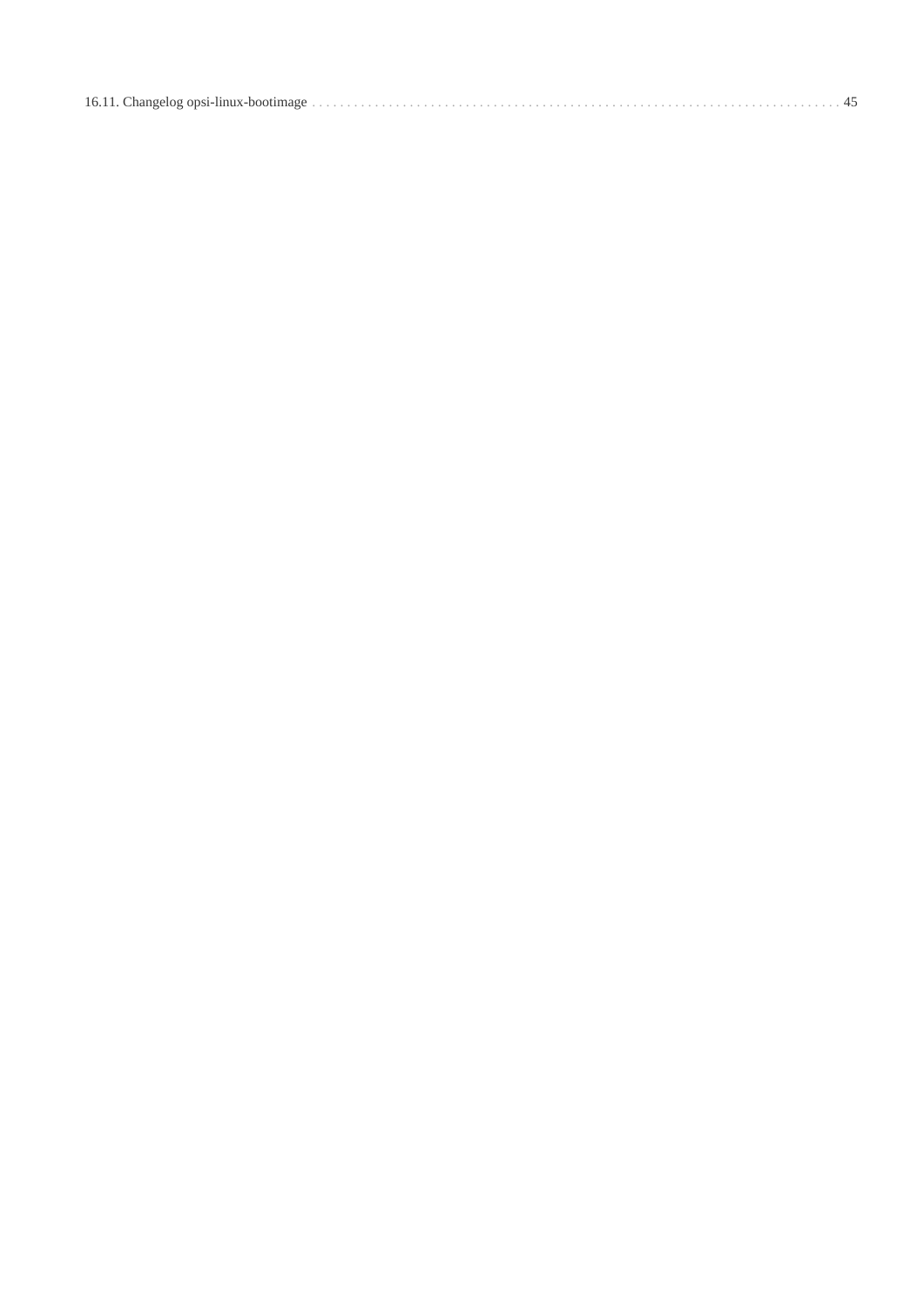# <span id="page-3-0"></span>**1. Copyright**

The Copyright of this manual is held by uib gmbh in Mainz, Germany.

This manual is published under the creative commons license 'Attribution - ShareAlike' (by-sa).



A description of the license can be found here: <https://creativecommons.org/licenses/by-sa/3.0/>

The legally binding text of the license can be found here: <https://creativecommons.org/licenses/by-sa/3.0/legalcode>

Most parts of the opsi software is open source. Not open source are the parts of the source code which contain new extensions, that are still under cofunding, which have not been paid off yet. See also: [opsi cofunding projects](https://www.uib.de/en/opsi-cofunding/cofunding/)

All of the open source code is published under the AGPLv3.



The legally binding text of the AGPLv3 license can be found here:<http://www.gnu.org/licenses/agpl-3.0-standalone.html>

Information about the AGPL:<http://www.gnu.org/licenses/agpl-3.0.en.html>

For licenses to use opsi in the context of closed source software, please contact uib gmbh.

The names 'opsi', 'opsi.org', 'open pc server integration' and the opsi logo are registered trademarks of uib gmbh.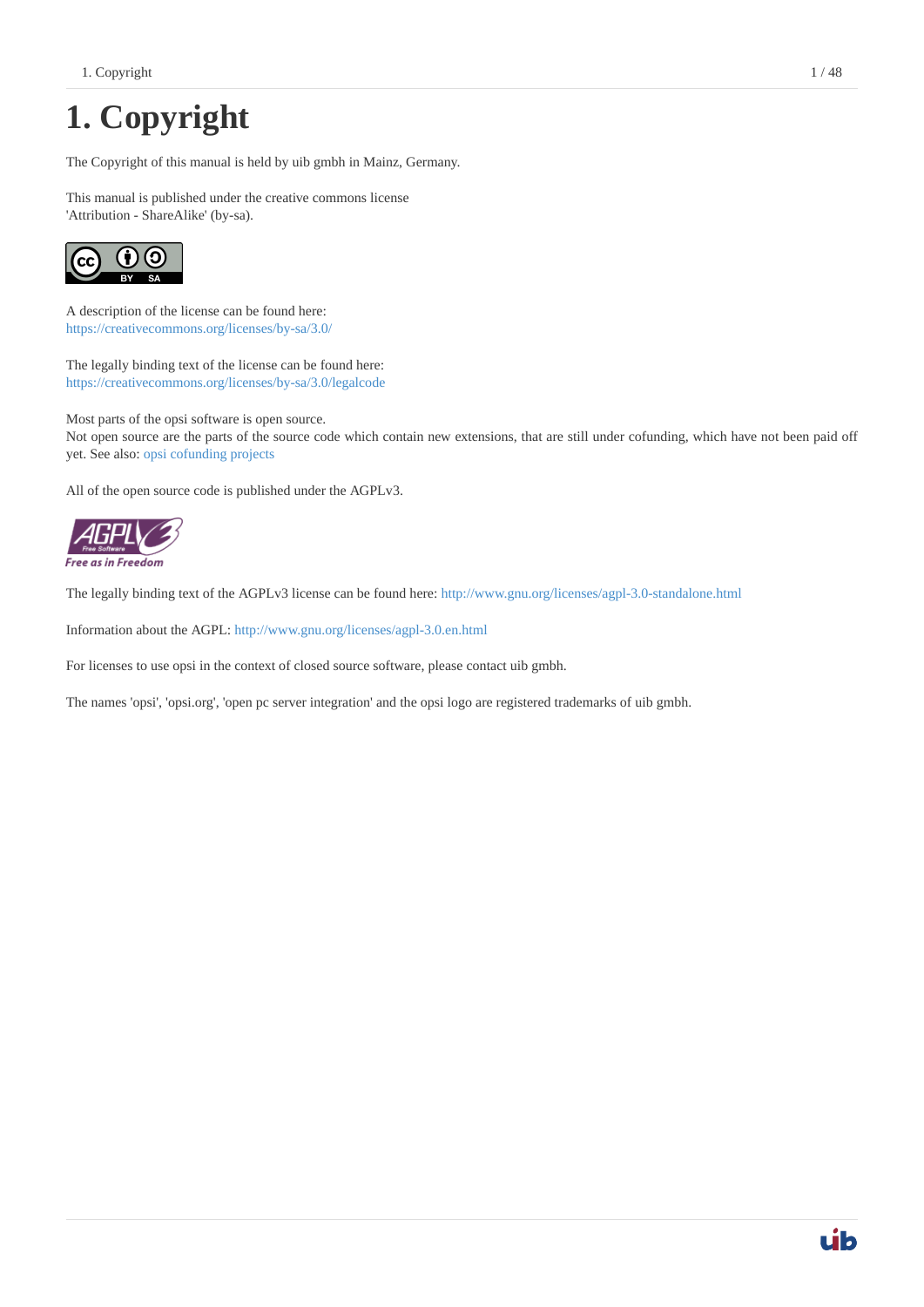# <span id="page-4-0"></span>**2. Overview of the new features**

### **Main aspects of this release are:**

- Switch to Python 3
- All Python applications are distributed as executable binary files
- opsi-python interpreter for your own scripts
- opsi server
	- Complete new implementation of opsiconfd with a focus on performance and scalability
	- opsiconfd can now run in a docker container
	- New dependency on Redis Server > = 5 including the RedisTimeSeries module
	- Use of Grafana for visualization of performance data
	- New default ACLs for API access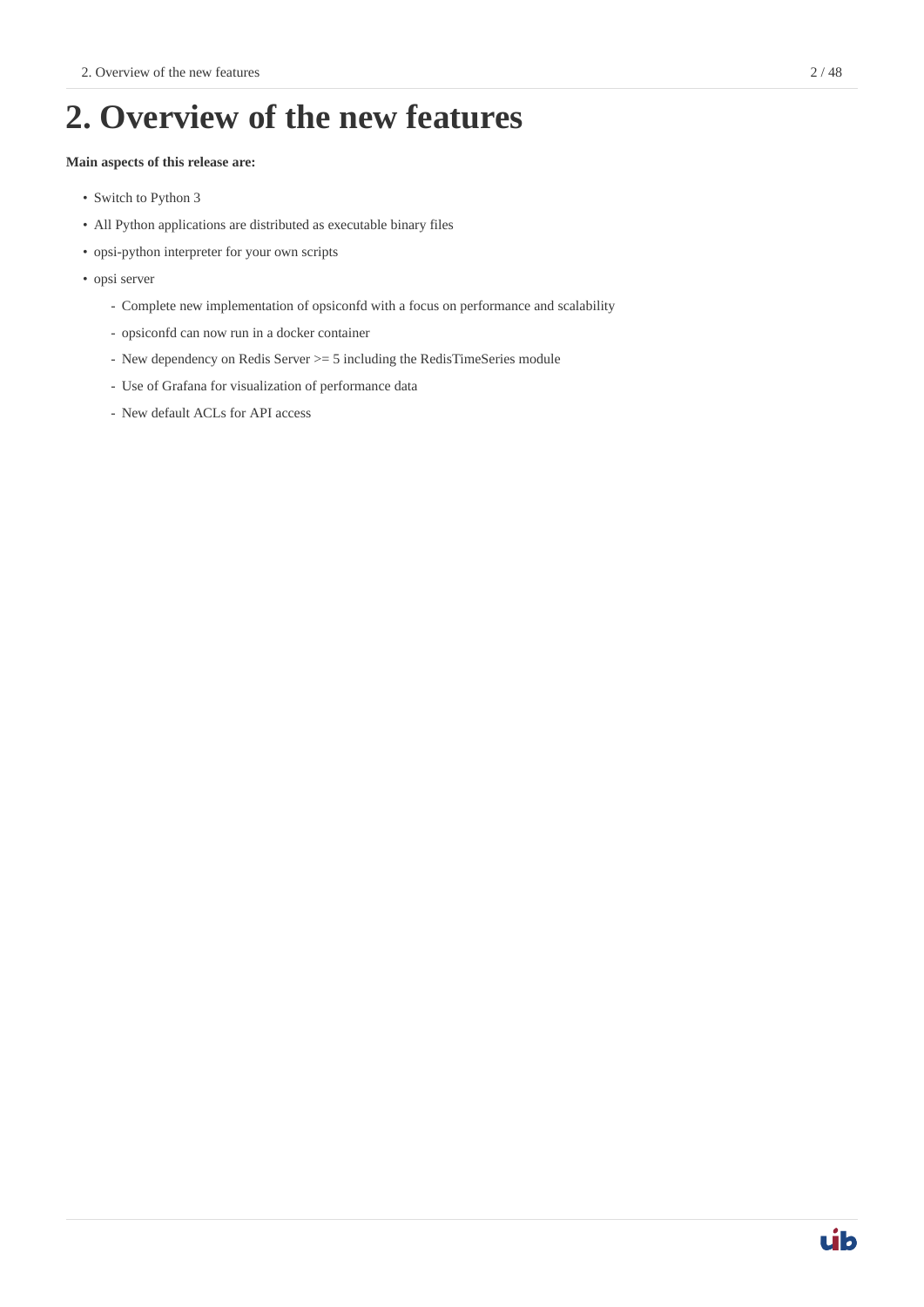# <span id="page-5-0"></span>**3. Important information - please note**

opsi 4.2 is an independent release and has its own repositories. These new repositories have to be added to the system and the repositories of the previous version have to be removed. Only then can the installation / upgrade be carried out.

For an upgrade from opsi 4.1 the installed packages need to be the latest opsi 4.1 stable versions. Other packages - such as MySQL server should also be up-to-date. Otherwise errors in the upgrade process may occur.

It is also strongly recommended to update the packages 'opsi-winst', 'opsi-client-agent' or 'opsi-linux-client-agent' on all clients to the latest opsi 4.1 versions before upgrading.

## <span id="page-5-1"></span>**3.1. Python 3**

opsi 4.2 is now completely based on Python 3. Furthermore, all Python-based packages are now distributed as executable binary files. The 'python-opsi' package is no longer provided as an installable package. It is therefore important to note the following points:

### <span id="page-5-2"></span>**3.1.1. Opsi packages containing server-side Python scripts**

After upgrading the server to opsi 4.2, please use 'opsi-package-manager' to reinstall opsi-packages that contain Python scripts running on the server:

- opsi-client-agent: opsi-deploy-client-agent
- win\*: create\_driver\_links.py, show\_drivers.py

The postinst script automatically corrects these scripts and sets the new interpreter to opsi-python.

Alternatively, the Python scripts can be corrected manually. For this, the interpreter must be set to opsi-python (use #!/usr/bin/opsipython as 'shebang').

### <span id="page-5-3"></span>**3.1.2. Own Python scripts that use python-opsi (import OPSI)**

If scripts are used that depend on python-opsi, the following steps must be carried out: \* Convert these scripts to Python 3 (Python's own 2to3 can be used for this). \* Change the interpreter to opsi-python, which provides python-opsi (import OPSI) (use #!/usr/bin/opsipython as 'shebang').

## <span id="page-5-4"></span>**3.1.3. Backend extensions (/etc/opsi/backendManager/extend.d)**

If you have modified the configuration files in /etc/opsi/backendManager/extend.d or added new ones, these changes must be checked for Python 3 compatibility and adjusted if necessary.

## <span id="page-5-5"></span>**3.2. File admin group pcpatch / opsifileadmins.**

With opsi 4.2 the default name for the opsi file admin group was changed from 'pcpatch' to 'opsifileadmins'. However, when upgrading from opsi 4.1, the previously used name will continue to be used. The name can be customized in the /etc/opsi/opsi.conf configuration file via option fileadmingroup of the groups section. When changing to the 'opsifileadmins' group, note that the 'pcpatch' user must also be added to this group.

## <span id="page-5-6"></span>**3.3. opsiconfd configuration and logs**

There are some changes in the configuration and the logs of 'opsiconfd'.

- All configuration options are documented in the help text of opsiconfd ('opsiconfd --help').
- These command line parameters can also be used in the configuration file opsiconfd.conf (without '--').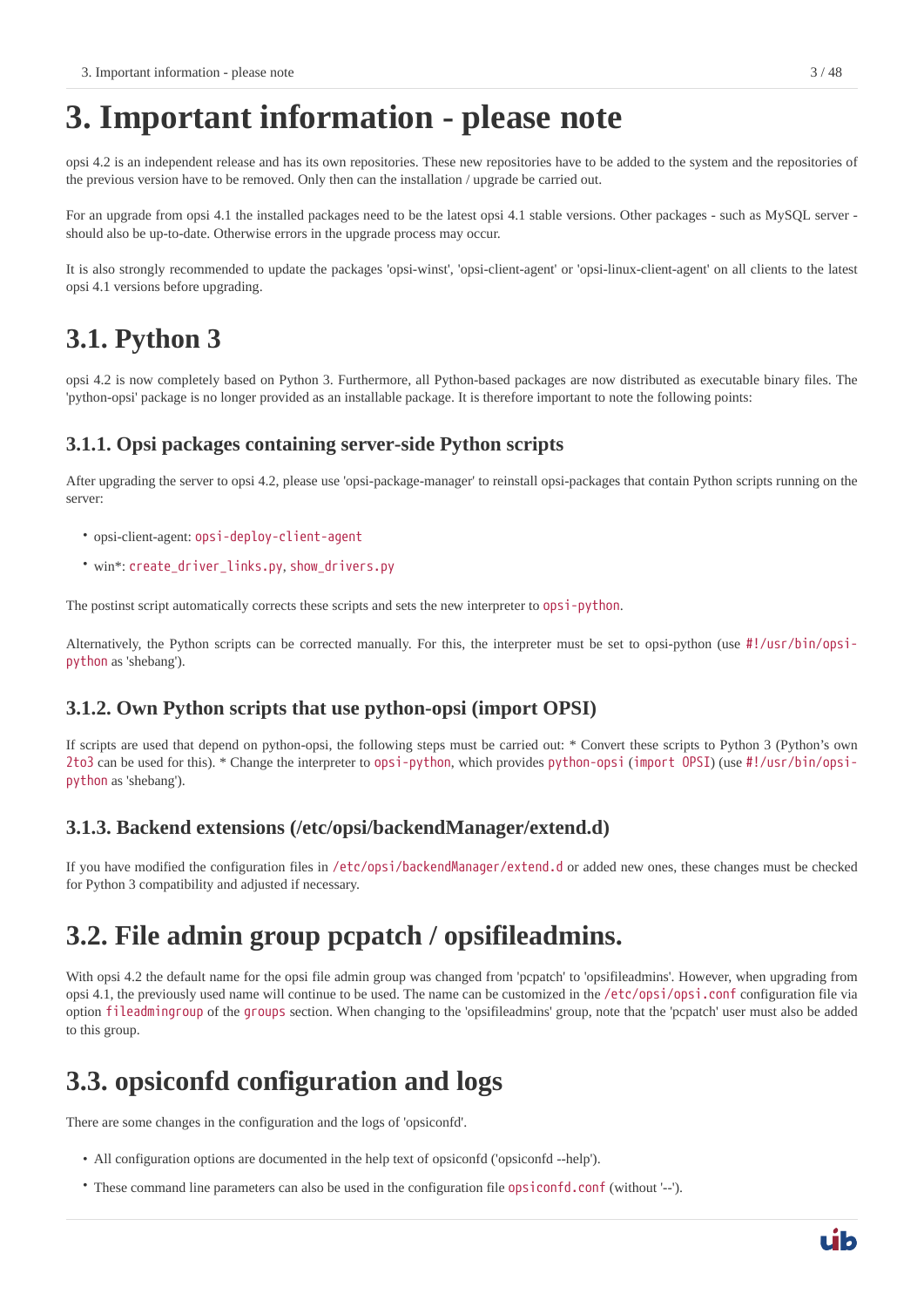- The opsiconfd now has a built-in log rotation. This can be configured with the options 'max-log-size' and 'keep-rotated-logs'.
- The log file 'package.log' is now part of 'opsiconfd.log'.
- The logs now contain context that can be used to filter the logs. For example you can filter these with 'grep' or start opsiconfd with the option '--log-filter LOG\_FILTER':

```
opsiconfd --log-filter instance=package_install
```

```
[6] [2020-09-07 14:41:17.864] [package_install] Running postinst script (Depotserver.py:235)
[5] [2020-09-07 14:41:17.865] [package_install] Running package script 'postinst' (Product.py:477)
...
```
opsiconfd --log-filter client\_addr=10.100.7.5

...

[6] [2020-09-07 14:25:16.966] [10.100.7.5 ] Filtering objects by acls (AccessControl.py:475)

## <span id="page-6-0"></span>**3.4. Verification of the server identity**

Since opsi 4.2, the trustworthiness of the opsi-server can be ensured using standard TLS methods. Each opsi-config-server maintains a Certificate Authority (CA), the opsi CA. This CA is automatically managed by the opsi-config-server. Each opsi-server, also the opsi-depotserver receive a TLS certificate from the opsi-config-server, which is signed by this CA. These certificates are also automatically created, distributed and updated as needed. Any client that trusts the opsi CA also trusts these server certificates.

This applies especially to the 'verify\_server\_cert' and 'verify\_server\_cert\_by\_ca' options. For more information please refer to the corresponding chapter in the opsi-manual.

## <span id="page-6-1"></span>**3.5. Depraction of opsi4ucs package**

With opsi 4.2 the ucs support was adepted to the opsi-standard like on other supported distibutions. The function of opsi4ucs was implemented in opsi-server package and its variants. The opsi4ucs package exists in opsi 4.2 as a transitionpackage to make the migration easier. This package will automatically removed during the upgrade process.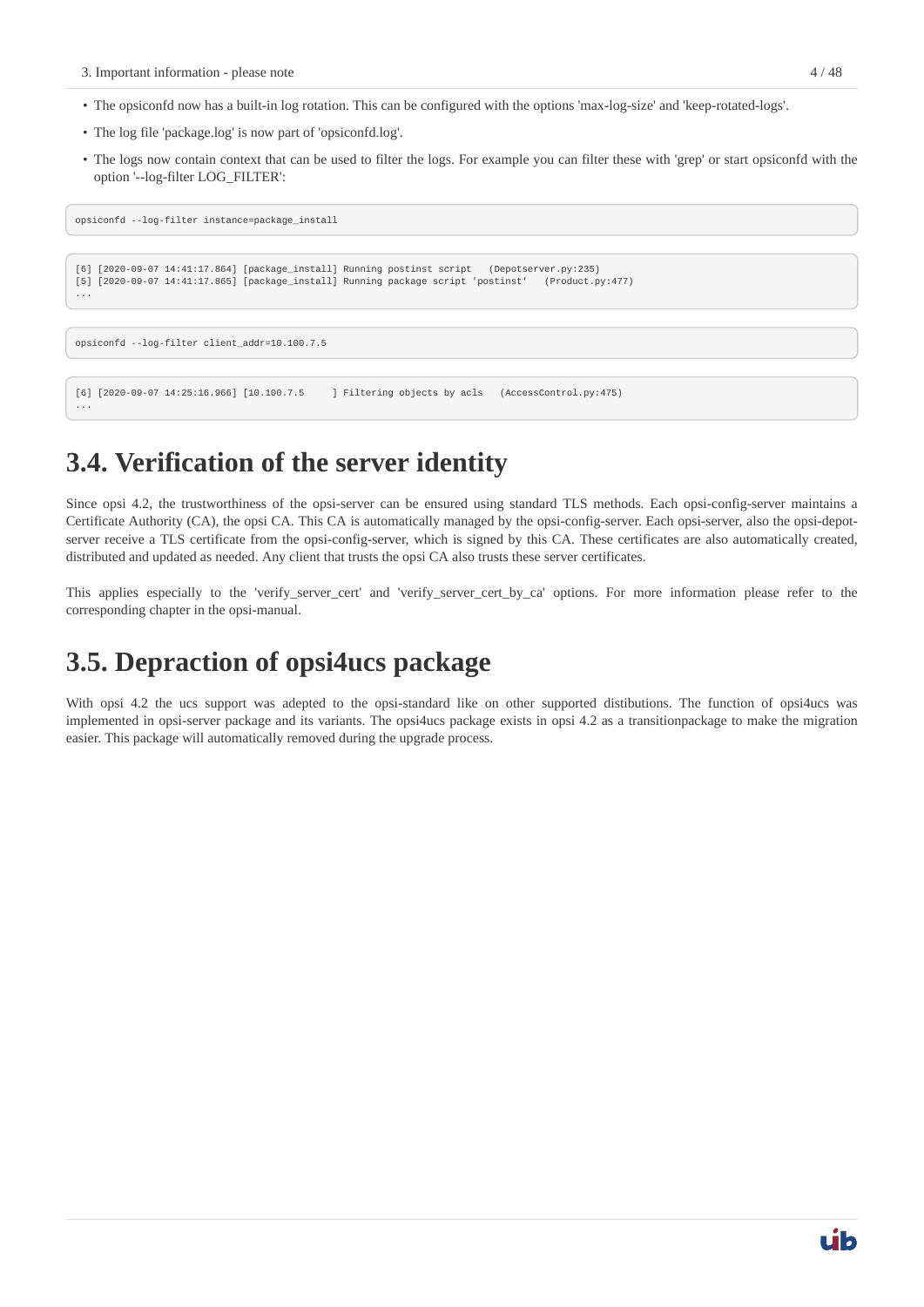# <span id="page-7-0"></span>**4. Installation instructions**

We strongly suggest to create a backup of the backends with opsi-backup before upgrading:

opsi-backup create

All opsi components that are published in this release depend on each other in many places. Therefore all components should be upgraded.

We recommend to first upgrade the server, and then update the opsi packages (products).

In a multi-depot environment, it is recommended to upgrade the config server first before upgrading the depots.

We recommend running opsi-setup --set-rights after the update to ensure that access rights are set correctly. This command can take several minutes to complete.

## <span id="page-7-1"></span>**4.1. Advice for updating the operating system packages**

Please make sure that you are using the latest opsi 4.1 packages from the stable branch at the time of the upgrade!

# <span id="page-7-2"></span>**4.2. Notes on updating opsi-packages**

Usually, opsi packages are compatible with both opsi 4.1 and opsi 4.2.

The official opsi 4.2 repositories on *download.uib.de* contain packages which are compatible with opsi 4.1. Please note that these packages do not necessarily have to specify 4.2 as the version in order to be compatible.

## <span id="page-7-3"></span>**4.3. Migration of an opsi 4.1 server**

On supported operating systems it is possible to migrate an existing opsi 4.1 installation to opsi 4.2.

If the opsi servers are managed with opsi, the migration can be done with the package l-opsi-server-migrate.



 Upgrading from opsi 4.0 directly to opsi 4.2 is not supported. In such a case an upgrade to opsi 4.1 has to be carried out before an upgrade to opsi 4.2 is possible.

## <span id="page-7-4"></span>**4.3.1. Requirements for a migration**

From version 4.2 the opsi-server needs access to a Redis and a Grafana instance. If these services will also be provided by the opsi server, we recommend switching to the 'opsi-server-full' package during the migration. This package installs and configures everything that is necessary on the opsi server (this will be referred to as a single server setup).

The Grafana repositories are required for the installation of Grafana:

### **Debian/Ubuntu:**

```
sudo apt-get install -y apt-transport-https software-properties-common wget gnupg
wget -q -0 - https://packages.grafana.com/gpg.key | sudo apt-key add
echo "deb https://packages.grafana.com/oss/deb stable main" > /etc/apt/sources.list.d/grafana.list
```
### **RHEL/CentOS:**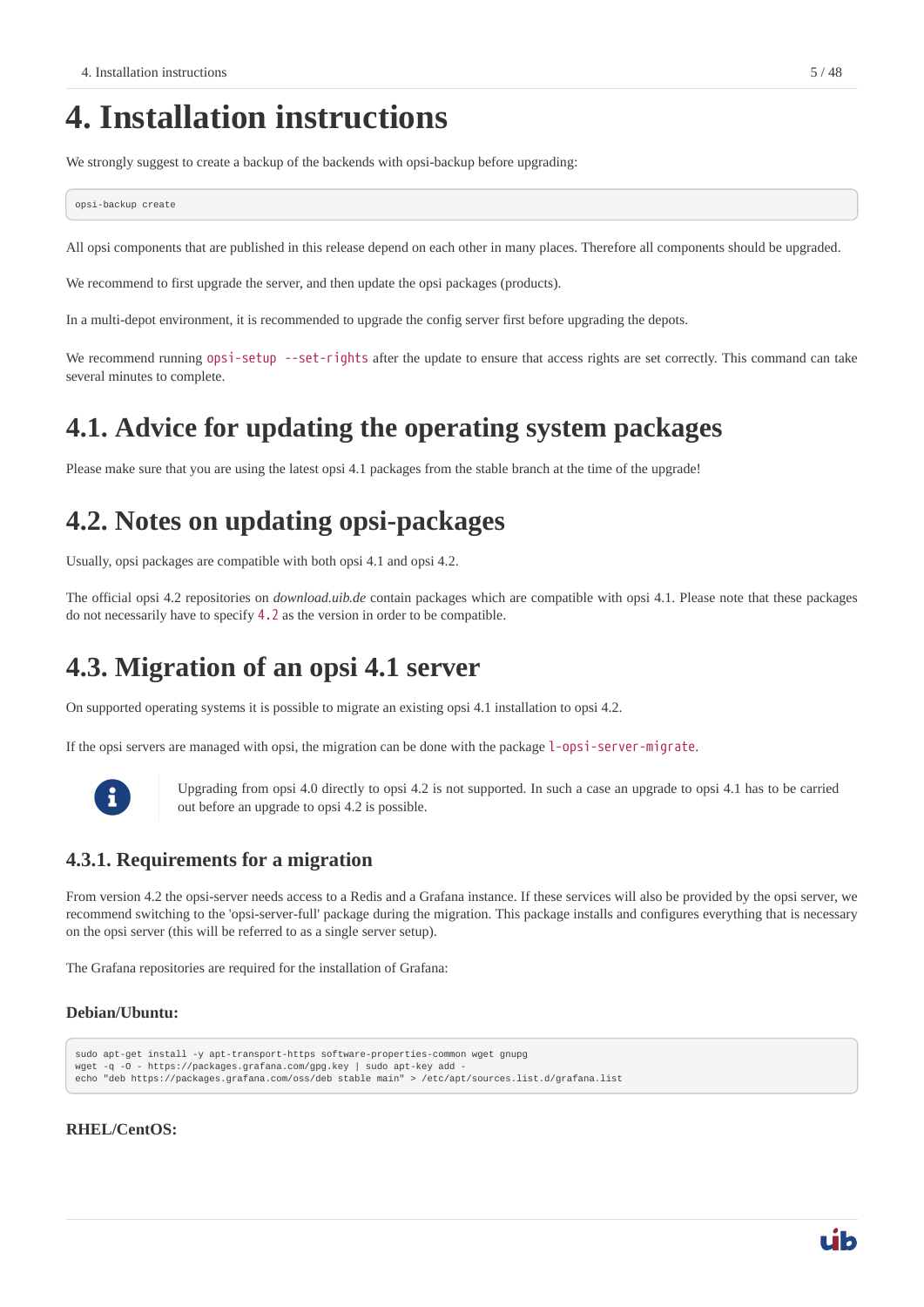```
yum install wget
cd /etc/yum.repos.d
cat <<EOF > grafana.repo
[grafana]
name=grafana
baseurl=https://packages.grafana.com/oss/rpm
repo_gpgcheck=1
enabled=1
gpgcheck=1
gpgkey=https://packages.grafana.com/gpg.key
sslverify=1
sslcacert=/etc/pki/tls/certs/ca-bundle.crt
EOF
```
### **openSUSE:**

```
zypper install wget
cd /etc/zypp/repos.d
cat <<EOF > grafana.repo
[grafana]
name=grafana
baseurl=https://packages.grafana.com/oss/rpm
repo_gpgcheck=1
enabled=1
gpgcheck=1
gpgkey=https://packages.grafana.com/gpg.key
sslverify=1
sslcacert=/etc/pki/tls/certs/ca-bundle.crt
EOF
```
### <span id="page-8-0"></span>**4.3.2. Switching to the new repositories**

First, the opsi 4.2 repositories have to be registered in the package sources of your operating system.

The commands below add the new repositories and, if required, the repository key. The following commands require 'root'-rights.

### **Ubuntu 20.04 LTS** *Focal Fossa***:**

echo "deb http://download.opensuse.org/repositories/home:/uibmz:/opsi:/4.2:/stable/xUbuntu\_20.04/ /" > /etc/apt/sources.list.d/opsi.list wget -q -O - https://download.opensuse.org/repositories/home:/uibmz:/opsi:/4.2:/stable/xUbuntu\_20.04/Release.key | sudo apt-key add -

### **Ubuntu 18.04 LTS** *Bionic Beaver***:**

```
echo "deb http://download.opensuse.org/repositories/home:/uibmz:/opsi:/4.2:/stable/xUbuntu_18.04/ /" > /etc/apt/sources.list.d/opsi.list
wget -q -O - https://download.opensuse.org/repositories/home:/uibmz:/opsi:/4.2:/stable/xUbuntu_18.04/Release.key | sudo apt-key add -
```
#### **Debian 11** *Bullseye***:**

echo "deb http://download.opensuse.org/repositories/home:/uibmz:/opsi:/4.2:/stable/Debian\_11/ /" > /etc/apt/sources.list.d/opsi.list wget -q -O - https://download.opensuse.org/repositories/home:/uibmz:/opsi:/4.2:/stable/Debian\_11/Release.key | sudo apt-key add -

#### **Debian 10** *Buster***:**

```
echo "deb http://download.opensuse.org/repositories/home:/uibmz:/opsi:/4.2:/stable/Debian_10/ /" > /etc/apt/sources.list.d/opsi.list
wget -q -O - https://download.opensuse.org/repositories/home:/uibmz:/opsi:/4.2:/stable/Debian_10/Release.key | sudo apt-key add -
```
### **Debian 9** *Stretch***:**

echo "deb http://download.opensuse.org/repositories/home:/uibmz:/opsi:/4.2:/stable/Debian\_9.0/ /" > /etc/apt/sources.list.d/opsi.list wget -q -O - https://download.opensuse.org/repositories/home:/uibmz:/opsi:/4.2:/stable/Debian\_9.0/Release.key | sudo apt-key add -

#### **CentOS 8:**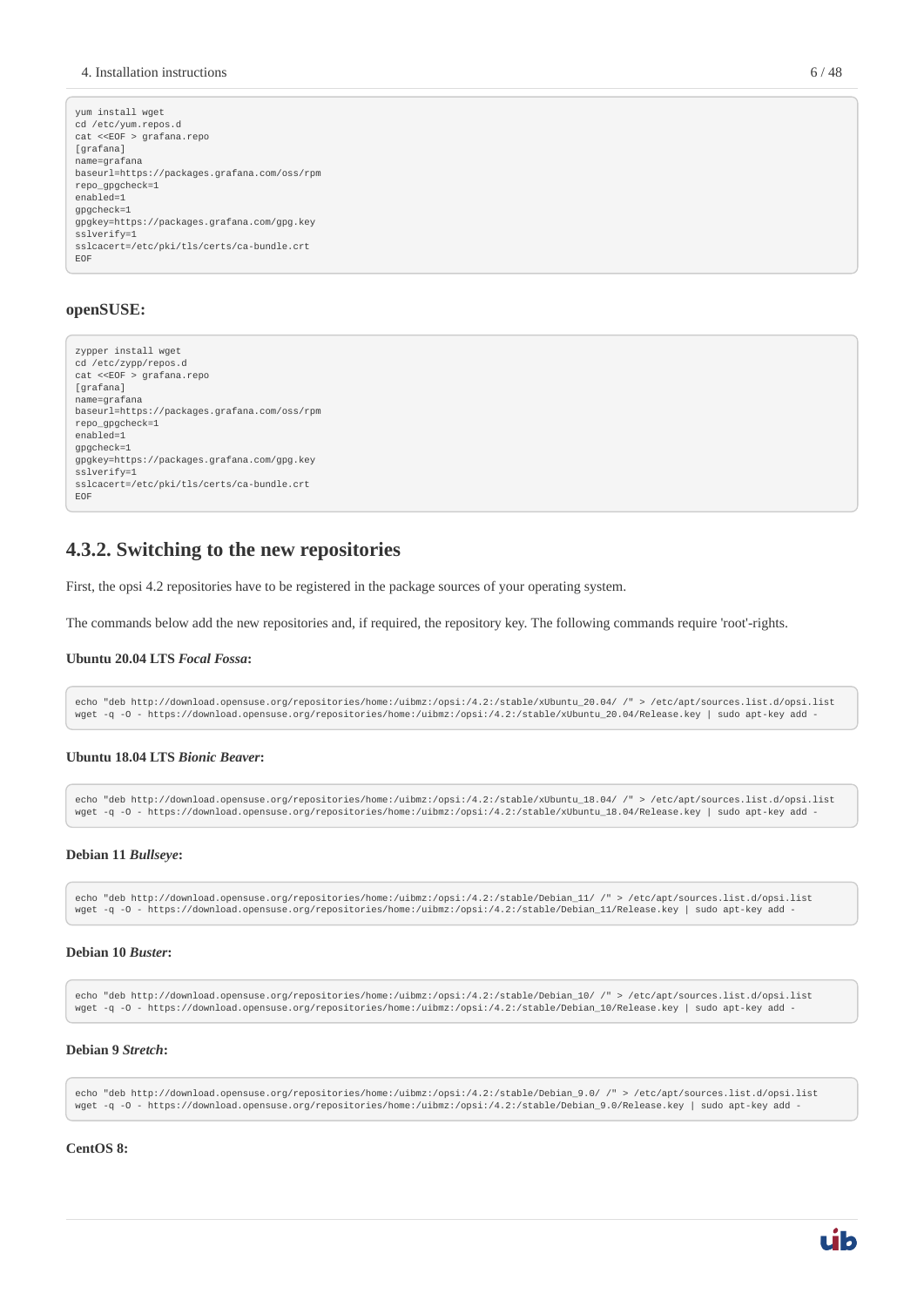#### 4. Installation instructions 7 / 48

```
cd /etc/yum.repos.d
wget https://download.opensuse.org/repositories/home:uibmz:opsi:4.2:stable/CentOS_8/home:uibmz:opsi:4.2:stable.repo
yum makecache
```
### **RHEL 8:**

```
cd /etc/yum.repos.d
wget https://download.opensuse.org/repositories/home:uibmz:opsi:4.2:stable/RHEL_8/home:uibmz:opsi:4.2:stable.repo
yum makecache
```
#### **openSUSE Leap 15.1:**

```
cd /etc/zypp/repos.d
wget https://download.opensuse.org/repositories/home:uibmz:opsi:4.2:stable/openSUSE_Leap_15.1/home:uibmz:opsi:4.2:stable.repo
zypper refresh
```
### **openSUSE Leap 15.2:**

```
cd /etc/zypp/repos.d
wget https://download.opensuse.org/repositories/home:uibmz:opsi:4.2:stable/openSUSE_Leap_15.2/home:uibmz:opsi:4.2:stable.repo
zypper refresh
```
#### **SLES 15 SP 1:**

```
cd /etc/zypp/repos.d
wget https://download.opensuse.org/repositories/home:uibmz:opsi:4.2:stable/SLE_15_SP1/home:uibmz:opsi:4.2:stable.repo
zypper refresh
```
### **SLES 15 SP 2:**

```
cd /etc/zypp/repos.d
wget https://download.opensuse.org/repositories/home:uibmz:opsi:4.2:stable/SLE_15_SP1/home:uibmz:opsi:4.2:stable.repo
zypper refresh
```
#### **Univention UCS 4.4:**

echo "deb http://download.opensuse.org/repositories/home:/uibmz:/opsi:/4.2:/stable/Univention\_4.4/ /" > /etc/apt/sources.list.d/opsi.list wget -q -O - https://download.opensuse.org/repositories/home:/uibmz:/opsi:/4.2:/stable/Univention\_4.4/Release.key | sudo apt-key add

### <span id="page-9-0"></span>**4.3.3. Upgrading the operating system packages**

After adding the new package sources, the system can be migrated.



 The default ACLs (/etc/opsi/backendManager/acl.conf) were changed in opsi 4.2 for security reasons. We therefore urgently recommend using the new version of the configuration file.

 With RPM-based distributions, existing configuration files are replaced with new ones as part of the migration. Please refer to the information for the relevant distributions.

Debian and Ubuntu are upgraded to opsi 4.2 with the following commands:

#### **Single-Server-Setup:**

```
apt update
apt install opsi-server-full
```
### **Manual Setup:**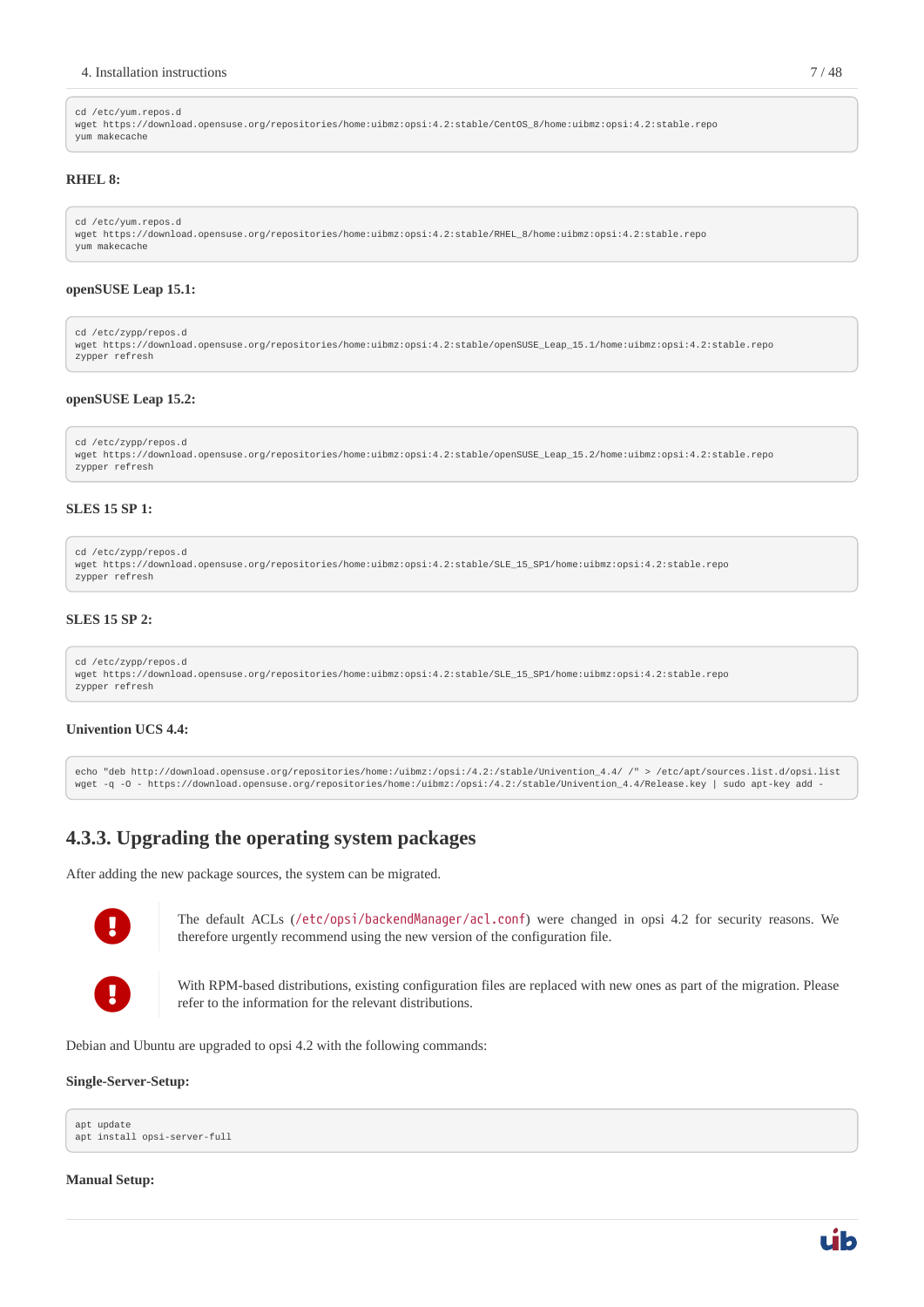```
apt update
apt install redis-server redis-timeseries grafana
systemctl daemon-reload
systemctl enable grafana-server
systemctl start grafana-server
apt dist-upgrade
```
RedHat and CentOS are updated to opsi 4.2 with the following commands:

#### **Single-Server-Setup:**

```
yum makecache
yum install opsi-server-full
yum upgrade
```
#### **Manual Setup:**

```
yum makecache
yum install redis-server redis-timeseries grafana
systemctl daemon-reload
systemctl enable grafana-server
systemctl start grafana-server
yum upgrade
```
OpenSUSE is ans SUSE Linux Enterprise Server (SLES) updated to opsi 4.2 with the following commands:

#### **Single-Server-Setup:**

```
zypper refresh
zypper install opsi-server-full
```
#### **Manual Setup:**

```
zypper refresh
zypper install redis-server redis-timeseries grafana
systemctl daemon-reload
systemctl enable grafana-server
systemctl start grafana-server
zypper dup --from home_uibmz_opsi_4.2_{release}
```
Univention UCS is updated to opsi 4.2 with the following commands:

### **Single-Server-Setup:**

univention-install opsi-server-full

### **Manuelles Setup:**

```
univention-install redis-server redis-timeseries grafana
systemctl daemon-reload
systemctl enable grafana-server
systemctl start grafana-server
univention-install opsi-server
```
### <span id="page-10-0"></span>**4.3.4. Updating the opsi packages**

The last step is to update to the latest opsi packages.

### **Using the default configuration**

If you have not made any changes to the standard configuration in /etc/opsi/package-updater.repos.d/, you can update the opsi packages directly using this command: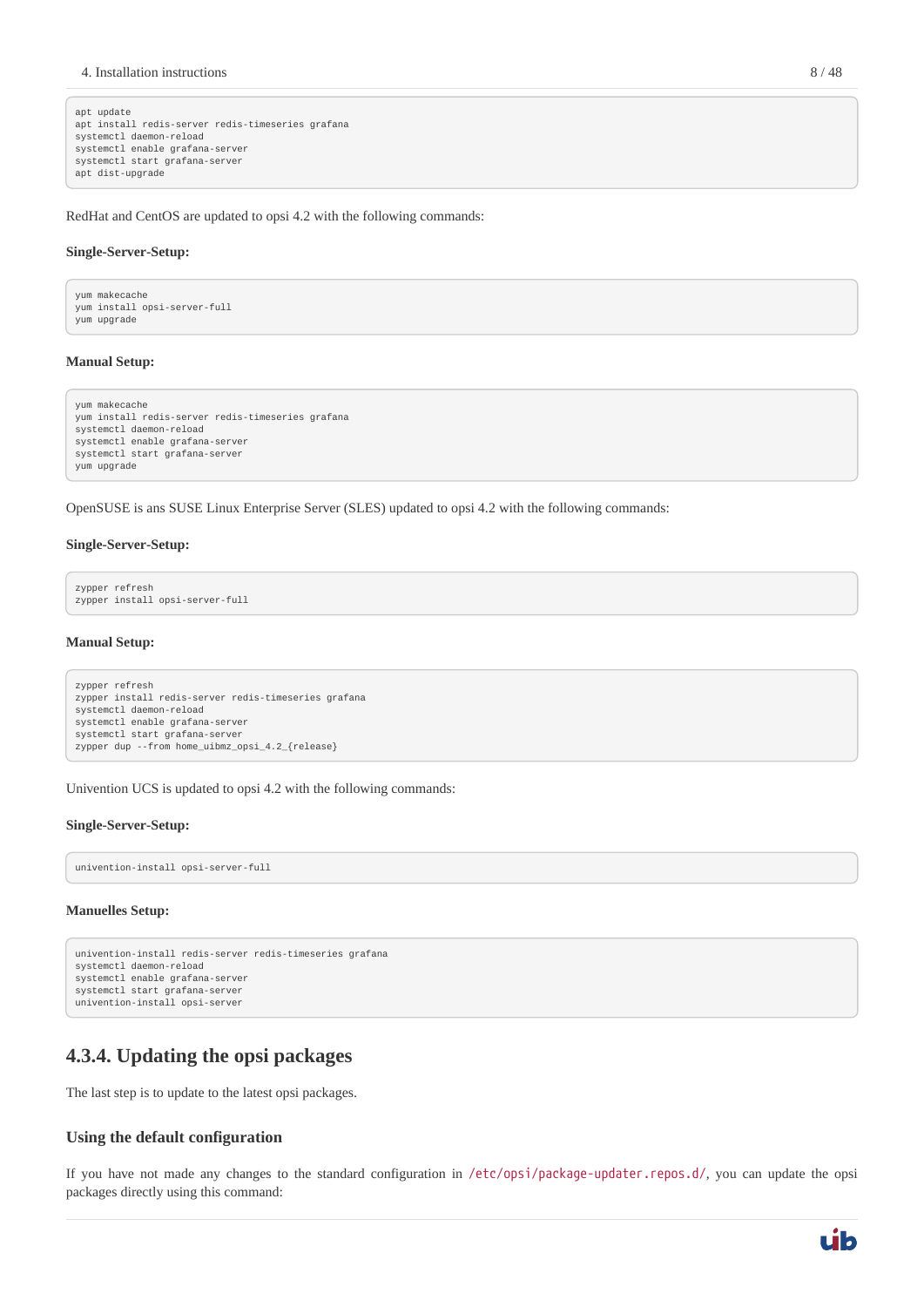opsi-package-updater -v update

## <span id="page-11-0"></span>**4.3.5. Opsi packages that contain server-side Python scripts**

Please reinstall opsi packages that contain Python scripts that are executed on the server. These are usually opsi-client-agent, opsilinux-client-agent and all packages that install Windows operating systems (win \*). Details can be found at: [Section 3.1.1, "Opsi](#page-5-2) [packages containing server-side Python scripts".](#page-5-2)

After these steps your opsi 4.1 server is migrated to release 4.2 and ready for use.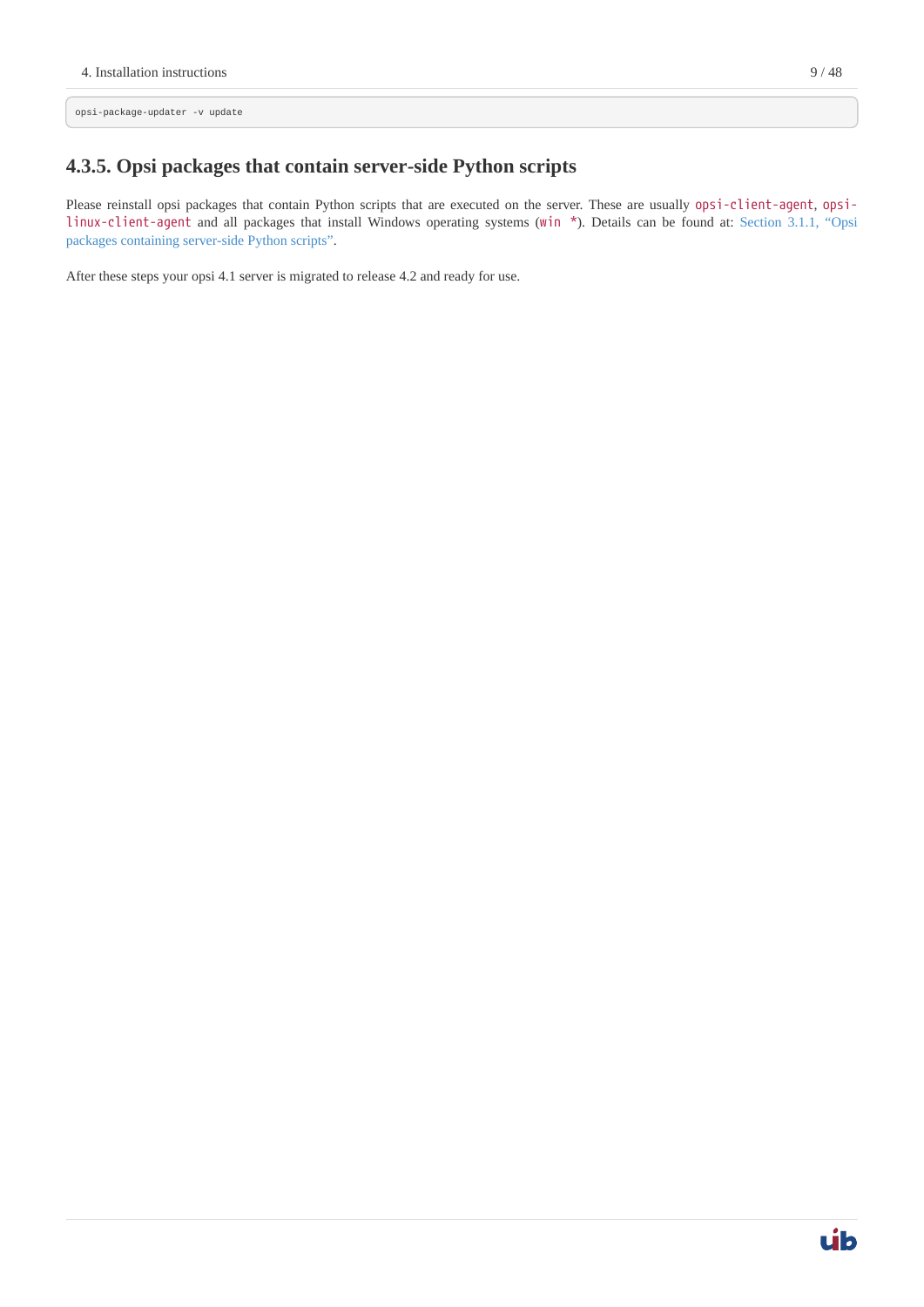# <span id="page-12-0"></span>**5. Known bugs / known problems**

*KNOWN BUGS:*

• opsi-admin: The interactive mode does not work with non-ASCII characters such as ö, ä, ü.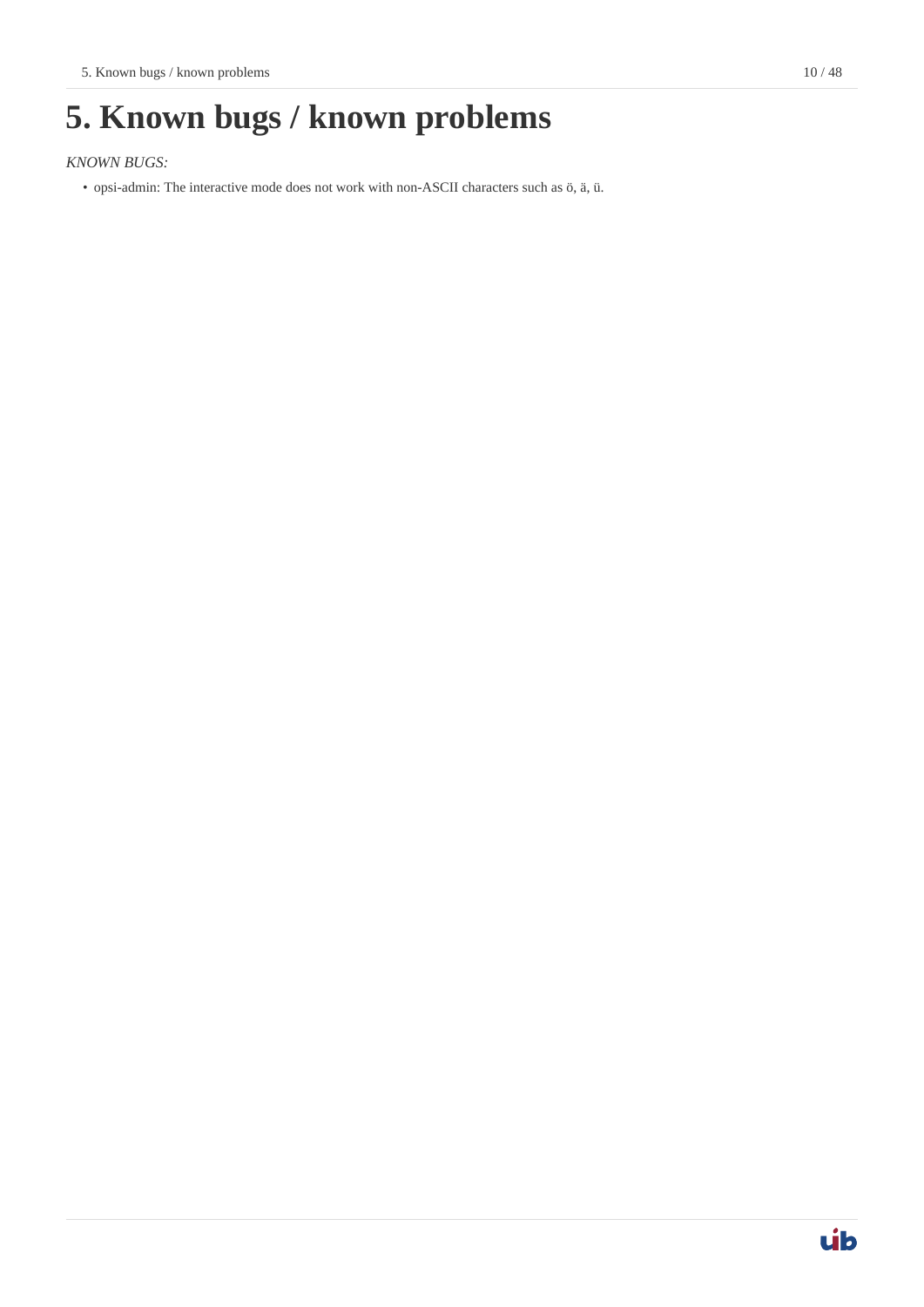# <span id="page-13-0"></span>**6. End of support**

Discontinuations are listed in this chapter.

# <span id="page-13-1"></span>**6.1. EOL: opsi 4.1 Q4/2021**

So far we have supported the respective opsi version (oldstable) for at least one year parallel to the current version. But in this case we decided to shorten the time to half and to discontinue opsi 4.1 for Q4 2021 (11/30/2021). The main reason for the shortened EOL time: Not all current operating systems support opsi 4.1, including e.g. Ubuntu 20.04. opsi 4.1 is completely based on Python 2, and this version has already reached EOL in April 2020 and will no longer receive updates.

Via the [opsi support contracts](https://www.uib.de/de/support-schulung/support) we are happy to support you to update to the new opsi version. Also after the EOL of opsi 4.1 we are there for you and help with migrations - but we strongly recommend to use the time until the end of Q4/2021 and update to opsi 4.2.

# <span id="page-13-2"></span>**6.2. End of support: Distributions for opsi-server**

These distributions will not be supported anymore by opsi for various reasons.

- CentOS 7.x
- Debian 8.x
- RedHat Enterprise Linux 7.x
- Suse Linux Enterprise Server 12

See the separate chapter: [Chapter 7,](#page-14-0) *[opsi support matrix](#page-14-0)*.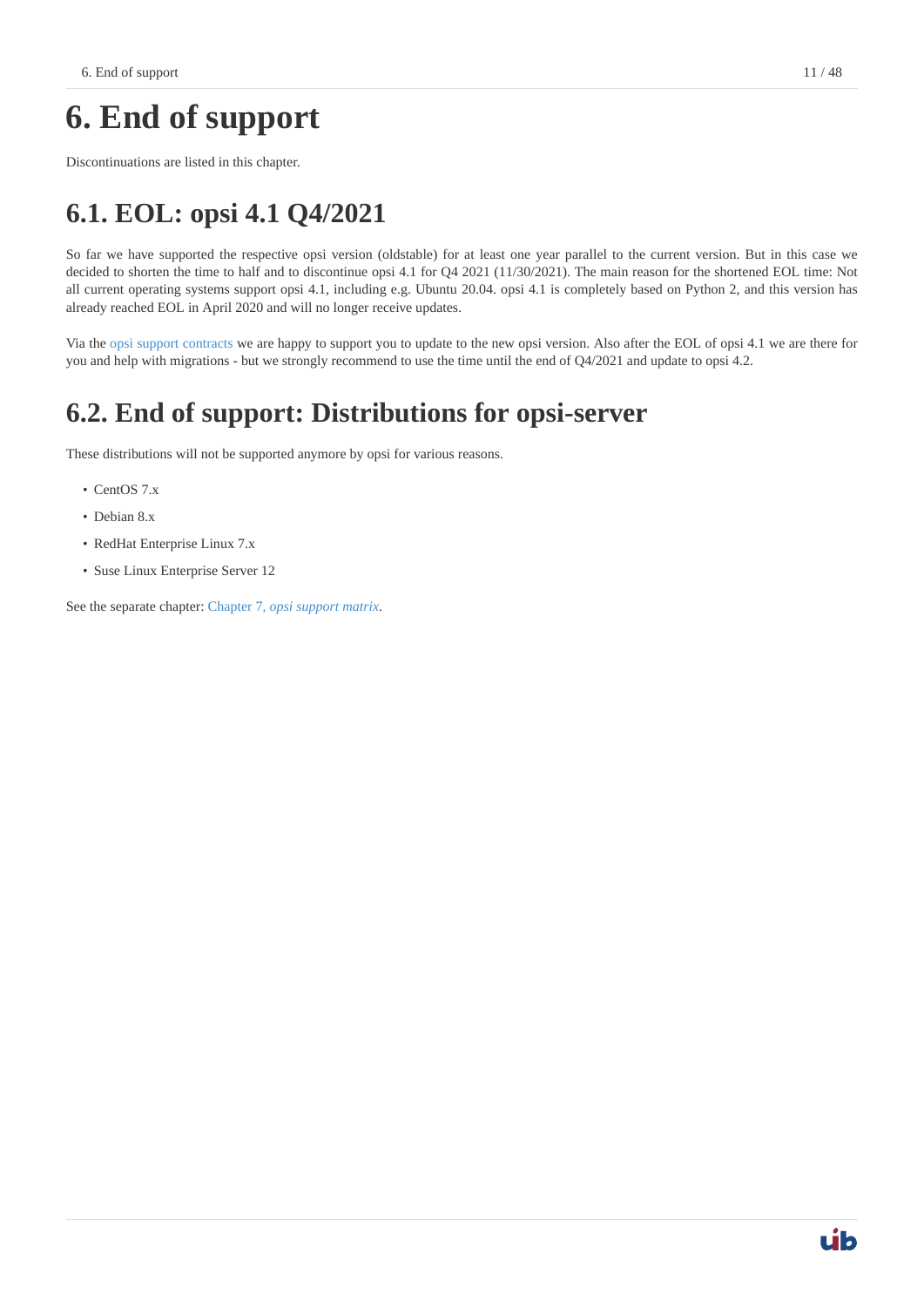<span id="page-14-0"></span>This is an overview on which platforms opsi runs as a server.

## <span id="page-14-1"></span>**7.1. Supported distributions for server**

### Date: 11.12.2020

| Distribution                   | Opsi 4.2                  |
|--------------------------------|---------------------------|
| Debian 8 Jessie                | $\blacktriangle$          |
| Debian 9 Stretch               | ✔                         |
| Debian 10 Buster               | $\blacktriangledown$      |
| Debian 11 Bullseye             | ✔                         |
| Ubuntu 16.04 LTS Xenial Xerus  | A                         |
| Ubuntu 18.04 LTS Bionic Beaver | ✔                         |
| Ubuntu 20.04 LTS Focal Fossa   | ✔                         |
| RHEL 7                         | $\boldsymbol{\mathsf{x}}$ |
| RHEL <sub>8</sub>              | $\blacktriangledown$      |
| CentOS <sub>7</sub>            | $\boldsymbol{\mathsf{x}}$ |
| CentOS 8                       | $\blacktriangleright$     |
| openSUSE Leap 15.1             | ✔                         |
| openSUSE Leap 15.2             | ✔                         |
| SLES 12SP1                     | $\boldsymbol{\mathsf{x}}$ |
| SLES 12SP2                     | $\boldsymbol{\mathsf{x}}$ |
| SLES 12SP3                     | $\boldsymbol{\mathsf{x}}$ |
| SLES 15SP1                     | ✔                         |
| SLES 15SP2                     | ✔                         |
| <b>UCS 4.4</b>                 | ✔                         |

 $\blacktriangleright$ : Supported  $\blacktriangleright$ : Unsupported  $\mathbf{\Lambda}$ : Under development  $\mathbf{\Lambda}$ : Discontinued

If you are using opsi-server on an operating system version which is not listed as supported in the previous section, we recommend an operating system upgrade before installing opsi 4.2.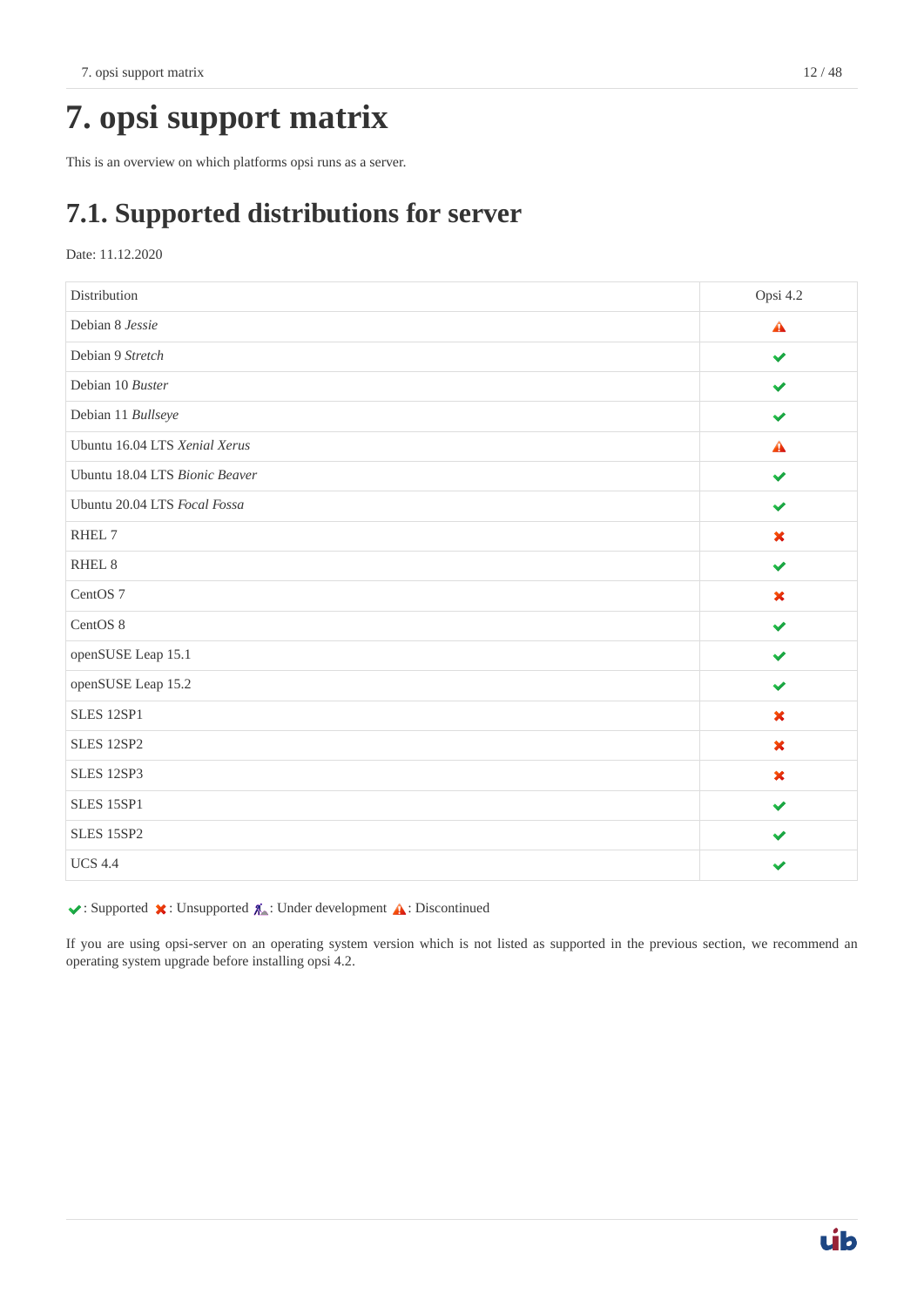# <span id="page-15-0"></span>**8. Changes in default settings**

With opsi 4.2 some default settings have been changed to reflect experiences from running opsi.

This is especially important if new opsi servers are installed in an existing environment, as this may lead to a change in expected behavior.

• Note the changed acl.conf.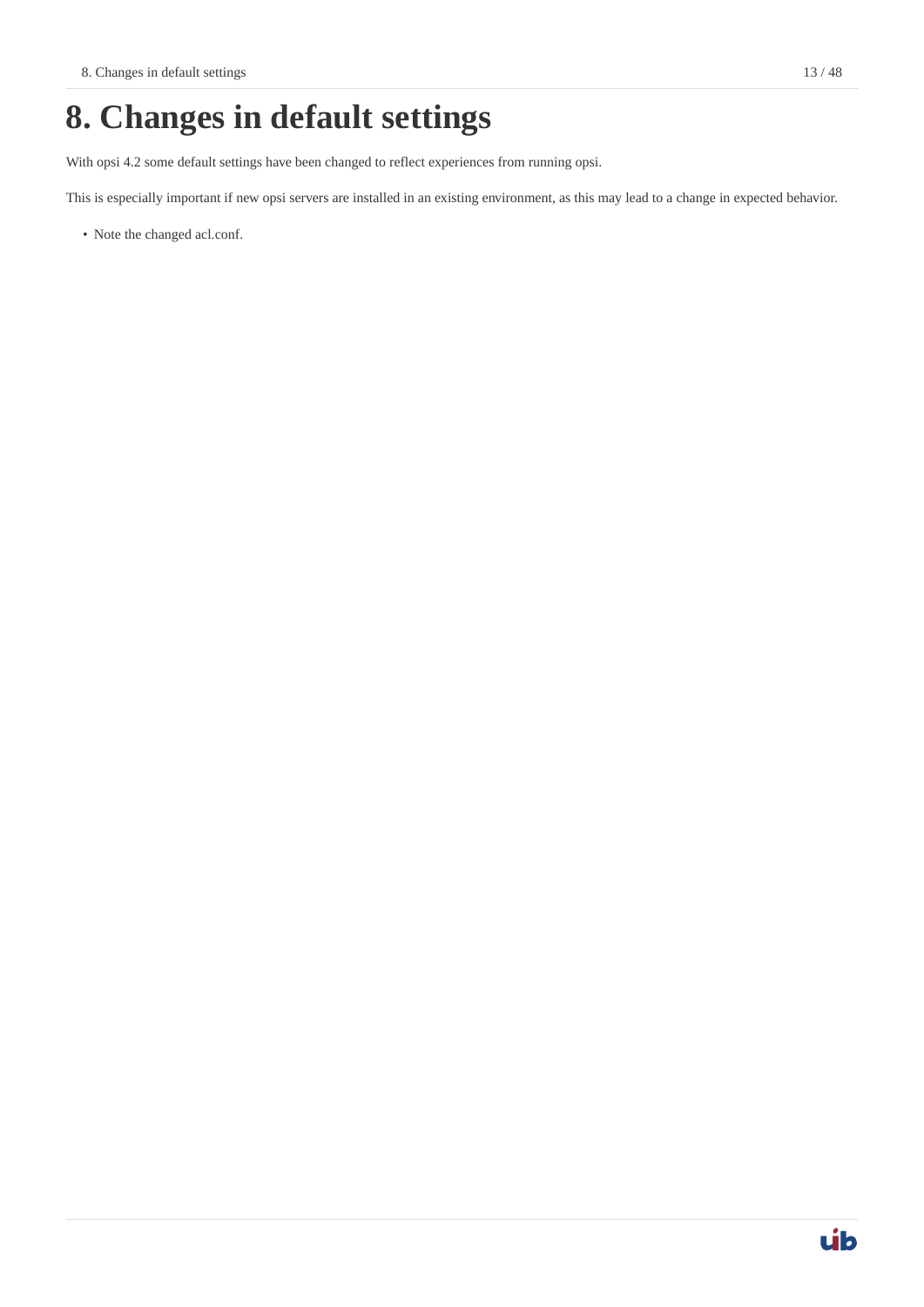# <span id="page-16-0"></span>**9. Switch to Python 3 and PyInstaller**

This version is based on Python 3. All opsi Python applications (opsiconfd, opsipxeconfd, opsiclientd, opsi-utils, …) are now distributed as binaries built with PyInstaller. Please use the opsi-python interpreter for your own scripts that need access to the python-opsi library.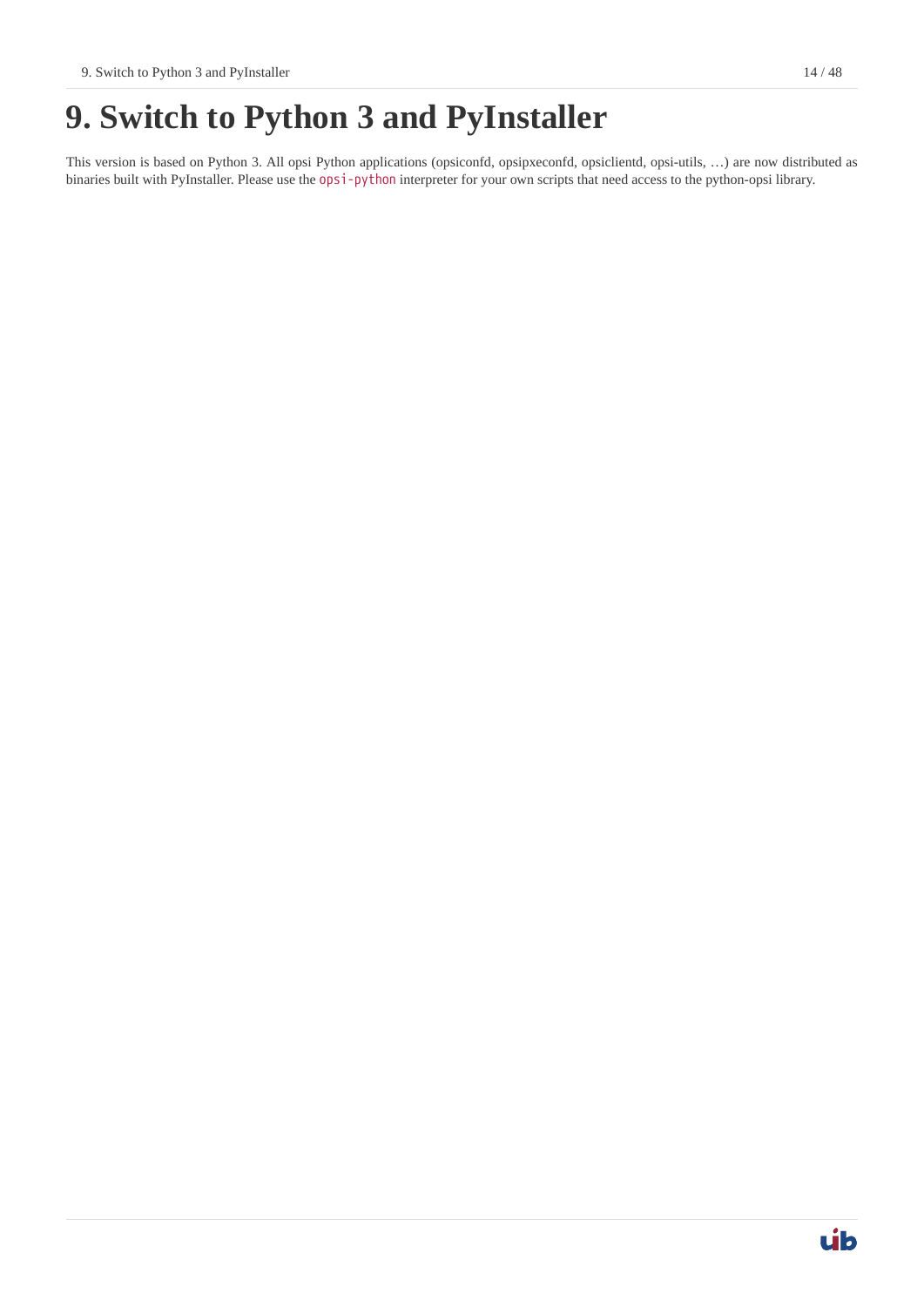# <span id="page-17-0"></span>**10. MySQL backend: Limiting connection lifetime**

To avoid the error messages: "mysql server has gone away", the default configuration of the MySQL backend was changed. The connectionPoolRecycling option now has been set to *28800* as the default value. This setting limits the lifetime of the connections in the connection pool, which is used for the connections to MySQL (or MariaDB) server.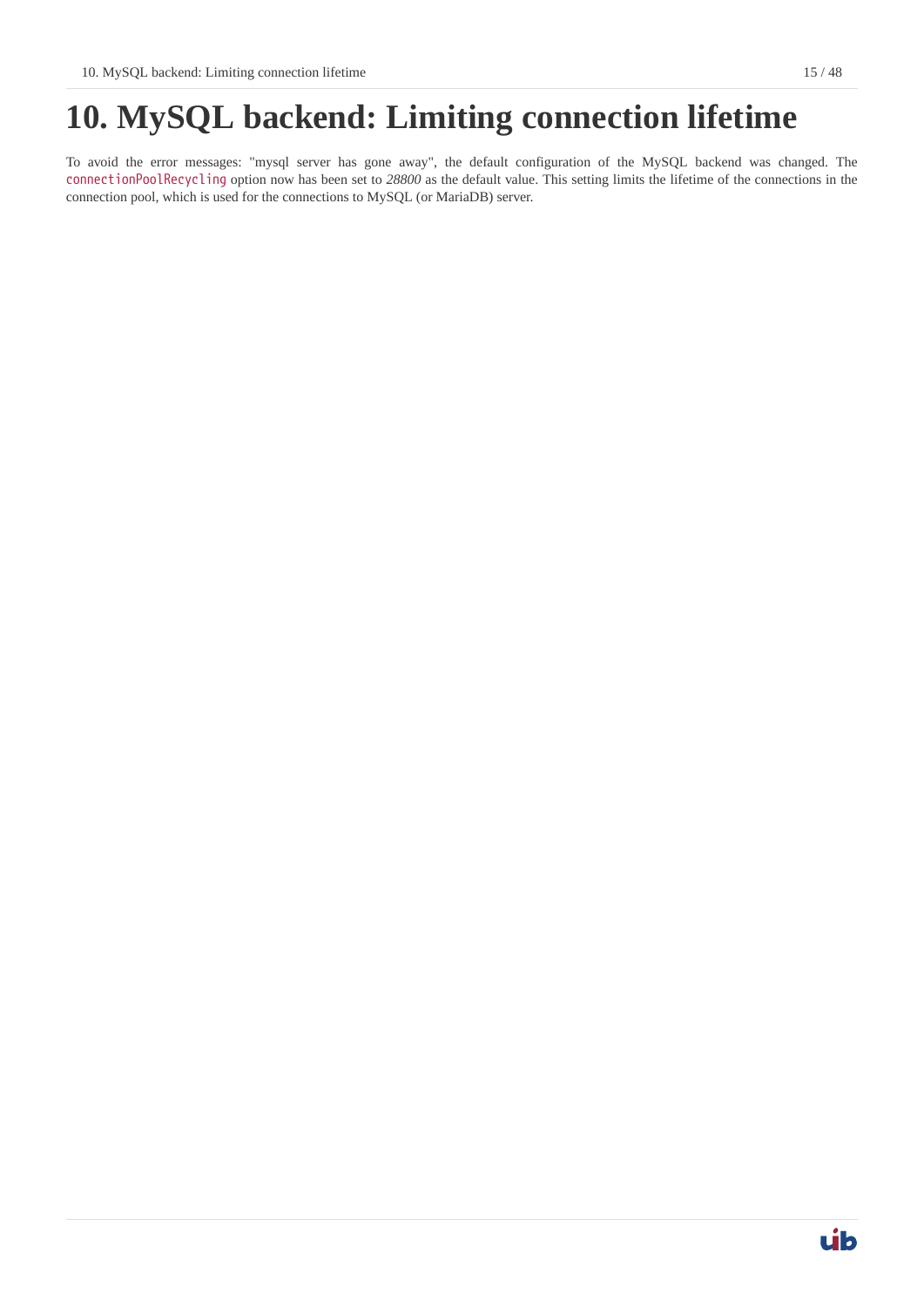# <span id="page-18-0"></span>**11. opsi support matrix for Linux clients**

This is an overview on which Linux platforms opsi runs as a client.

## <span id="page-18-1"></span>**11.1. Supported as opsi-client: Linux**

{lang@de:Stand 09.11.2020} {lang@en:As of 09.11.2020}

{lang@en:.Supported Linux OS as Client in opsi 4.2 and 4.1} {lang@de:.Unterstützte Linux-OS als Client in opsi 4.2 und 4.1}

| Distribution            | OS-<br>Installation | netboot products    | client-agent         | opsiclientd          |
|-------------------------|---------------------|---------------------|----------------------|----------------------|
| Debian 11 Bullseye      | $\checkmark$        | debian, debian11    | $\blacktriangledown$ | ✔                    |
| Debian 10 Buster        | ✔                   | debian, debian10    | ✔                    | ✔                    |
| Debian 9 Stretch        | ✔                   | debian, debian9     | ✔                    | ✔                    |
| Debian 8 Jessie         | A                   | debian, debian8     | A                    | A                    |
| Ubuntu Bionic 20.04 LTS | $\checkmark$        | ubuntu, ubuntu20-04 | $\checkmark$         | $\checkmark$         |
| Ubuntu Bionic 18.04 LTS | ✔                   | ubuntu, ubuntu18-04 | ✔                    | ✔                    |
| Ubuntu Xenial 16.04 LTS | ✔                   | ubuntu, ubuntu16-04 | ✔                    | $\checkmark$         |
| Ubuntu Trusty 14.04 LTS | A                   | ubuntu, ubunt14-04  | A                    | A                    |
| RHEL <sub>8</sub>       | ✔                   | rhel8               | ✔                    | ✔                    |
| RHEL 7                  | ✔                   | rhel70              | $\blacktriangledown$ | $\blacktriangledown$ |
| RHEL 6                  | A                   |                     |                      |                      |
| CentOS 8                | ✔                   | centos8             | ✔                    | $\checkmark$         |
| CentOS <sub>7</sub>     | ✔                   | centos70            | ✔                    | ✔                    |
| CentOS <sub>6</sub>     | Â                   |                     |                      |                      |
| <b>SLES 15 SP1</b>      | $\checkmark$        |                     | $\blacktriangledown$ | ✔                    |
| <b>SLES 15 SP2</b>      | ✔                   |                     | ✔                    | ✔                    |
| <b>SLES 12 SP4</b>      | ✔                   | sles12sp4           | ✔                    | ✔                    |
| <b>SLES 12 SP3</b>      | $\checkmark$        | sles12sp3           | ✔                    | $\checkmark$         |
| <b>SLES 12 SP2</b>      | ✔                   | sles12sp2           | ✔                    | 瓜                    |
| <b>SLES 12 SP1</b>      | ✔                   | sles12sp1           | ✔                    | ✔                    |
| SLES <sub>12</sub>      | ✔                   | sles12              | ✔                    | ✔                    |
| openSuse Leap 15.2      | $\checkmark$        | opensuse115-2       | ✔                    |                      |
| openSuse Leap 15.1      | $\checkmark$        | opensusel15-1       | $\checkmark$         | $\checkmark$         |
| openSuse Leap 15.0      | $\checkmark$        | opensusel15         | $\checkmark$         | $\blacktriangledown$ |
| openSuse Leap 42.3      | Â                   | opensusel42-2       | A                    | $\mathbf{A}$         |
| openSuse Leap 42.2      | $\mathbf{A}$        | opensusel42-2       | A                    | $\blacktriangle$     |
| openSuse Leap 42.1      | $\mathbf{A}$        | opensusel42-1       | $\blacktriangle$     | $\mathbf{A}$         |
| <b>UCS 4.4</b>          | $\checkmark$        | ucs44               | $\blacktriangledown$ | $\blacktriangledown$ |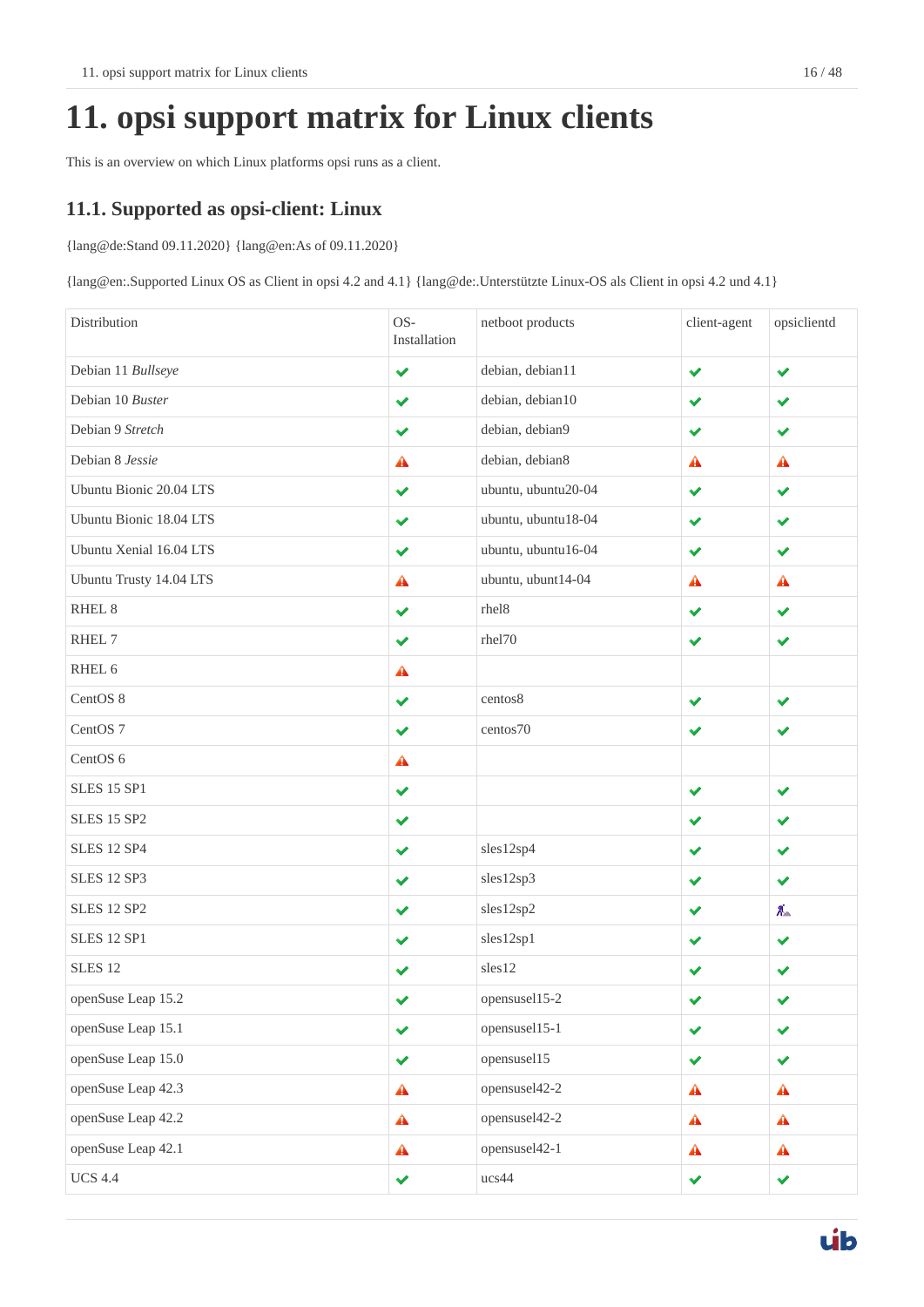| 11. opsi support matrix for Linux clients<br>the company of the property of the company of the company of the company of the company of the company of the company of the company of the company of the company of the company of the company of the company of the company | 17 / 48 |  |
|-----------------------------------------------------------------------------------------------------------------------------------------------------------------------------------------------------------------------------------------------------------------------------|---------|--|
|-----------------------------------------------------------------------------------------------------------------------------------------------------------------------------------------------------------------------------------------------------------------------------|---------|--|

#### UCS 4.3  $\qquad \qquad \bullet$  ucs 43  $\checkmark$  $\overline{\mathbf{v}}$

### $\blacktriangleright$ : Supported  $\blacktriangleright$ : Unsupported  $\mathcal{R}_\blacktriangle$ : Under Development  $\blacktriangle$ : Discontinued

{lang@en:.Linux netboot products and the used installer type in opsi 4.2 and 4.1} {lang@de:.Linux Netboot-Produkte nach Installer-Typ in opsi 4.2 und 4.1}

| Netbootproduct | Installer    | <b>State</b>         | Remark           |
|----------------|--------------|----------------------|------------------|
| debian         | opsi         | $\checkmark$         | squeeze - buster |
| debian10       | distribution | $\checkmark$         |                  |
| debian9        | distribution | $\checkmark$         |                  |
| debian8        | distribution | $\checkmark$         |                  |
| debian8        | distribution | $\blacktriangle$     |                  |
| debian7        | distribution | $\blacktriangle$     |                  |
| ubuntu         | opsi         | $\checkmark$         | trusty - focal   |
| ubuntu20-04    | distribution | $\checkmark$         |                  |
| ubuntu18-04    | distribution | $\checkmark$         |                  |
| $ubuntu16-04$  | distribution | $\checkmark$         |                  |
| ubuntu14-04    | distribution | A                    |                  |
| centos8        | distribution | $\checkmark$         |                  |
| centos70       | distribution | $\checkmark$         |                  |
| redhat8        | distribution | $\checkmark$         |                  |
| redhat70       | distribution | $\checkmark$         |                  |
| sles15         | distribution | 瓜                    |                  |
| sles12sp4      | distribution | $\blacktriangledown$ |                  |
| sles12sp3      | distribution | $\checkmark$         |                  |
| sles12sp2      | distribution | $\checkmark$         |                  |
| sles12sp1      | distribution | $\blacktriangledown$ |                  |
| sles12         | distribution | $\checkmark$         |                  |
| opensuse115-2  | distribution | ✔                    |                  |
| opensusel15-1  | distribution | $\checkmark$         |                  |
| opensusel15    | distribution | $\checkmark$         |                  |
| opensusel42-3  | distribution | $\triangle$          |                  |
| opensusel42-2  | distribution | $\mathbf{A}$         |                  |
| opensusel42-1  | distribution | $\mathbf{A}$         |                  |
| ucs44          | distribution | $\checkmark$         |                  |
| ucs43          | distribution | $\checkmark$         |                  |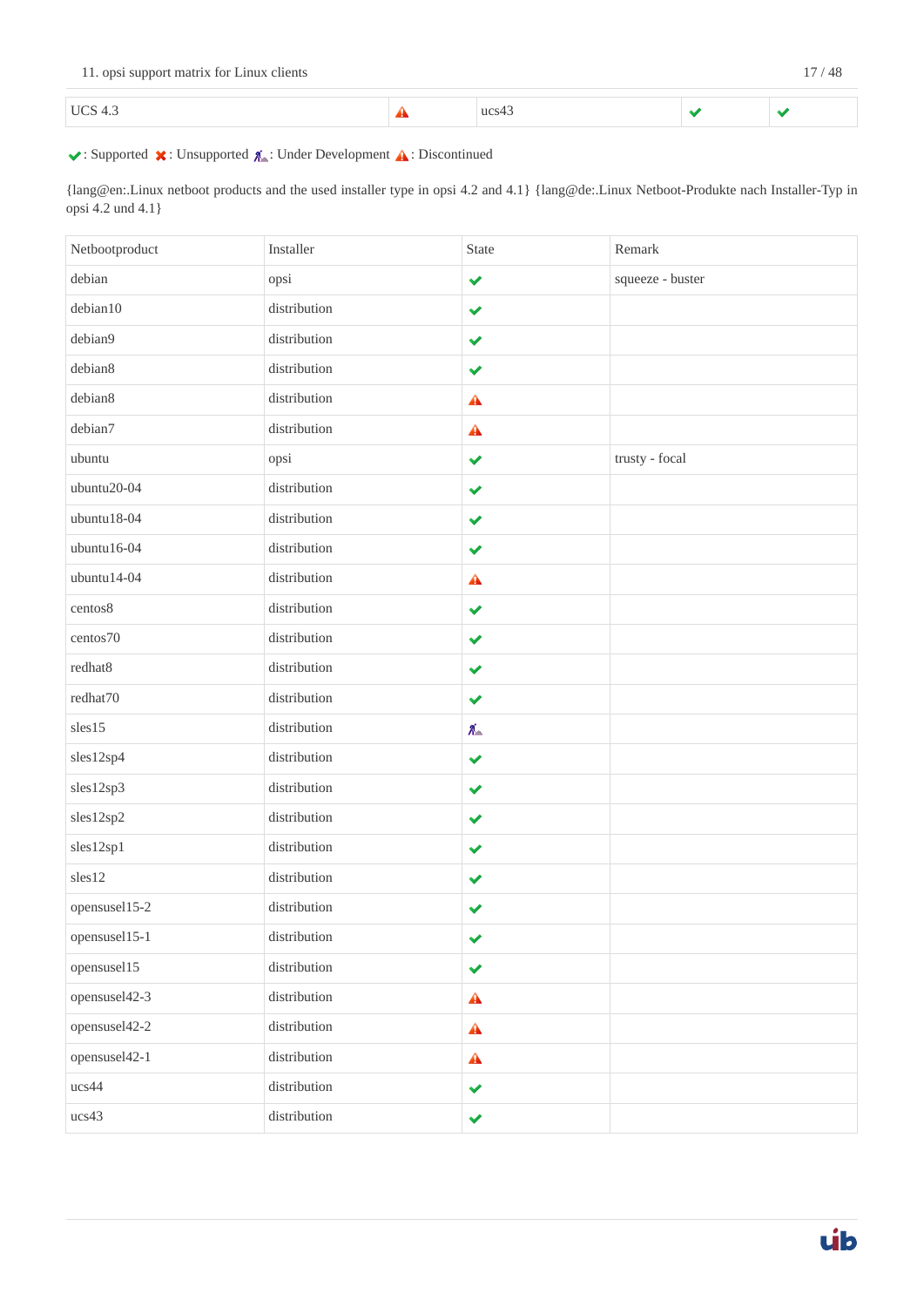<span id="page-20-0"></span>This is an overview on which Windows platforms opsi runs as a client.

# <span id="page-20-1"></span>**12.1. Supported as opsi-client: Windows**

{lang@de:Stand 26.09.2018} {lang@en:As of 26.09.2018}

| Windows Version | Opsi 4.2             | Opsi 4.1             |
|-----------------|----------------------|----------------------|
| Windows 10      | $\blacktriangledown$ | $\checkmark$         |
| Windows 2016    | $\checkmark$         | $\blacktriangledown$ |
| Windows 2019    | $\checkmark$         | $\checkmark$         |
| Windows 2012 R2 | $\checkmark$         | $\checkmark$         |
| Windows 8.1     | $\checkmark$         | $\checkmark$         |
| Windows 2012    | $\checkmark$         | $\checkmark$         |
| Windows 8       | A                    | A                    |
| Windows 2008 R2 | $\checkmark$         | $\checkmark$         |
| Windows 7       | $\checkmark$         | $\checkmark$         |
| Windows 2008    | A                    | $\mathbf{A}$         |
| Windows Vista   | A                    | $\blacktriangle$     |
| Windows 2003    | A                    | $\blacktriangledown$ |
| Windows XP      | A                    | ✔                    |
| Windows 2000    | A                    | A                    |

 $\blacktriangleright$ : Supported  $\blacktriangleright$ : Unsupported  $\mathcal{R}_\blacktriangle$ : Under development  $\blacktriangle$ : Discontinued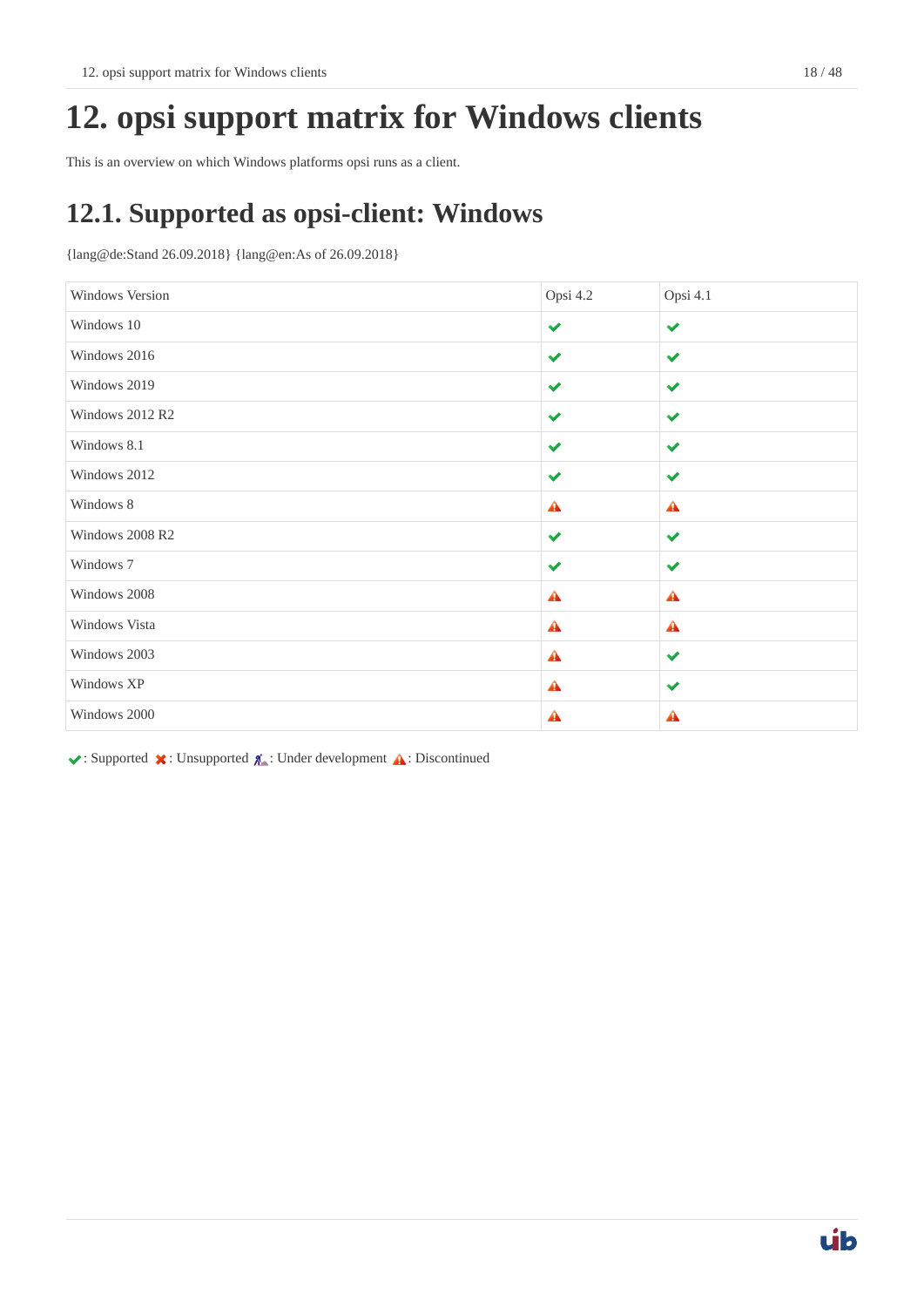# <span id="page-21-0"></span>**13. API changes**

The API has been changed in opsi 4.2.

Affected by this are among others the API of the web service, opsi-admin and calls made with opsiServiceCall in opsi-script.

## <span id="page-21-1"></span>**13.1. Changed API methods**

- getClients\_listOfHashes: This method was marked as deprecated in opsi 4.1. When called without parameters, this method returns the output of getClients. In all other cases an error is returned.
- getClientIds\_list: This method was marked as deprecated in opsi 4.1. When called without parameters, this method returns the output of getClientIDs. If called with parameter depotIds then the result of getClientsOnDepot will be returned. If called with parameters productId and optionally installationStatus the result of getClientsWithProducts will be returned.

## <span id="page-21-2"></span>**13.2. Deprecated API methods**

The following methods are considered deprecated. They will be removed with the next major or minor release.

- getClients\_listOfHashes
- getClientIds\_list

## <span id="page-21-3"></span>**13.3. Removal of API methods**

The following API methods have been removed:

• backend\_searchIdents

These methods are no longer available.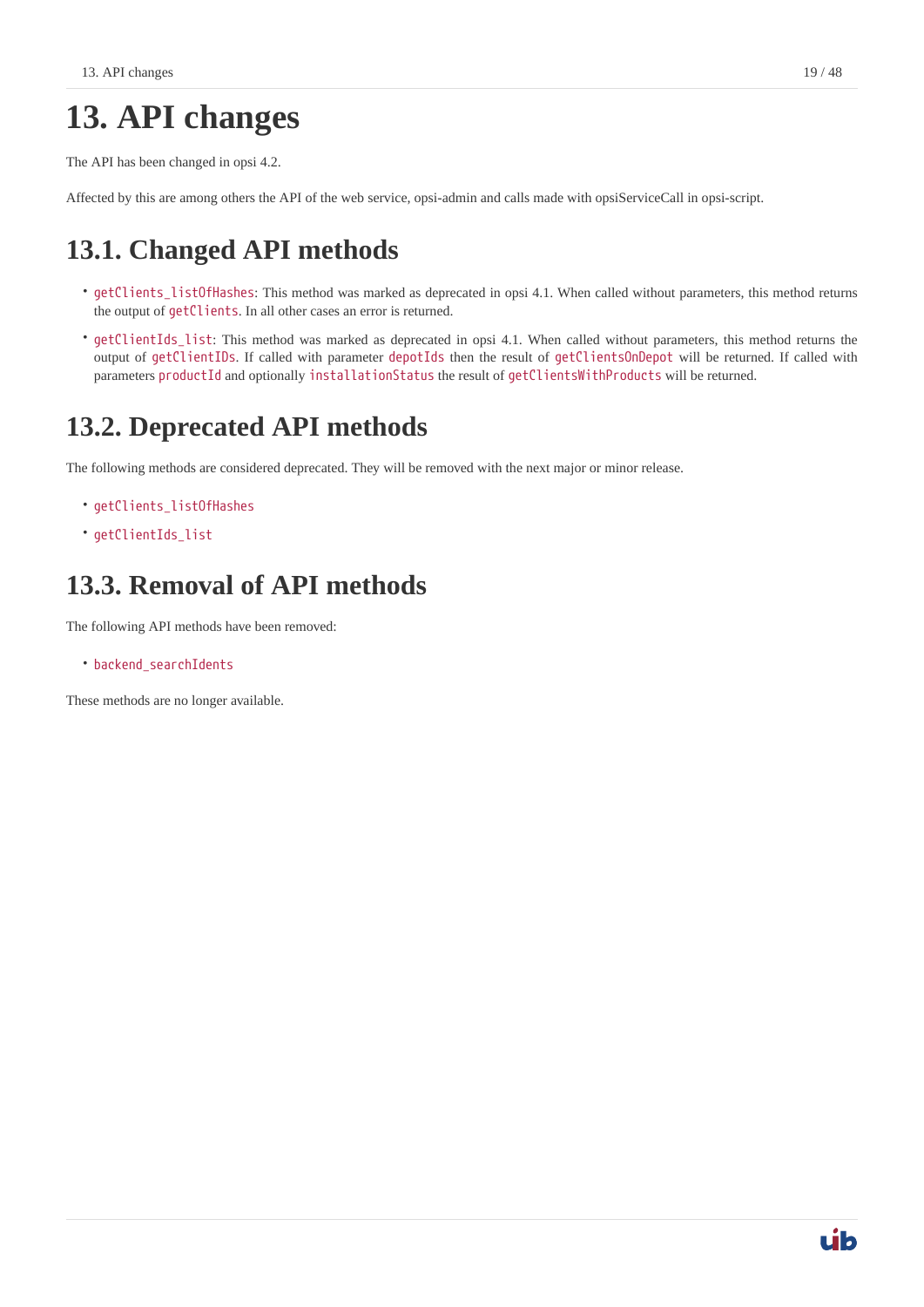# <span id="page-22-0"></span>**14. Miscellaneous**

• opsiwebservice does not support "deflate" encoded data as a compression method anymore.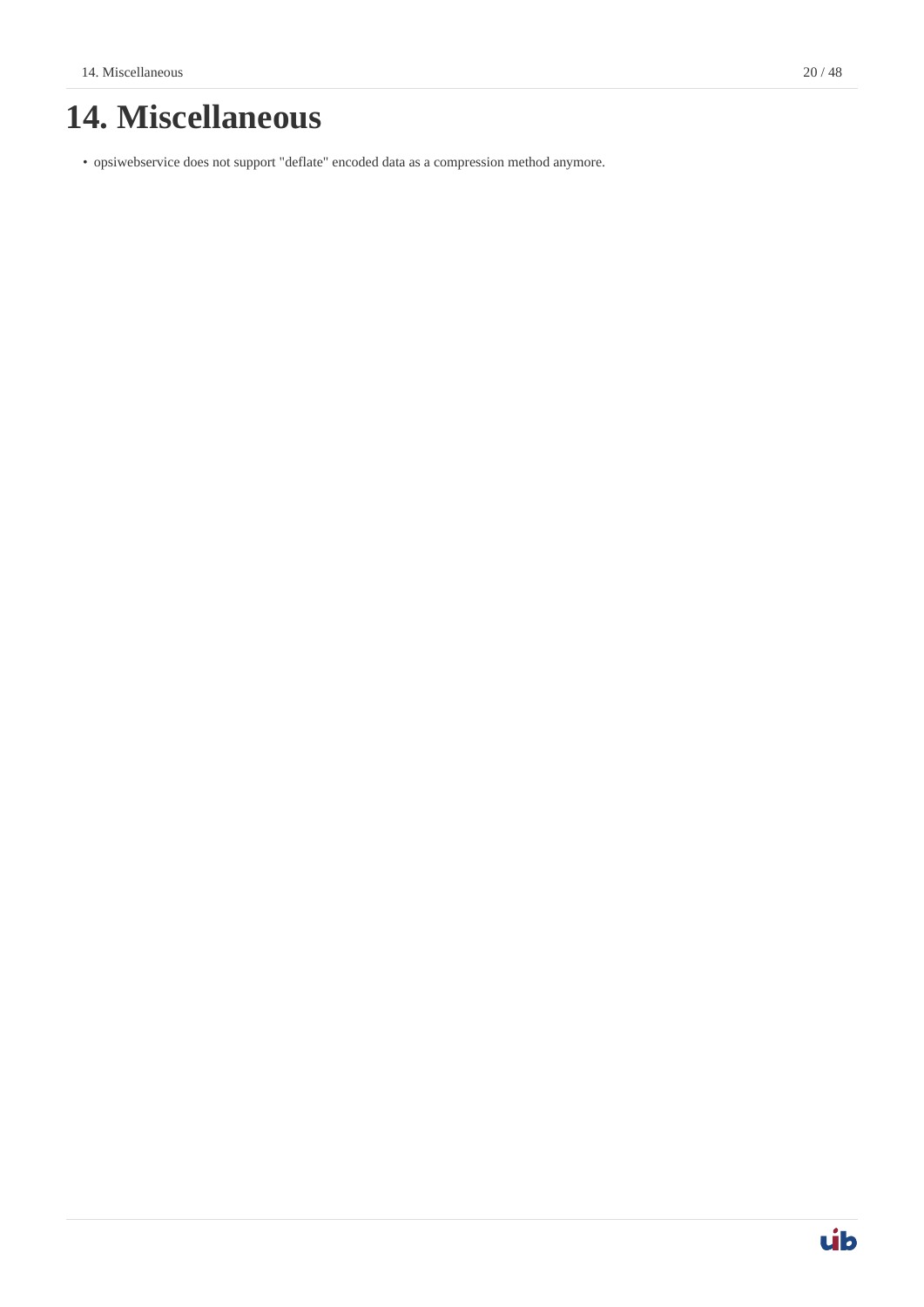# <span id="page-23-0"></span>**15. List of packages**

*Server packages:*

- opsi4ucs 4.2…
- opsiconfd 4.2…
- opsipxeconfd 4.2…
- opsi-server 4.2...
- opsi-utils 4.2…
- opsi-linux-bootimage



The updated opsi packages have already been released for opsi 4.1. The only exceptions are l-opsi-server and l-<br>
opsi-server and lopsi-server-migrate.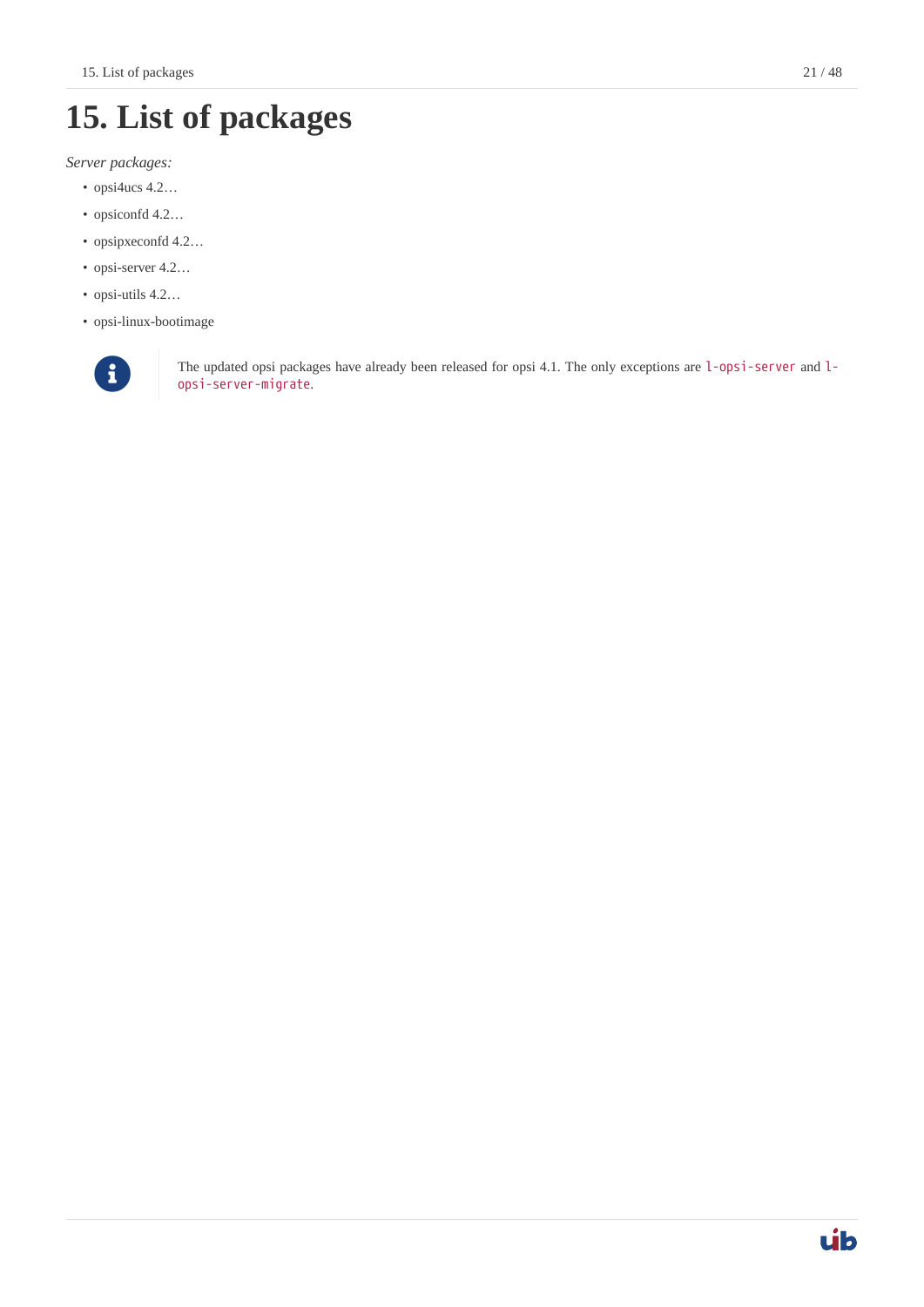# <span id="page-24-0"></span>**16. Changelogs**

## <span id="page-24-1"></span>**16.1. Changelog l-opsi-server**

l-opsi-server (4.2.0.3-4); testing; urgency=low

\* corrected grafana server handling

-- Mathias Radtke <m.radtke@uib.de> Tue, 18 May 2021 12:32:00 +0200

l-opsi-server (4.2.0.3-3); tetsing; urgency=low

\* opsi 4.1: removed check for pcpatch group

-- Mathias Radtke <m.radtke@uib.de> Tue, 11 May 2021 09:20:00 +0200

l-opsi-server (4.2.0.3-2); testing; urgency=low

 \* opsi 4.2: Aborting if group pcpatch or opsifileadmins already exists \* opsi 4.1: aborting if group pcpatch already exists

-- Mathias Radtke <m.radtke@uib.de> Mon, 10 May 2021 14:20:00 +0200

l-opsi-server (4.2.0.3-1); testing; urgency=low

- \* opsi 4.2: UCS: installing univention-samba if not running on memberserver
- \* opsi 4.2: ubuntu/debian/ucs: grafana repo added in grafana.list
- \* opsi 4.2: sles15-1: installing opsi-server-full twice because of
- unpredictable errno -8 \* opsi 4.2: installing opsi-server-full on UCS 4.4
- \* opsi 4.1: splitting UCS distRelease string to prevent error when comparing
- -- Mathias Radtke <m.radtke@uib.de> Fri, 05 Mar 2021 16:08:00 +0100

l-opsi-server (4.2.0.2-4); testing; urgency=low

- \* SLES specific changes
- -- Mathias Radtke <m.radtke@uib.de> Tue, 02 Feb 2021 11:20:00 +0100

l-opsi-server (4.2.0.2-3); testing; urgency=low

\* opsi 4.2: installing opsi-server-full

-- Mathias Radtke <m.radtke@uib.de> Mon, 01 Feb 2021 14:16:00 +0100

l-opsi-server (4.2.0.2-2); testing; urgency=low

\* opsi 4.1: adds mariadb repository on RHEL7 and CentOS 7

-- Mathias Radtke <m.radtke@uib.de> Tue, 26 Jan 2021 08:45:00 +0100

l-opsi-server (4.2.0.2-1); testing; urgency=low

- \* now detects SLES 15 SP3
- \* now detects openSUSE Leap 15-3

-- Mathias Radtke <m.radtke@uib.de> Fri, 08 Jan 2021 08:45:00 +0100 l-opsi-server (4.2.0.1-4); testing; urgency=low

enabling and starting grafana \* running opsiconfd setup to enable opsiadmin page

-- Mathias Radtke <m.radtke@uib.de> Thu, 07 Jan 2021 15:23:00 +0100

l-opsi-server (4.2.0.1-3); testing; urgency=low

- \* corrected RHEL 7 installation in opsi 4.1
- \* removed opsi\_noproxy\_online\_repository \* corrected opsi 4.1 script flow
- 

-- Mathias Radtke <m.radtke@uib.de> Thu, 26 Nov 2020 11:20:00 +0100

l-opsi-server (4.2.0.1-2); testing; urgency=low

- \* installing Grafana on opsi 4.2
- -- Mathias Radtke <m.radtke@uib.de> Mon, 16 Nov 2020 14:57:00 +0100

l-opsi-server (4.2.0.1-1); testung; urgency=low

\* checking if myIPName is empty and correcting

-- Mathias Radtke <m.radtke@uib.de> Fri, 06 Nov 2020 16:25:00 +0100

l-opsi-server (4.1.2.2-1); testing; urgency=low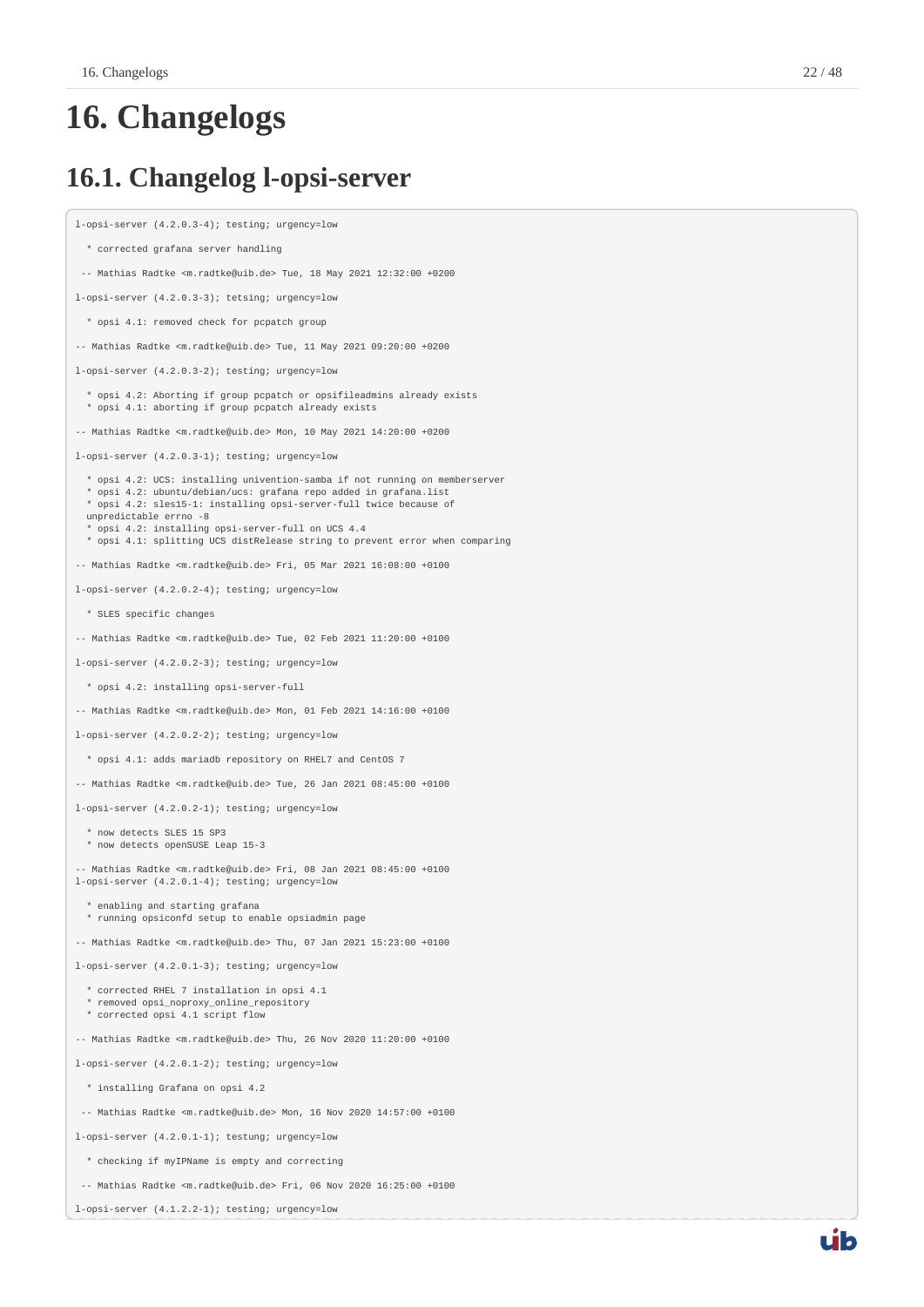\* added initial SLES15 support

- -- Mathias Radtke <m.radtke@uib.de> Mon, 05 Oct 2020 11:49:00 +0200
- l-opsi-server (4.1.2.1-16); testing urgency=low
- \* checking of adminuser name is empty
- -- Mathias Radtke <m.radtke@uib.de> Tue, 19 Sep 2020 12:08:00 +0200

l-opsi-server (4.1.2.1-15); testing urgency=low

- \* CentOS8: installing order of redis packages
- -- Mathias Radtke <m.radtke@uib.de> Thu, 24 Sep 2020 17:09:00 +0200

l-opsi-server (4.1.2.1-14); testing urgency=low

- \* Leap15.2: installing redis-server and redis-timeseries before opsi-server
- -- Mathias Radtke <m.radtke@uib.de> Tue, 22 Sep 2020 12:00:00 +0200

l-opsi-server (4.1.2.1-13); testing urgency=low

- \* improved Leap15.2
- -- Mathias Radtke <m.radtke@uib.de> Wed, 09 Sep 2020 12:00:00 +0200

l-opsi-server (4.1.2.1-12); testing urgency=low

- \* improved CentOS 8 support
- -- Mathias Radtke <m.radtke@uib.de> Wed, 07 Sep 2020 12:00:00 +0200
- l-opsi-server (4.1.2.1-11); testing urgency=low
	- \* CentOS8 support started
- -- Mathias Radtke <m.radtke@uib.de> Wed, 19 Aug 2020 17:30:00 +0200

l-opsi-server (4.1.2.1-10); testing urgency=low

- \* check for "%scriptpath%/property.conf" to get property values from opsi-quickinstall
- \* in case of opsi-quickinstall write file "%scriptpath%/result.conf" \* opsi 4.1: replace every occurence of compare versions like (\$distRelease\$ < "4.5")
- with something like: comparedotseparatedNumbers(\$distRelease\$, "<", "4.5")
- -- detlef oertel <d.oertel@uib.de> Mon, 17 Aug 2020 20:00:00 +0100

l-opsi-server (4.1.2.1-9); testing urgency=low

- \* opsi 4.2: replace every occurence of compare versions like (\$distRelease\$ < "4.5") with something like: comparedotseparatedNumbers(\$distRelease\$, "<", "4.5")
- -- detlef oertel <d.oertel@uib.de> Fri, 07 Aug 2020 20:00:00 +0100

l-opsi-server (4.1.2.1-8); testing urgency=low

- \* added new property: opsiconfd\_log\_level
- -- Mathias Radtke <m.radtke@uib.de> Tue, 09 Jun 2020 11:15:00 +0200

l-opsi-server (4.1.2.1-7); testing urgency=low

- \* redis installs correctly
- -- Mathias Radtke <m.radtke@uib.de> Fri, 05 Jun 2020 08:30:00 +0200

l-opsi-server (4.1.2.1-6); testing urgency=low

- \* installing redis as dependency
- -- Mathias Radtke <m.radtke@uib.de> Thu, 04 Jun 2020 18:30:00 +0200
- l-opsi-server (4.1.2.1-4); testing urgency=low
	- \* changed mysql password setting on Ubuntu
	- -- Mathias Radtke <m.radtke@uib.de> Thu, 28 May 2020 18:30:00 +0200

l-opsi-server (4.1.2.1-3); testing urgenc=low

- \* added deps installation on ubuntu
- \* added support for Leap 15.2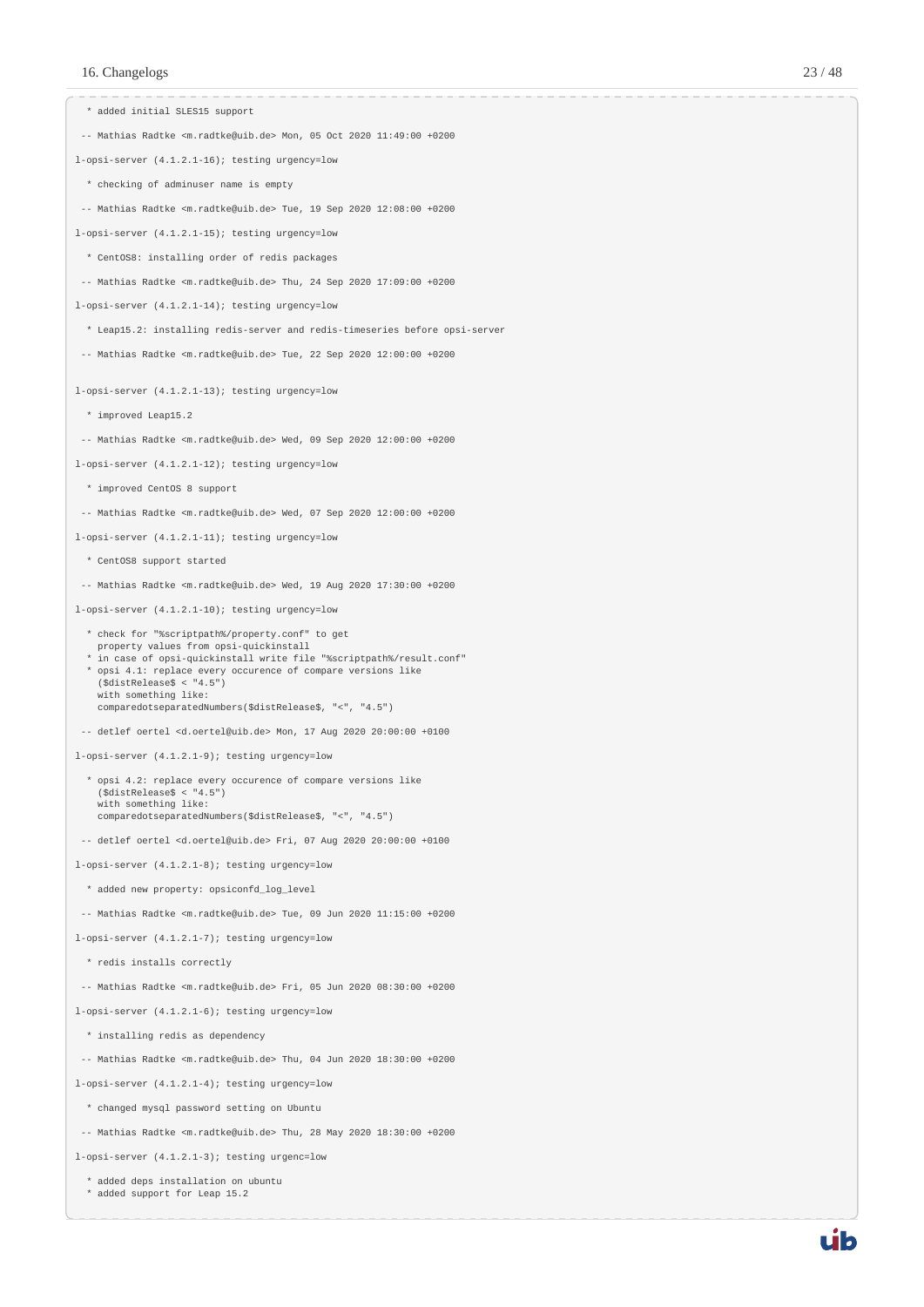| -- Mathias Radtke <m.radtke@uib.de> Mon, 25 May 2020 13:55:00 +0200</m.radtke@uib.de>                                                |
|--------------------------------------------------------------------------------------------------------------------------------------|
| l-opsi-server (4.1.2.1-2); testing urgency=low                                                                                       |
| * improved installation debian 10 with opsi 4.2                                                                                      |
| -- Mathias Radtke <m.radtke@uib.de> Tue, 19 Apr 2020 17:55:00 +0200</m.radtke@uib.de>                                                |
| l-opsi-server (4.1.2.1-1); testing urgency=low                                                                                       |
| * imporved opsi 4.2 support                                                                                                          |
| -- Mathias Radtke <m.radtke@uib.de> Tue, 12 Apr 2020 17:55:00 +0200</m.radtke@uib.de>                                                |
| l-opsi-server (4.1.1.15-1); testing; urgency=low                                                                                     |
| * added support for Ubuntu 20.04                                                                                                     |
| -- Mathias Radtke <m.radtke@uib.de> Mon, 27 Apr 2020 16:50:00 +0200</m.radtke@uib.de>                                                |
| l-opsi-server (4.1.1.14-3); experimental; urgency=low                                                                                |
| * added isFatalError if no valid IP can be found<br>* code cleanup<br>* added 4.2 repo in control file                               |
| -- matthias knauer <m.knauer@uib.de> Wed, 20 Nov 2019 09:18:00 +0100</m.knauer@uib.de>                                               |
| l-opsi-server (4.1.1.14-2); experimental; urgency=low                                                                                |
| * fixed handling of myIPName and myIPNumber for 4.1 and 4.2                                                                          |
| -- detlef oertel <d.oertel@uib.de> Fri, 18 Oct 2019 20:00:00 +0100</d.oertel@uib.de>                                                 |
| l-opsi-server (4.1.1.14-1); experimental; urgency=low                                                                                |
| * Working on support for opsi 4.2 installation.<br>* Dropped support for opsi 4.0 installation.                                      |
| -- Niko Wenselowski <n.wenselowski@uib.de> Tue, 13 Aug 2019 17:05:56 +0200</n.wenselowski@uib.de>                                    |
| l-opsi-server (4.1.1.13-1); stable; urgency=low                                                                                      |
| * removed opsi-configed package                                                                                                      |
| -- Mathias Radtke <m.radtke@uib.de> Wed, 24 Jul 2019 12:15:00 +0200</m.radtke@uib.de>                                                |
| l-opsi-server (4.1.1.12-2); stable; urgency=low                                                                                      |
| * corrected typo on Debian                                                                                                           |
| -- Mathias Radtke <m.radtke@uib.de> Mon, 22 Jul 2019 09:15:00 +0200</m.radtke@uib.de>                                                |
| l-opsi-server (4.1.1.12-1); stable; urgency=low                                                                                      |
| * opsi 4.1: support for debian 10 added<br>* added new properties:<br>download_patched_elilo_efi<br>patch_default_link_for_bootimage |
| -- Mathias Radtke <m.radtke@uib.de> Tue, 09 Jul 2019 08:20:00 +0200</m.radtke@uib.de>                                                |
| l-opsi-server (4.1.1.11-1); stable; urgency=low                                                                                      |
| * opsi 4.1: support for opensuse Leap 15.1 added                                                                                     |

# <span id="page-26-0"></span>**16.2. Changelog opsi-server**

-- Mathias Radtke <m.radtke@uib.de> Tue, 02 Jul 2019 14:20:00 +0200

```
opsi-server (4.2.0.51-1) stable; urgency=medium
  * Improvement: New default opsi.conf
 -- uib GmbH <info@uib.de> Wed, 28 Apr 2021 11:17:36 +0200
opsi-server (4.2.0.50-1) stable; urgency=medium
  * Feature: Use new admingroup placeholder in acl.conf
 -- uib GmbH <info@uib.de> Tue, 27 Apr 2021 16:58:59 +0200
opsi-server (4.2.0.48-1) stable; urgency=medium
  * Bugfix: ucs depot join
  -- uib GmbH <info@uib.de> Mon, 19 Apr 2021 16:45:53 +0200
```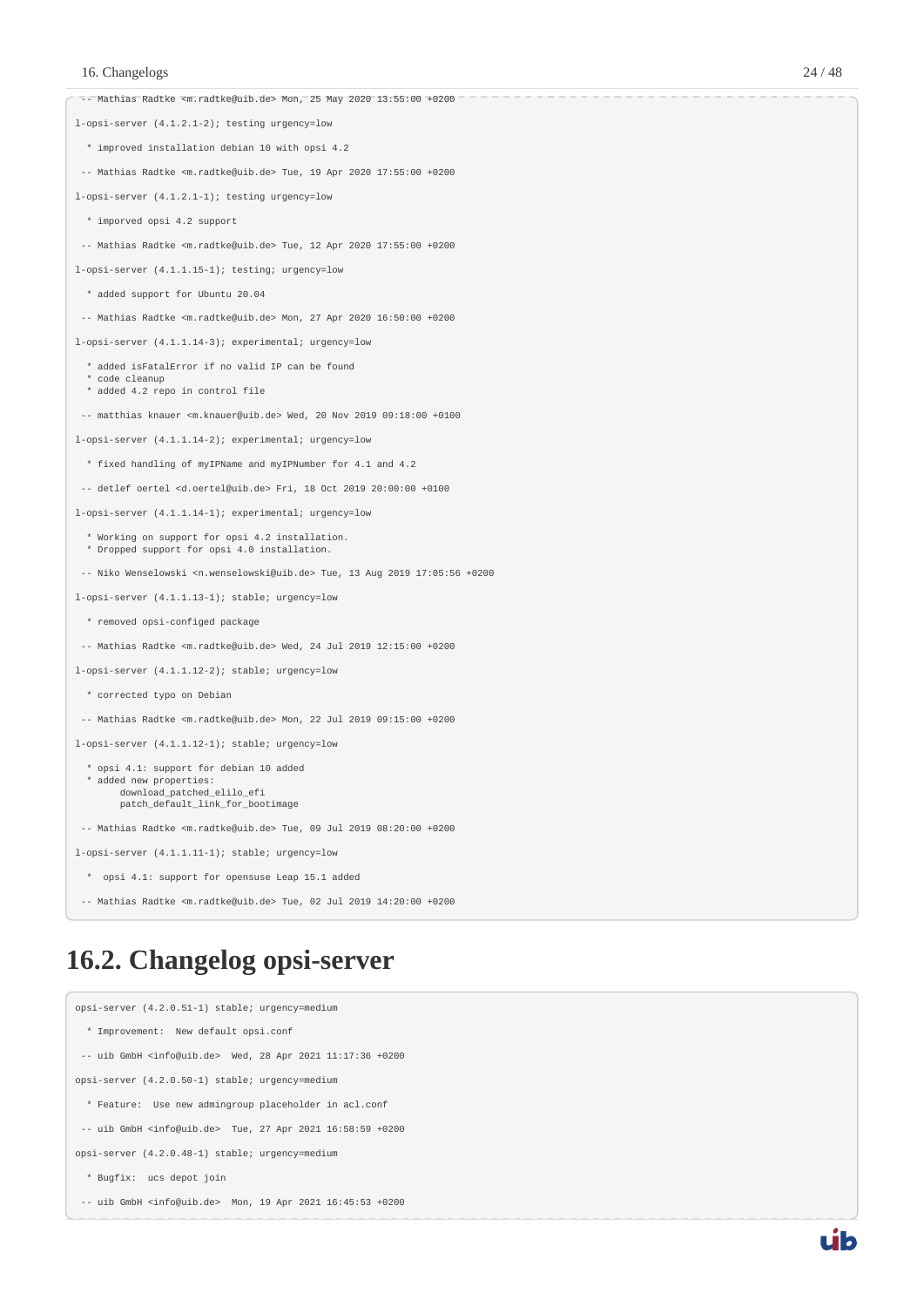opsi-server (4.2.0.47-1) stable; urgency=medium \* Bugfix: ucs join script check hostname in global.conf -- uib GmbH <info@uib.de> Mon, 19 Apr 2021 14:36:42 +0200 opsi-server (4.2.0.45-1) stable; urgency=medium \* Bugfix: postrm -- uib GmbH <info@uib.de> Mon, 22 Mar 2021 11:30:38 +0100 opsi-server (4.2.0.44-1) stable; urgency=medium \* Bugfix: ucs join script register depot -- uib GmbH <info@uib.de> Thu, 18 Mar 2021 13:53:45 +0100 opsi-server (4.2.0.43-1) stable; urgency=medium \* Improvement: Use new @deprecated decorator -- uib GmbH <info@uib.de> Wed, 17 Mar 2021 14:29:51 +0100 opsi-server (4.2.0.42-1) stable; urgency=medium \* Improvement: Change dependencies for ucs -- uib GmbH <info@uib.de> Tue, 09 Mar 2021 09:46:59 +0100 opsi-server (4.2.0.41-1) stable; urgency=medium \* Improvement: Add opsi4ucs zu conflicts -- uib GmbH <info@uib.de> Mon, 08 Mar 2021 12:31:24 +0100 opsi-server (4.2.0.40-1) stable; urgency=medium \* Bugfix: pam opsi-auth ucs template -- uib GmbH <info@uib.de> Fri, 05 Mar 2021 15:11:35 +0100 opsi-server (4.2.0.36-1) stable; urgency=medium \* Feature: ucs support version 4.2.0.36 -- uib GmbH <info@uib.de> Wed, 03 Mar 2021 10:17:01 +0100 opsi-server (4.2.0.35-1) stable; urgency=medium \* Improvement: expert and full: provide opsi-depotserver -- uib GmbH <info@uib.de> Sun, 21 Feb 2021 19:28:19 +0100 opsi-server (4.2.0.34-1) stable; urgency=medium \* Enable and start mariadb, mysql and redis -- uib GmbH <info@uib.de> Thu, 11 Feb 2021 15:24:57 +0100 opsi-server (4.2.0.28-1) stable; urgency=medium \* Improvement: subpackage-specific postinst script -- uib GmbH <info@uib.de> Mon, 01 Feb 2021 11:55:08 +0100 opsi-server (4.2.0.14-1) stable; urgency=medium \* Bugfix: setGeneralConfig: Raise Exception if given objecId not found in Backend. \* Bugfix: setGeneralConfig: Raise Exception if given objecId not found in Backend. -- uib GmbH <info@uib.de> Mon, 07 Sep 2020 12:08:40 +0200 opsi-server (4.2.0.10-1) stable; urgency=medium \* Improvement: keep fileadmingroup pcpatch on upgrade -- uib GmbH <info@uib.de> Tue, 18 Aug 2020 14:05:17 +0200 opsi-server (4.2.0.8-1) stable; urgency=medium \* Feature: add preinst script to create opsi.conf while installing -- uib GmbH <info@uib.de> Fri, 14 Aug 2020 11:46:25 +0200 opsi-server (4.2.0.7-1) stable; urgency=medium \* Feature: new default fileadmingroup is opsifileadmins -- uib GmbH <info@uib.de> Tue, 11 Aug 2020 11:40:10 +0200

opsi-server (4.2.0.5-1) stable; urgency=medium

uib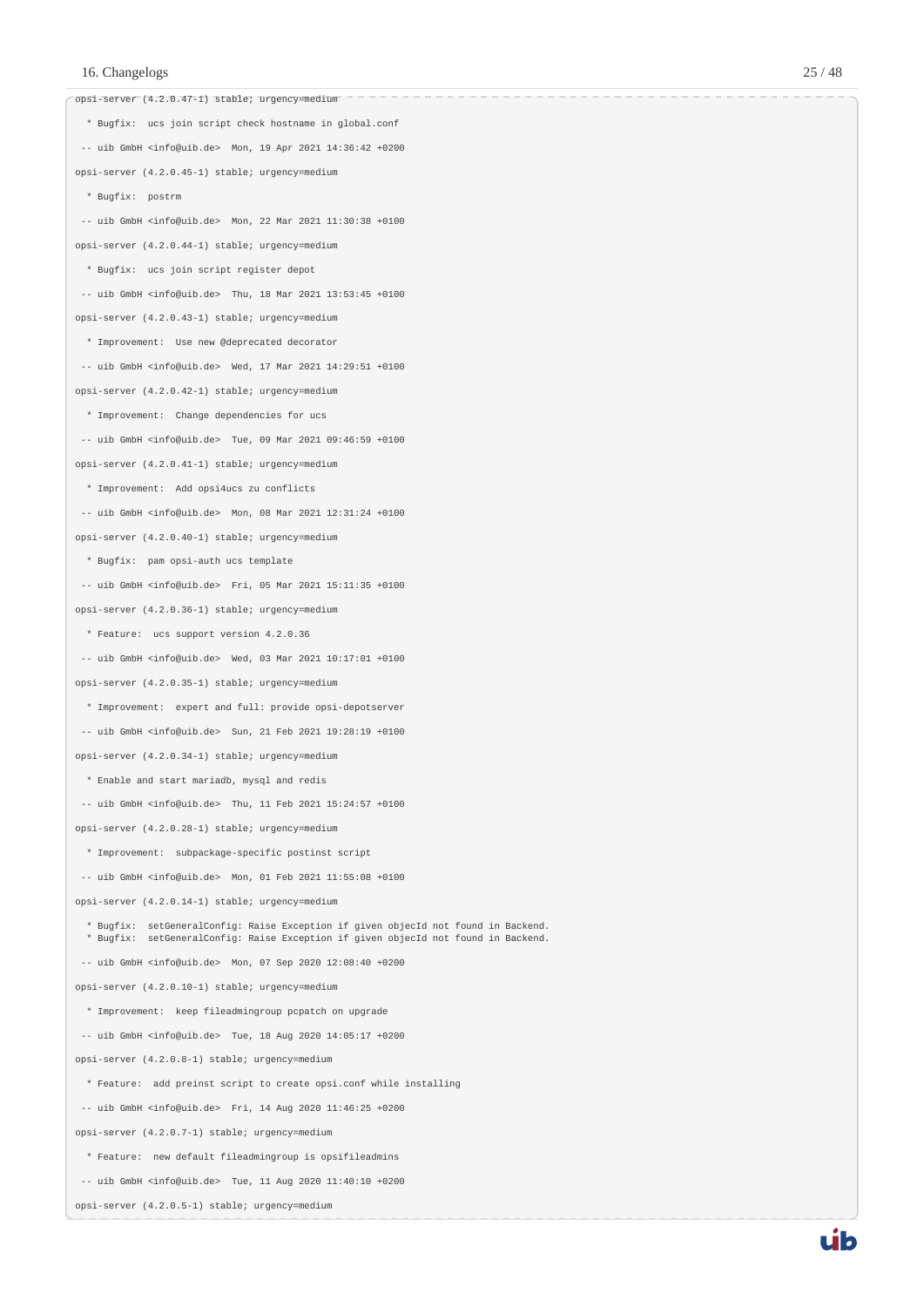- \* Feature: Add dependency to grafana for opsi-server-full
- -- uib GmbH <info@uib.de> Tue, 07 Jul 2020 17:31:22 +0200
- opsi-server (4.2.0.4-1) stable; urgency=medium
- \* Feature: Add package opsi-server-full with full dependencies
- -- uib GmbH <info@uib.de> Tue, 07 Jul 2020 16:16:34 +0200

## <span id="page-28-0"></span>**16.3. Changelog opsiconfd**

opsiconfd (4.2.0.170-1) stable; urgency=medium

- \* Bugfix: Fix monitoring user authentication
- \* Improvement: Add node\_name to redis log key -- uib GmbH <info@uib.de> Tue, 18 May 2021 11:02:09 +0200

opsiconfd (4.2.0.169-1) stable; urgency=medium

- \* Improvement: Update python-opsi
- \* Bugfix: Use session-lifetime from config

-- uib GmbH <info@uib.de> Mon, 17 May 2021 13:43:52 +0200

opsiconfd (4.2.0.168-1) stable; urgency=medium

- \* Improvement: Always use the same server fqdn from config
- -- uib GmbH <info@uib.de> Fri, 07 May 2021 12:08:58 +0200

opsiconfd (4.2.0.166-1) stable; urgency=medium

- \* Feature: Show ca and cert expiry on status page
- \* Feature: Warn if common name of CA changes \* Feature: Start webgui application
- -- uib GmbH <info@uib.de> Wed, 05 May 2021 13:11:26 +0200

opsiconfd (4.2.0.164-1) stable; urgency=medium

- \* Improvement: Add missing newline in config file
- -- uib GmbH <info@uib.de> Thu, 29 Apr 2021 13:16:47 +0200

opsiconfd (4.2.0.163-1) stable; urgency=medium

- \* Feature: Add configuration --ssl-ca-subject-cn
- -- uib GmbH <info@uib.de> Thu, 29 Apr 2021 12:36:40 +0200

opsiconfd (4.2.0.162-1) stable; urgency=medium

- \* Improvement: Implement force-stop \* Feature: Add config --worker-stop-timeout and it for systemd
- \* Improvement: Update python-opsi
- -- uib GmbH <info@uib.de> Wed, 28 Apr 2021 14:38:09 +0200
- opsiconfd (4.2.0.161-1) stable; urgency=medium
	- \* Improvement: Update python packages
- -- uib GmbH <info@uib.de> Tue, 27 Apr 2021 15:56:26 +0200
- opsiconfd (4.2.0.160-1) stable; urgency=medium
- \* Feature: Limitation of the log records in redis streams \* Improvement: Improve zeroconf registration
- -- uib GmbH <info@uib.de> Fri, 23 Apr 2021 18:11:04 +0200

opsiconfd (4.2.0.159-1) stable; urgency=medium

- \* Improvement: Refactor zeroconf
- -- uib GmbH <info@uib.de> Thu, 22 Apr 2021 00:28:48 +0200

opsiconfd (4.2.0.158-1) stable; urgency=medium

- \* Improvement: Update python packages \* Feature: Run mysql update in setup tasks
- -- uib GmbH <info@uib.de> Wed, 21 Apr 2021 18:37:37 +0200

opsiconfd (4.2.0.157-1) stable; urgency=medium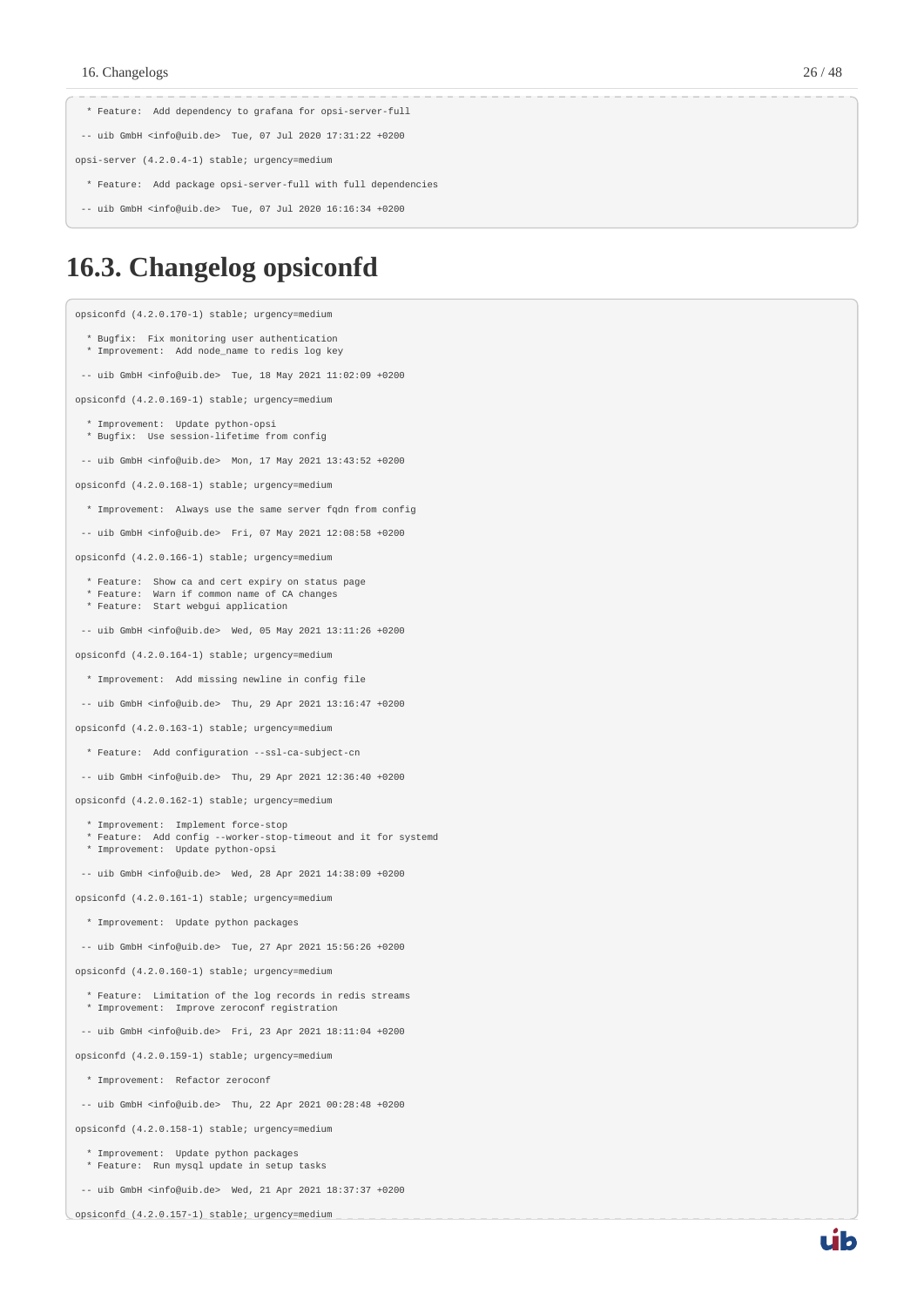uib

 \* Improvement: Update python packages -- uib GmbH <info@uib.de> Fri, 16 Apr 2021 16:03:43 +0200 opsiconfd (4.2.0.156-1) stable; urgency=medium \* Bugfix: Fix monitoring path -- uib GmbH <info@uib.de> Thu, 15 Apr 2021 08:24:20 +0200 opsiconfd (4.2.0.155-1) stable; urgency=medium \* Feature: Monitor redis memory usage -- uib GmbH <info@uib.de> Wed, 14 Apr 2021 13:52:26 +0200 opsiconfd (4.2.0.154-1) stable; urgency=medium \* Bugfix: check disk if hostid != fqdn -- uib GmbH <info@uib.de> Sun, 11 Apr 2021 20:00:14 +0200 opsiconfd (4.2.0.153-1) stable; urgency=medium \* Bugfix: some fixes monitoring \* Improvement: Update python opsi \* Improvement: Update python-opsi -- uib GmbH <info@uib.de> Thu, 08 Apr 2021 13:16:19 +0000 opsiconfd (4.2.0.152-1) stable; urgency=medium \* Feature: Add actions "status" and "restart" -- uib GmbH <info@uib.de> Tue, 06 Apr 2021 12:30:18 +0200 opsiconfd (4.2.0.151-1) stable; urgency=medium \* Improvement: Show certificate serail number on admin interface and remove subjectKeyIdentifier \* Feature: Auto recreate server cert on runtime -- uib GmbH <info@uib.de> Tue, 30 Mar 2021 15:48:07 +0200 opsiconfd (4.2.0.150-1) stable; urgency=medium \* Improvement: Cleanup file headers \* Improvement: Update python packages \* Feature: adminpage: show num server/clients \* Bugfix: Fix opsiconfd reload with running log-viewer \* Improvement: Add ipv6 addresses to cert alternative names -- uib GmbH <info@uib.de> Mon, 29 Mar 2021 20:53:10 +0200 opsiconfd (4.2.0.148-1) stable; urgency=medium \* Improvement: Update python packages -- uib GmbH <info@uib.de> Thu, 25 Mar 2021 23:41:09 +0100 opsiconfd (4.2.0.147-1) stable; urgency=medium \* Improvement: Update python-opsi -- uib GmbH <info@uib.de> Thu, 25 Mar 2021 22:59:48 +0100 opsiconfd (4.2.0.146-1) stable; urgency=medium \* Improvement: Update python-opsi -- uib GmbH <info@uib.de> Wed, 24 Mar 2021 08:10:46 +0100 opsiconfd (4.2.0.145-1) stable; urgency=medium \* Improvement: Update python-opsi -- uib GmbH <info@uib.de> Tue, 23 Mar 2021 23:46:21 +0000 opsiconfd (4.2.0.144-1) stable; urgency=medium \* Bugfix: Determine correct arbiter pid \* Improvement: Check if another opsiconfd arbiter is running \* Improvement: Add opsi CA download link on info page

- 
- \* Improvement: Update python packages
- \* Improvement: adminpage: mv config -> info; add ssl info \* Bugfix: Fix worker reloading
- \* Improvement: Install opsi ca into system store
- -- uib GmbH <info@uib.de> Tue, 23 Mar 2021 18:12:34 +0100

opsiconfd (4.2.0.143-1) stable; urgency=medium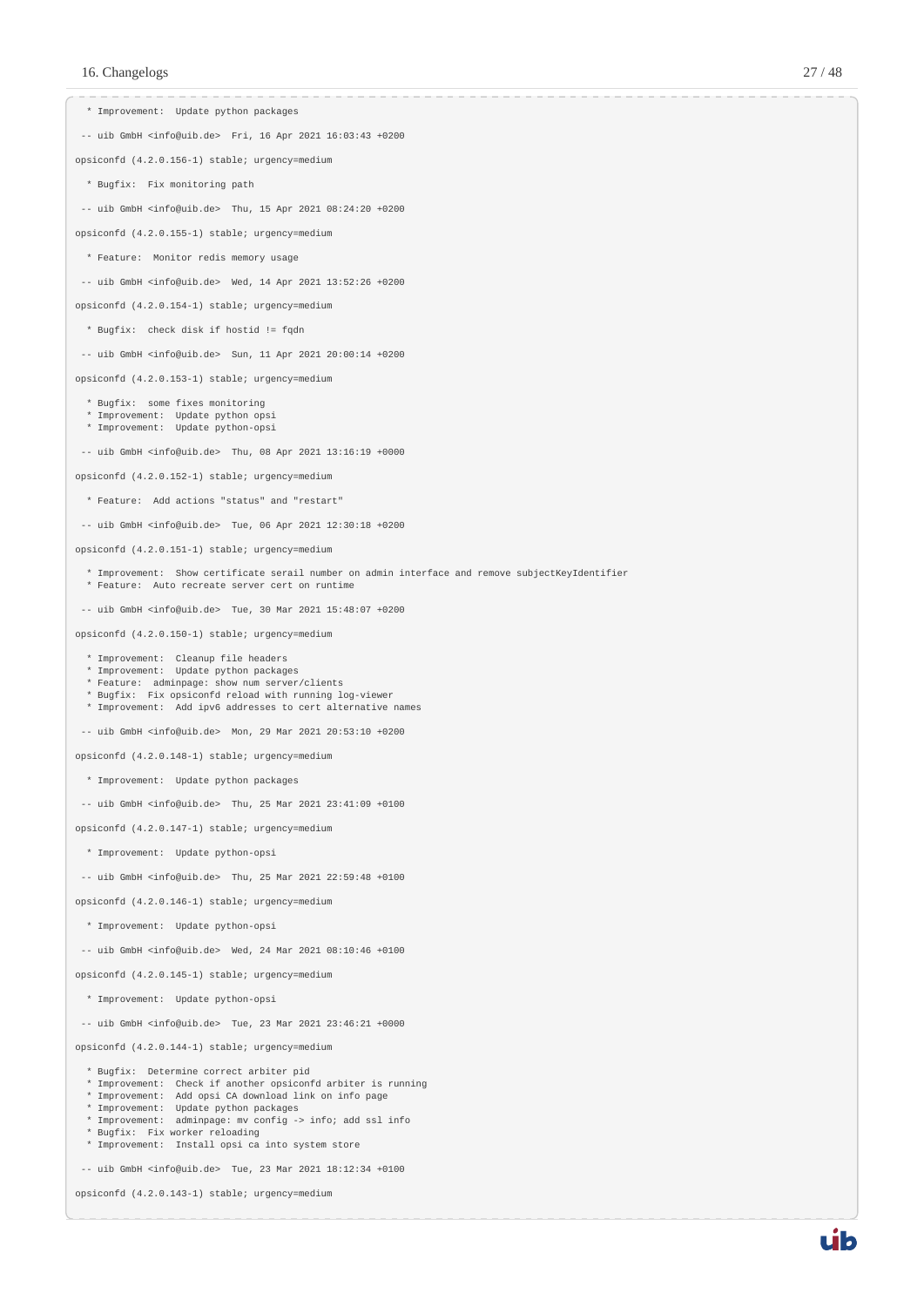| $--$ uib GmbH <info@uib.de> Thu, 18 Mar 2021 10:34:59 +0100<br/>opsiconfd (4.2.0.142-1) stable; urgency=medium<br/>* Feature: Log warning if client calls deprecated method<br/>-- uib GmbH <info@uib.de> Wed, 17 Mar 2021 14:41:30 +0100<br/>opsiconfd (4.2.0.141-1) stable; urgency=medium<br/>* Improvement: Update python-opsi<br/><math>--</math> uib GmbH <info@uib.de> Tue, 16 Mar 2021 12:19:38 +0100<br/>opsiconfd (4.2.0.140-1) stable; urgency=medium<br/>* Improvement: Update python-opsi<br/><math>--</math> uib GmbH <info@uib.de> Mon, 15 Mar 2021 19:00:50 +0100<br/>opsiconfd (4.2.0.139-1) stable; urgency=medium<br/>* Bugfix: Fix redis reconnect<br/>-- uib GmbH <info@uib.de> Mon, 15 Mar 2021 12:34:35 +0100<br/>opsiconfd (4.2.0.138-1) stable; urgency=medium<br/>* Improvement: Set default executor-workers to 10<br/>-- uib GmbH <info@uib.de> Sat, 13 Mar 2021 15:17:38 +0100<br/>opsiconfd (4.2.0.137-1) stable; urgency=medium<br/>* Bugfix: Fix ipv6 listen with one worker<br/><math>--</math> uib GmbH <info@uib.de> Sat, 13 Mar 2021 12:28:35 +0100<br/>opsiconfd (4.2.0.136-1) stable; urgency=medium<br/>* Improvement: Update python-opsi<br/>-- uib GmbH <info@uib.de> Sat, 13 Mar 2021 09:52:49 +0100<br/>opsiconfd (4.2.0.135-1) stable; urgency=medium<br/>* Improvement: Improve worker memory usage<br/>* Improvement: Do not use libjemalloc by default<br/><math>--</math> uib GmbH <info@uib.de> Fri, 12 Mar 2021 22:29:48 +0100<br/>opsiconfd (4.2.0.134-1) stable; urgency=medium<br/>* Improvement: Use jemalloc by default<br/>* Improvement: If jemalloc is configured but not available, log an error but continue<br/>* Improvement: Measure worker memory usage over an interval of a hour<br/>* Improvement: Update python packages<br/>* Feature: Set default executor workers to 8<br/>* Improvement: Always use the supervisor<br/><math>--</math> uib GmbH <info@uib.de> Thu, 11 Mar 2021 11:19:03 +0100<br/>opsiconfd (4.2.0.133-1) stable; urgency=medium<br/>* Improvement: Improve log viewer<br/><math>--</math> uib GmbH <info@uib.de> Mon, 08 Mar 2021 12:05:55 +0100<br/>opsiconfd (4.2.0.132-1) stable; urgency=medium<br/>* Feature: New config --restart-worker-mem to restart workers with high mem usage<br/>* Feature: Implement a worker supervisor<br/>* Improvement: Update python packages<br/>* Feature: Memory profiling with objgraph<br/><math>--</math> uib GmbH <info@uib.de> Sat, 06 Mar 2021 08:04:45 +0100<br/>opsiconfd (4.2.0.128-1) stable; urgency=medium<br/>* Feature: Improve log viewer<br/>* Bugfix: Add jsonrpc metrics to retention<br/>* Bugfix: Fix rentention aggregation<br/>* Feature: Implement opsiconfd log-viewer<br/>* Improvement: ca key file only accessible by root<br/>* Improvement: Add full context on logging<br/>* Feature: Change ssl handling and defaults</info@uib.de></info@uib.de></info@uib.de></info@uib.de></info@uib.de></info@uib.de></info@uib.de></info@uib.de></info@uib.de></info@uib.de></info@uib.de></info@uib.de> |                                                                           |
|-------------------------------------------------------------------------------------------------------------------------------------------------------------------------------------------------------------------------------------------------------------------------------------------------------------------------------------------------------------------------------------------------------------------------------------------------------------------------------------------------------------------------------------------------------------------------------------------------------------------------------------------------------------------------------------------------------------------------------------------------------------------------------------------------------------------------------------------------------------------------------------------------------------------------------------------------------------------------------------------------------------------------------------------------------------------------------------------------------------------------------------------------------------------------------------------------------------------------------------------------------------------------------------------------------------------------------------------------------------------------------------------------------------------------------------------------------------------------------------------------------------------------------------------------------------------------------------------------------------------------------------------------------------------------------------------------------------------------------------------------------------------------------------------------------------------------------------------------------------------------------------------------------------------------------------------------------------------------------------------------------------------------------------------------------------------------------------------------------------------------------------------------------------------------------------------------------------------------------------------------------------------------------------------------------------------------------------------------------------------------------------------------------------------------------------------------------------------------------------------------------------------------------------------------------------------------------------------------------------------------------------------------------------------------------------------------------------------------------------------------------------------------------------------------------------------------------------------------------------------------------------------------------------------------------------------------------------------------------------------------------------------------------------------------------------|---------------------------------------------------------------------------|
|                                                                                                                                                                                                                                                                                                                                                                                                                                                                                                                                                                                                                                                                                                                                                                                                                                                                                                                                                                                                                                                                                                                                                                                                                                                                                                                                                                                                                                                                                                                                                                                                                                                                                                                                                                                                                                                                                                                                                                                                                                                                                                                                                                                                                                                                                                                                                                                                                                                                                                                                                                                                                                                                                                                                                                                                                                                                                                                                                                                                                                                             | * Improvement: Improve help text for --ssl-ciphers                        |
|                                                                                                                                                                                                                                                                                                                                                                                                                                                                                                                                                                                                                                                                                                                                                                                                                                                                                                                                                                                                                                                                                                                                                                                                                                                                                                                                                                                                                                                                                                                                                                                                                                                                                                                                                                                                                                                                                                                                                                                                                                                                                                                                                                                                                                                                                                                                                                                                                                                                                                                                                                                                                                                                                                                                                                                                                                                                                                                                                                                                                                                             |                                                                           |
|                                                                                                                                                                                                                                                                                                                                                                                                                                                                                                                                                                                                                                                                                                                                                                                                                                                                                                                                                                                                                                                                                                                                                                                                                                                                                                                                                                                                                                                                                                                                                                                                                                                                                                                                                                                                                                                                                                                                                                                                                                                                                                                                                                                                                                                                                                                                                                                                                                                                                                                                                                                                                                                                                                                                                                                                                                                                                                                                                                                                                                                             |                                                                           |
|                                                                                                                                                                                                                                                                                                                                                                                                                                                                                                                                                                                                                                                                                                                                                                                                                                                                                                                                                                                                                                                                                                                                                                                                                                                                                                                                                                                                                                                                                                                                                                                                                                                                                                                                                                                                                                                                                                                                                                                                                                                                                                                                                                                                                                                                                                                                                                                                                                                                                                                                                                                                                                                                                                                                                                                                                                                                                                                                                                                                                                                             |                                                                           |
|                                                                                                                                                                                                                                                                                                                                                                                                                                                                                                                                                                                                                                                                                                                                                                                                                                                                                                                                                                                                                                                                                                                                                                                                                                                                                                                                                                                                                                                                                                                                                                                                                                                                                                                                                                                                                                                                                                                                                                                                                                                                                                                                                                                                                                                                                                                                                                                                                                                                                                                                                                                                                                                                                                                                                                                                                                                                                                                                                                                                                                                             |                                                                           |
|                                                                                                                                                                                                                                                                                                                                                                                                                                                                                                                                                                                                                                                                                                                                                                                                                                                                                                                                                                                                                                                                                                                                                                                                                                                                                                                                                                                                                                                                                                                                                                                                                                                                                                                                                                                                                                                                                                                                                                                                                                                                                                                                                                                                                                                                                                                                                                                                                                                                                                                                                                                                                                                                                                                                                                                                                                                                                                                                                                                                                                                             |                                                                           |
|                                                                                                                                                                                                                                                                                                                                                                                                                                                                                                                                                                                                                                                                                                                                                                                                                                                                                                                                                                                                                                                                                                                                                                                                                                                                                                                                                                                                                                                                                                                                                                                                                                                                                                                                                                                                                                                                                                                                                                                                                                                                                                                                                                                                                                                                                                                                                                                                                                                                                                                                                                                                                                                                                                                                                                                                                                                                                                                                                                                                                                                             |                                                                           |
|                                                                                                                                                                                                                                                                                                                                                                                                                                                                                                                                                                                                                                                                                                                                                                                                                                                                                                                                                                                                                                                                                                                                                                                                                                                                                                                                                                                                                                                                                                                                                                                                                                                                                                                                                                                                                                                                                                                                                                                                                                                                                                                                                                                                                                                                                                                                                                                                                                                                                                                                                                                                                                                                                                                                                                                                                                                                                                                                                                                                                                                             |                                                                           |
|                                                                                                                                                                                                                                                                                                                                                                                                                                                                                                                                                                                                                                                                                                                                                                                                                                                                                                                                                                                                                                                                                                                                                                                                                                                                                                                                                                                                                                                                                                                                                                                                                                                                                                                                                                                                                                                                                                                                                                                                                                                                                                                                                                                                                                                                                                                                                                                                                                                                                                                                                                                                                                                                                                                                                                                                                                                                                                                                                                                                                                                             |                                                                           |
|                                                                                                                                                                                                                                                                                                                                                                                                                                                                                                                                                                                                                                                                                                                                                                                                                                                                                                                                                                                                                                                                                                                                                                                                                                                                                                                                                                                                                                                                                                                                                                                                                                                                                                                                                                                                                                                                                                                                                                                                                                                                                                                                                                                                                                                                                                                                                                                                                                                                                                                                                                                                                                                                                                                                                                                                                                                                                                                                                                                                                                                             |                                                                           |
|                                                                                                                                                                                                                                                                                                                                                                                                                                                                                                                                                                                                                                                                                                                                                                                                                                                                                                                                                                                                                                                                                                                                                                                                                                                                                                                                                                                                                                                                                                                                                                                                                                                                                                                                                                                                                                                                                                                                                                                                                                                                                                                                                                                                                                                                                                                                                                                                                                                                                                                                                                                                                                                                                                                                                                                                                                                                                                                                                                                                                                                             |                                                                           |
|                                                                                                                                                                                                                                                                                                                                                                                                                                                                                                                                                                                                                                                                                                                                                                                                                                                                                                                                                                                                                                                                                                                                                                                                                                                                                                                                                                                                                                                                                                                                                                                                                                                                                                                                                                                                                                                                                                                                                                                                                                                                                                                                                                                                                                                                                                                                                                                                                                                                                                                                                                                                                                                                                                                                                                                                                                                                                                                                                                                                                                                             |                                                                           |
|                                                                                                                                                                                                                                                                                                                                                                                                                                                                                                                                                                                                                                                                                                                                                                                                                                                                                                                                                                                                                                                                                                                                                                                                                                                                                                                                                                                                                                                                                                                                                                                                                                                                                                                                                                                                                                                                                                                                                                                                                                                                                                                                                                                                                                                                                                                                                                                                                                                                                                                                                                                                                                                                                                                                                                                                                                                                                                                                                                                                                                                             |                                                                           |
|                                                                                                                                                                                                                                                                                                                                                                                                                                                                                                                                                                                                                                                                                                                                                                                                                                                                                                                                                                                                                                                                                                                                                                                                                                                                                                                                                                                                                                                                                                                                                                                                                                                                                                                                                                                                                                                                                                                                                                                                                                                                                                                                                                                                                                                                                                                                                                                                                                                                                                                                                                                                                                                                                                                                                                                                                                                                                                                                                                                                                                                             |                                                                           |
|                                                                                                                                                                                                                                                                                                                                                                                                                                                                                                                                                                                                                                                                                                                                                                                                                                                                                                                                                                                                                                                                                                                                                                                                                                                                                                                                                                                                                                                                                                                                                                                                                                                                                                                                                                                                                                                                                                                                                                                                                                                                                                                                                                                                                                                                                                                                                                                                                                                                                                                                                                                                                                                                                                                                                                                                                                                                                                                                                                                                                                                             |                                                                           |
|                                                                                                                                                                                                                                                                                                                                                                                                                                                                                                                                                                                                                                                                                                                                                                                                                                                                                                                                                                                                                                                                                                                                                                                                                                                                                                                                                                                                                                                                                                                                                                                                                                                                                                                                                                                                                                                                                                                                                                                                                                                                                                                                                                                                                                                                                                                                                                                                                                                                                                                                                                                                                                                                                                                                                                                                                                                                                                                                                                                                                                                             |                                                                           |
|                                                                                                                                                                                                                                                                                                                                                                                                                                                                                                                                                                                                                                                                                                                                                                                                                                                                                                                                                                                                                                                                                                                                                                                                                                                                                                                                                                                                                                                                                                                                                                                                                                                                                                                                                                                                                                                                                                                                                                                                                                                                                                                                                                                                                                                                                                                                                                                                                                                                                                                                                                                                                                                                                                                                                                                                                                                                                                                                                                                                                                                             |                                                                           |
|                                                                                                                                                                                                                                                                                                                                                                                                                                                                                                                                                                                                                                                                                                                                                                                                                                                                                                                                                                                                                                                                                                                                                                                                                                                                                                                                                                                                                                                                                                                                                                                                                                                                                                                                                                                                                                                                                                                                                                                                                                                                                                                                                                                                                                                                                                                                                                                                                                                                                                                                                                                                                                                                                                                                                                                                                                                                                                                                                                                                                                                             |                                                                           |
|                                                                                                                                                                                                                                                                                                                                                                                                                                                                                                                                                                                                                                                                                                                                                                                                                                                                                                                                                                                                                                                                                                                                                                                                                                                                                                                                                                                                                                                                                                                                                                                                                                                                                                                                                                                                                                                                                                                                                                                                                                                                                                                                                                                                                                                                                                                                                                                                                                                                                                                                                                                                                                                                                                                                                                                                                                                                                                                                                                                                                                                             |                                                                           |
|                                                                                                                                                                                                                                                                                                                                                                                                                                                                                                                                                                                                                                                                                                                                                                                                                                                                                                                                                                                                                                                                                                                                                                                                                                                                                                                                                                                                                                                                                                                                                                                                                                                                                                                                                                                                                                                                                                                                                                                                                                                                                                                                                                                                                                                                                                                                                                                                                                                                                                                                                                                                                                                                                                                                                                                                                                                                                                                                                                                                                                                             |                                                                           |
|                                                                                                                                                                                                                                                                                                                                                                                                                                                                                                                                                                                                                                                                                                                                                                                                                                                                                                                                                                                                                                                                                                                                                                                                                                                                                                                                                                                                                                                                                                                                                                                                                                                                                                                                                                                                                                                                                                                                                                                                                                                                                                                                                                                                                                                                                                                                                                                                                                                                                                                                                                                                                                                                                                                                                                                                                                                                                                                                                                                                                                                             |                                                                           |
|                                                                                                                                                                                                                                                                                                                                                                                                                                                                                                                                                                                                                                                                                                                                                                                                                                                                                                                                                                                                                                                                                                                                                                                                                                                                                                                                                                                                                                                                                                                                                                                                                                                                                                                                                                                                                                                                                                                                                                                                                                                                                                                                                                                                                                                                                                                                                                                                                                                                                                                                                                                                                                                                                                                                                                                                                                                                                                                                                                                                                                                             |                                                                           |
|                                                                                                                                                                                                                                                                                                                                                                                                                                                                                                                                                                                                                                                                                                                                                                                                                                                                                                                                                                                                                                                                                                                                                                                                                                                                                                                                                                                                                                                                                                                                                                                                                                                                                                                                                                                                                                                                                                                                                                                                                                                                                                                                                                                                                                                                                                                                                                                                                                                                                                                                                                                                                                                                                                                                                                                                                                                                                                                                                                                                                                                             |                                                                           |
|                                                                                                                                                                                                                                                                                                                                                                                                                                                                                                                                                                                                                                                                                                                                                                                                                                                                                                                                                                                                                                                                                                                                                                                                                                                                                                                                                                                                                                                                                                                                                                                                                                                                                                                                                                                                                                                                                                                                                                                                                                                                                                                                                                                                                                                                                                                                                                                                                                                                                                                                                                                                                                                                                                                                                                                                                                                                                                                                                                                                                                                             |                                                                           |
|                                                                                                                                                                                                                                                                                                                                                                                                                                                                                                                                                                                                                                                                                                                                                                                                                                                                                                                                                                                                                                                                                                                                                                                                                                                                                                                                                                                                                                                                                                                                                                                                                                                                                                                                                                                                                                                                                                                                                                                                                                                                                                                                                                                                                                                                                                                                                                                                                                                                                                                                                                                                                                                                                                                                                                                                                                                                                                                                                                                                                                                             |                                                                           |
|                                                                                                                                                                                                                                                                                                                                                                                                                                                                                                                                                                                                                                                                                                                                                                                                                                                                                                                                                                                                                                                                                                                                                                                                                                                                                                                                                                                                                                                                                                                                                                                                                                                                                                                                                                                                                                                                                                                                                                                                                                                                                                                                                                                                                                                                                                                                                                                                                                                                                                                                                                                                                                                                                                                                                                                                                                                                                                                                                                                                                                                             |                                                                           |
|                                                                                                                                                                                                                                                                                                                                                                                                                                                                                                                                                                                                                                                                                                                                                                                                                                                                                                                                                                                                                                                                                                                                                                                                                                                                                                                                                                                                                                                                                                                                                                                                                                                                                                                                                                                                                                                                                                                                                                                                                                                                                                                                                                                                                                                                                                                                                                                                                                                                                                                                                                                                                                                                                                                                                                                                                                                                                                                                                                                                                                                             |                                                                           |
|                                                                                                                                                                                                                                                                                                                                                                                                                                                                                                                                                                                                                                                                                                                                                                                                                                                                                                                                                                                                                                                                                                                                                                                                                                                                                                                                                                                                                                                                                                                                                                                                                                                                                                                                                                                                                                                                                                                                                                                                                                                                                                                                                                                                                                                                                                                                                                                                                                                                                                                                                                                                                                                                                                                                                                                                                                                                                                                                                                                                                                                             |                                                                           |
|                                                                                                                                                                                                                                                                                                                                                                                                                                                                                                                                                                                                                                                                                                                                                                                                                                                                                                                                                                                                                                                                                                                                                                                                                                                                                                                                                                                                                                                                                                                                                                                                                                                                                                                                                                                                                                                                                                                                                                                                                                                                                                                                                                                                                                                                                                                                                                                                                                                                                                                                                                                                                                                                                                                                                                                                                                                                                                                                                                                                                                                             |                                                                           |
|                                                                                                                                                                                                                                                                                                                                                                                                                                                                                                                                                                                                                                                                                                                                                                                                                                                                                                                                                                                                                                                                                                                                                                                                                                                                                                                                                                                                                                                                                                                                                                                                                                                                                                                                                                                                                                                                                                                                                                                                                                                                                                                                                                                                                                                                                                                                                                                                                                                                                                                                                                                                                                                                                                                                                                                                                                                                                                                                                                                                                                                             |                                                                           |
|                                                                                                                                                                                                                                                                                                                                                                                                                                                                                                                                                                                                                                                                                                                                                                                                                                                                                                                                                                                                                                                                                                                                                                                                                                                                                                                                                                                                                                                                                                                                                                                                                                                                                                                                                                                                                                                                                                                                                                                                                                                                                                                                                                                                                                                                                                                                                                                                                                                                                                                                                                                                                                                                                                                                                                                                                                                                                                                                                                                                                                                             |                                                                           |
|                                                                                                                                                                                                                                                                                                                                                                                                                                                                                                                                                                                                                                                                                                                                                                                                                                                                                                                                                                                                                                                                                                                                                                                                                                                                                                                                                                                                                                                                                                                                                                                                                                                                                                                                                                                                                                                                                                                                                                                                                                                                                                                                                                                                                                                                                                                                                                                                                                                                                                                                                                                                                                                                                                                                                                                                                                                                                                                                                                                                                                                             |                                                                           |
|                                                                                                                                                                                                                                                                                                                                                                                                                                                                                                                                                                                                                                                                                                                                                                                                                                                                                                                                                                                                                                                                                                                                                                                                                                                                                                                                                                                                                                                                                                                                                                                                                                                                                                                                                                                                                                                                                                                                                                                                                                                                                                                                                                                                                                                                                                                                                                                                                                                                                                                                                                                                                                                                                                                                                                                                                                                                                                                                                                                                                                                             |                                                                           |
|                                                                                                                                                                                                                                                                                                                                                                                                                                                                                                                                                                                                                                                                                                                                                                                                                                                                                                                                                                                                                                                                                                                                                                                                                                                                                                                                                                                                                                                                                                                                                                                                                                                                                                                                                                                                                                                                                                                                                                                                                                                                                                                                                                                                                                                                                                                                                                                                                                                                                                                                                                                                                                                                                                                                                                                                                                                                                                                                                                                                                                                             |                                                                           |
|                                                                                                                                                                                                                                                                                                                                                                                                                                                                                                                                                                                                                                                                                                                                                                                                                                                                                                                                                                                                                                                                                                                                                                                                                                                                                                                                                                                                                                                                                                                                                                                                                                                                                                                                                                                                                                                                                                                                                                                                                                                                                                                                                                                                                                                                                                                                                                                                                                                                                                                                                                                                                                                                                                                                                                                                                                                                                                                                                                                                                                                             |                                                                           |
|                                                                                                                                                                                                                                                                                                                                                                                                                                                                                                                                                                                                                                                                                                                                                                                                                                                                                                                                                                                                                                                                                                                                                                                                                                                                                                                                                                                                                                                                                                                                                                                                                                                                                                                                                                                                                                                                                                                                                                                                                                                                                                                                                                                                                                                                                                                                                                                                                                                                                                                                                                                                                                                                                                                                                                                                                                                                                                                                                                                                                                                             |                                                                           |
|                                                                                                                                                                                                                                                                                                                                                                                                                                                                                                                                                                                                                                                                                                                                                                                                                                                                                                                                                                                                                                                                                                                                                                                                                                                                                                                                                                                                                                                                                                                                                                                                                                                                                                                                                                                                                                                                                                                                                                                                                                                                                                                                                                                                                                                                                                                                                                                                                                                                                                                                                                                                                                                                                                                                                                                                                                                                                                                                                                                                                                                             |                                                                           |
|                                                                                                                                                                                                                                                                                                                                                                                                                                                                                                                                                                                                                                                                                                                                                                                                                                                                                                                                                                                                                                                                                                                                                                                                                                                                                                                                                                                                                                                                                                                                                                                                                                                                                                                                                                                                                                                                                                                                                                                                                                                                                                                                                                                                                                                                                                                                                                                                                                                                                                                                                                                                                                                                                                                                                                                                                                                                                                                                                                                                                                                             |                                                                           |
|                                                                                                                                                                                                                                                                                                                                                                                                                                                                                                                                                                                                                                                                                                                                                                                                                                                                                                                                                                                                                                                                                                                                                                                                                                                                                                                                                                                                                                                                                                                                                                                                                                                                                                                                                                                                                                                                                                                                                                                                                                                                                                                                                                                                                                                                                                                                                                                                                                                                                                                                                                                                                                                                                                                                                                                                                                                                                                                                                                                                                                                             |                                                                           |
|                                                                                                                                                                                                                                                                                                                                                                                                                                                                                                                                                                                                                                                                                                                                                                                                                                                                                                                                                                                                                                                                                                                                                                                                                                                                                                                                                                                                                                                                                                                                                                                                                                                                                                                                                                                                                                                                                                                                                                                                                                                                                                                                                                                                                                                                                                                                                                                                                                                                                                                                                                                                                                                                                                                                                                                                                                                                                                                                                                                                                                                             |                                                                           |
|                                                                                                                                                                                                                                                                                                                                                                                                                                                                                                                                                                                                                                                                                                                                                                                                                                                                                                                                                                                                                                                                                                                                                                                                                                                                                                                                                                                                                                                                                                                                                                                                                                                                                                                                                                                                                                                                                                                                                                                                                                                                                                                                                                                                                                                                                                                                                                                                                                                                                                                                                                                                                                                                                                                                                                                                                                                                                                                                                                                                                                                             |                                                                           |
|                                                                                                                                                                                                                                                                                                                                                                                                                                                                                                                                                                                                                                                                                                                                                                                                                                                                                                                                                                                                                                                                                                                                                                                                                                                                                                                                                                                                                                                                                                                                                                                                                                                                                                                                                                                                                                                                                                                                                                                                                                                                                                                                                                                                                                                                                                                                                                                                                                                                                                                                                                                                                                                                                                                                                                                                                                                                                                                                                                                                                                                             |                                                                           |
|                                                                                                                                                                                                                                                                                                                                                                                                                                                                                                                                                                                                                                                                                                                                                                                                                                                                                                                                                                                                                                                                                                                                                                                                                                                                                                                                                                                                                                                                                                                                                                                                                                                                                                                                                                                                                                                                                                                                                                                                                                                                                                                                                                                                                                                                                                                                                                                                                                                                                                                                                                                                                                                                                                                                                                                                                                                                                                                                                                                                                                                             |                                                                           |
|                                                                                                                                                                                                                                                                                                                                                                                                                                                                                                                                                                                                                                                                                                                                                                                                                                                                                                                                                                                                                                                                                                                                                                                                                                                                                                                                                                                                                                                                                                                                                                                                                                                                                                                                                                                                                                                                                                                                                                                                                                                                                                                                                                                                                                                                                                                                                                                                                                                                                                                                                                                                                                                                                                                                                                                                                                                                                                                                                                                                                                                             |                                                                           |
|                                                                                                                                                                                                                                                                                                                                                                                                                                                                                                                                                                                                                                                                                                                                                                                                                                                                                                                                                                                                                                                                                                                                                                                                                                                                                                                                                                                                                                                                                                                                                                                                                                                                                                                                                                                                                                                                                                                                                                                                                                                                                                                                                                                                                                                                                                                                                                                                                                                                                                                                                                                                                                                                                                                                                                                                                                                                                                                                                                                                                                                             |                                                                           |
|                                                                                                                                                                                                                                                                                                                                                                                                                                                                                                                                                                                                                                                                                                                                                                                                                                                                                                                                                                                                                                                                                                                                                                                                                                                                                                                                                                                                                                                                                                                                                                                                                                                                                                                                                                                                                                                                                                                                                                                                                                                                                                                                                                                                                                                                                                                                                                                                                                                                                                                                                                                                                                                                                                                                                                                                                                                                                                                                                                                                                                                             | $--$ uib GmbH <info@uib.de> Fri, 26 Feb 2021 10:57:43 +0100</info@uib.de> |

opsiconfd (4.2.0.126-1) stable; urgency=medium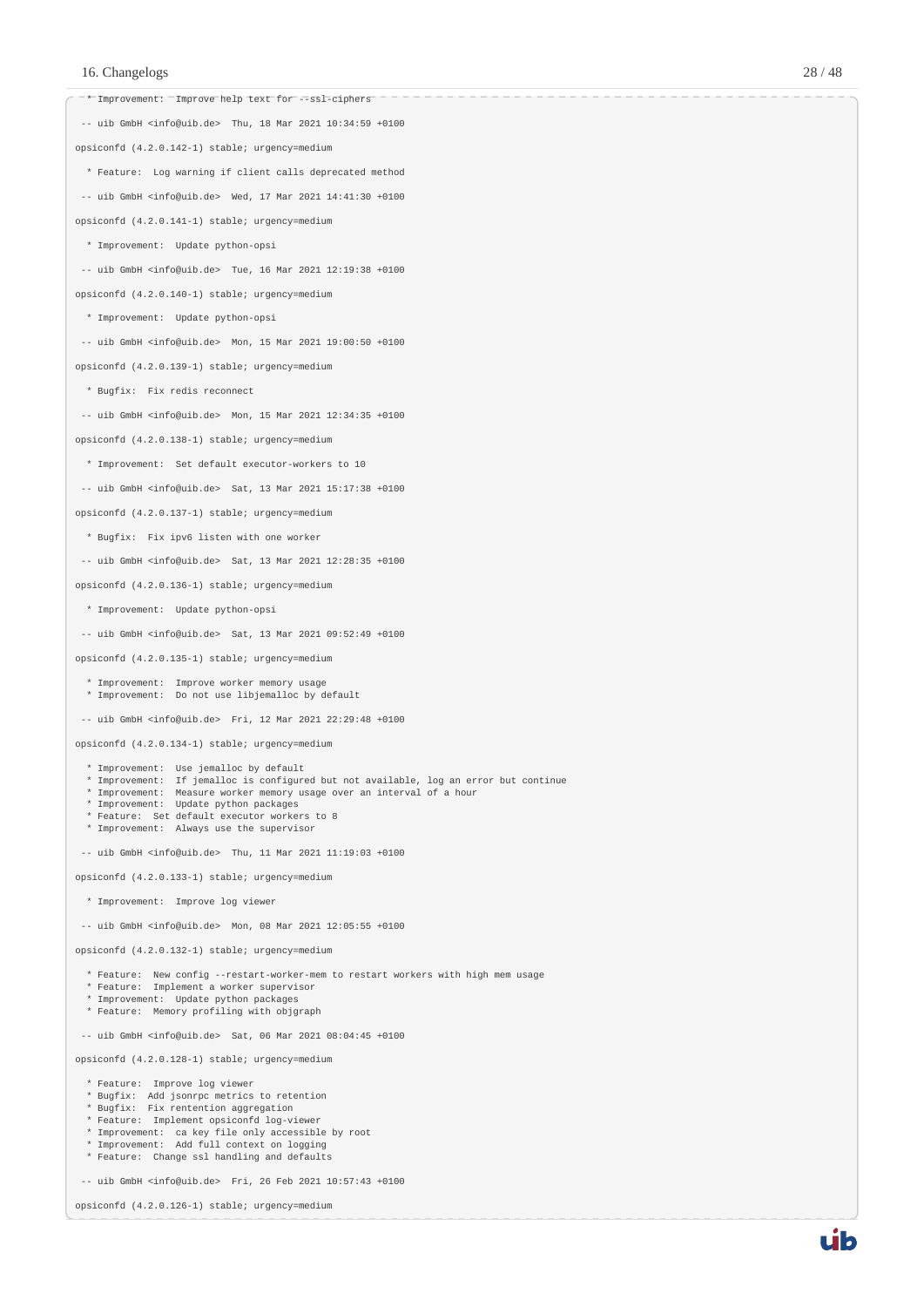- \* Improvement: Sort config dictionary
- -- uib GmbH <info@uib.de> Sun, 10 Jan 2021 21:41:53 +0100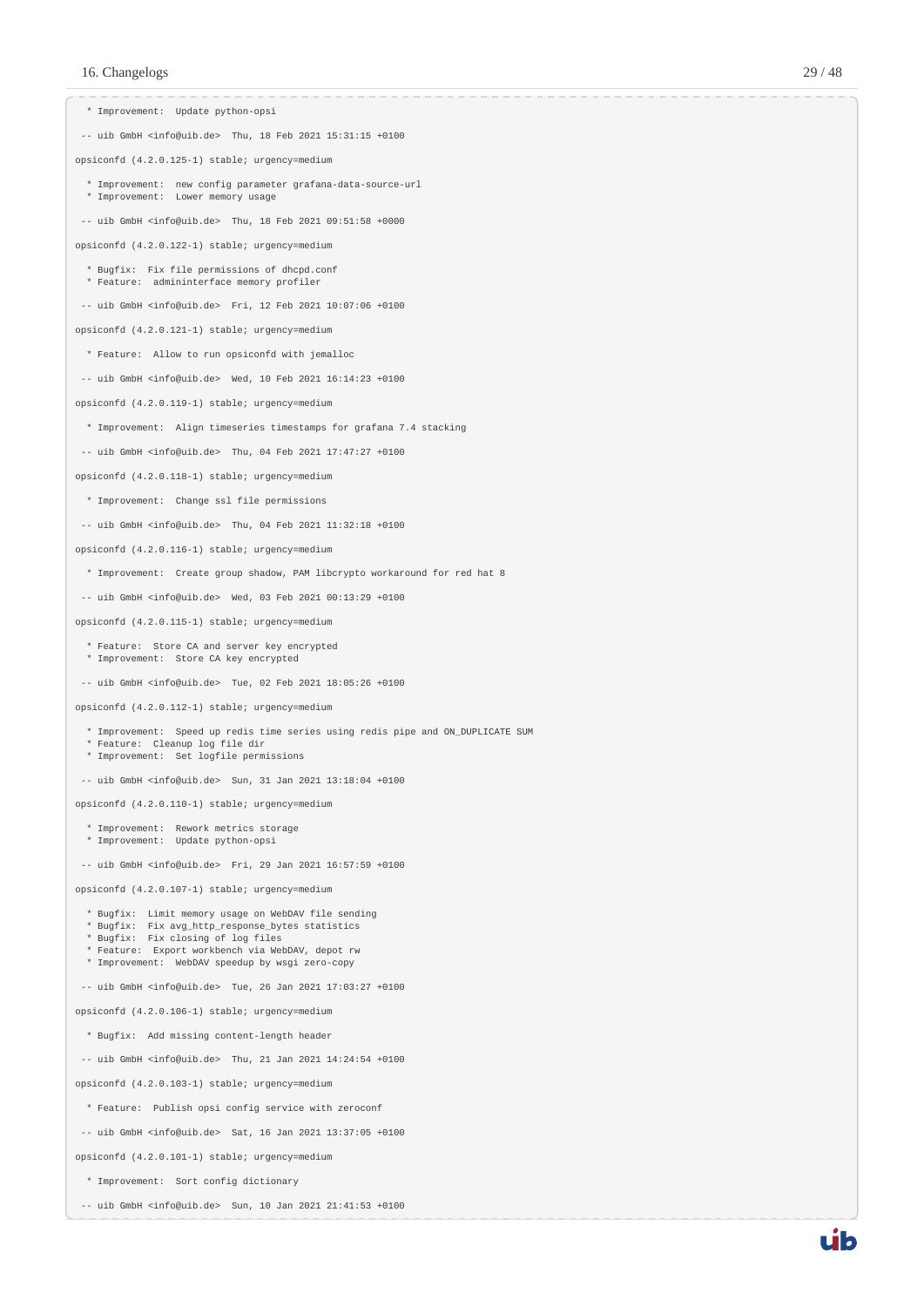opsiconfd (4.2.0.99-1) stable; urgency=medium \* Improvement: Update python-opsi -- uib GmbH <info@uib.de> Thu, 24 Dec 2020 10:40:32 +0100 opsiconfd (4.2.0.98-1) stable; urgency=medium \* Improvement: Update python-opsi -- uib GmbH <info@uib.de> Tue, 15 Dec 2020 11:39:05 +0100 opsiconfd (4.2.0.97-1) stable; urgency=medium \* Feature: Implement msgpack-rpc -- uib GmbH <info@uib.de> Sun, 06 Dec 2020 12:12:16 +0100 opsiconfd (4.2.0.96-1) stable; urgency=medium \* Improvement: Update python-opsi -- uib GmbH <info@uib.de> Fri, 04 Dec 2020 16:53:45 +0100 opsiconfd (4.2.0.95-1) stable; urgency=medium \* Improvement: Improve config file migration and defaults \* Feature: Allow to download opsi ca \* Feature: Reverse proxy support -- uib GmbH <info@uib.de> Thu, 03 Dec 2020 08:33:52 +0100 opsiconfd (4.2.0.94-1) stable; urgency=medium \* Improvement: Improved ipv6 handling -- uib GmbH <info@uib.de> Tue, 01 Dec 2020 21:59:18 +0100 opsiconfd (4.2.0.91-1) stable; urgency=medium \* Improvement: Rework admin page -- uib GmbH <info@uib.de> Sun, 29 Nov 2020 10:12:44 +0100 opsiconfd (4.2.0.88-1) stable; urgency=medium \* Improvement: grafana autologin -- uib GmbH <info@uib.de> Mon, 23 Nov 2020 11:38:41 +0100 opsiconfd (4.2.0.87-1) stable; urgency=medium \* Bugfix: Correct date in log viewer \* Feature: opsiconfd devcontainer -- uib GmbH <info@uib.de> Mon, 16 Nov 2020 12:05:12 +0100 opsiconfd (4.2.0.86-1) stable; urgency=medium \* Feature: Add subject alternative names and ips to cert -- uib GmbH <info@uib.de> Fri, 13 Nov 2020 15:47:40 +0100 opsiconfd (4.2.0.82-1) stable; urgency=medium \* Improvement: Correct rights on dhcpd.conf -- uib GmbH <info@uib.de> Mon, 09 Nov 2020 14:55:45 +0100 opsiconfd (4.2.0.81-1) stable; urgency=medium \* Improvement: Remove remote-fs.target from Requires in unit file -- uib GmbH <info@uib.de> Wed, 04 Nov 2020 12:00:41 +0100 opsiconfd (4.2.0.80-1) stable; urgency=medium \* Improvement: do not depend on remote-fs.target -- uib GmbH <info@uib.de> Tue, 03 Nov 2020 15:32:44 +0100 opsiconfd (4.2.0.79-1) stable; urgency=medium \* Improvement: Allow systemctl daemon-reload to fail -- uib GmbH <info@uib.de> Mon, 02 Nov 2020 11:38:51 +0100

opsiconfd (4.2.0.78-1) stable; urgency=medium

\* Improvement: start opsiconfd after mysql, mariadb and redis if installed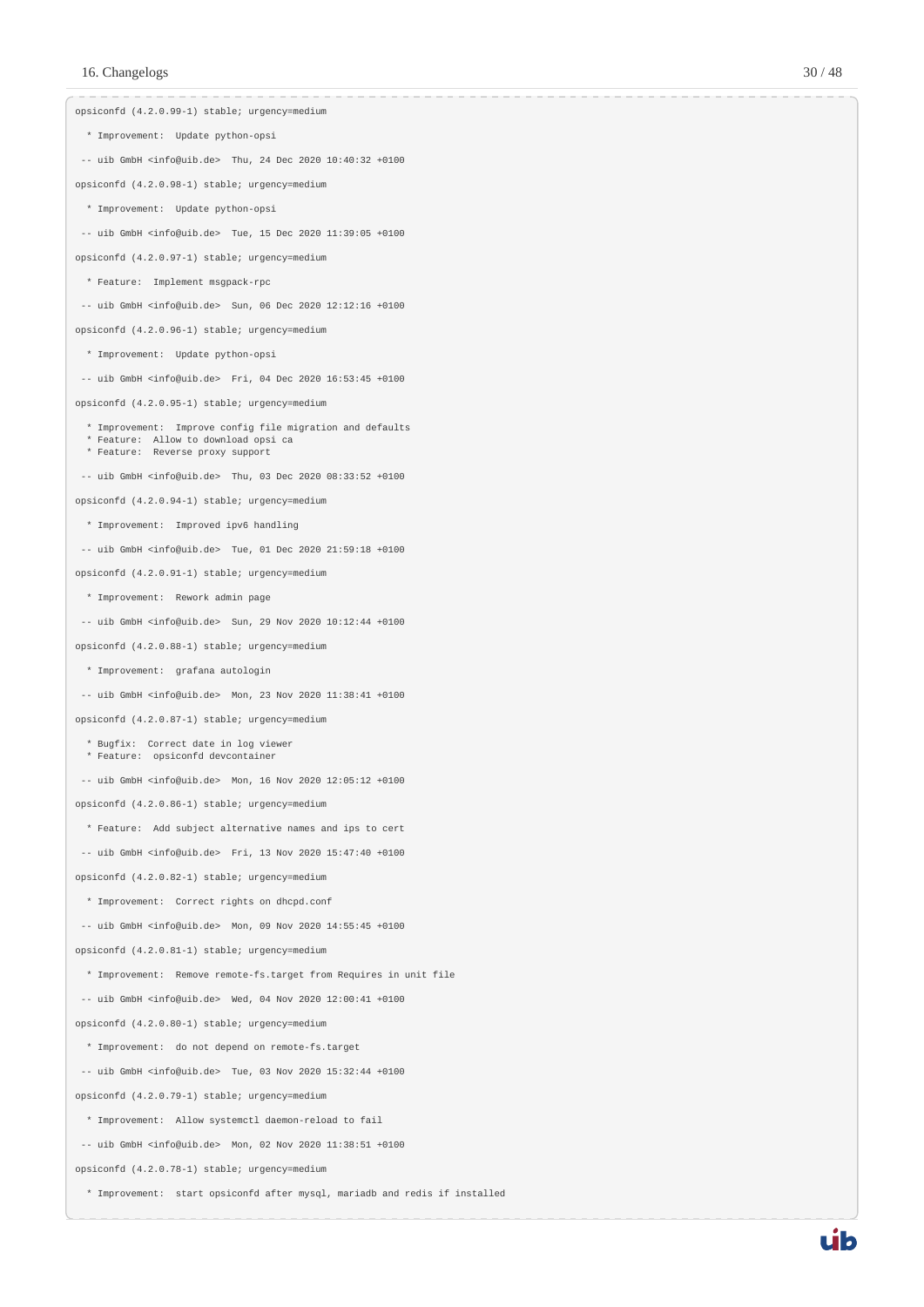| $--$ uib GmbH <info@uib.de> Fri, 30 Oct 2020 14:21:55 +0100</info@uib.de>                                                                                  |
|------------------------------------------------------------------------------------------------------------------------------------------------------------|
| opsiconfd (4.2.0.75-1) stable; urgency=medium                                                                                                              |
| * Improvement: Set permissions on ssl dir                                                                                                                  |
| $--$ uib GmbH <info@uib.de> Thu, 29 Oct 2020 13:49:07 +0100</info@uib.de>                                                                                  |
| opsiconfd (4.2.0.73-1) stable; urgency=medium                                                                                                              |
| * Improvement: Improve log viewer                                                                                                                          |
| -- uib GmbH <info@uib.de> Wed, 28 Oct 2020 15:03:11 +0100</info@uib.de>                                                                                    |
| opsiconfd (4.2.0.72-1) stable; urgency=medium                                                                                                              |
| * Feature: Create and keep opsi CA, check certificate expiry                                                                                               |
| -- uib GmbH <info@uib.de> Wed, 28 Oct 2020 14:47:45 +0100</info@uib.de>                                                                                    |
| opsiconfd (4.2.0.70-1) stable; urgency=medium                                                                                                              |
| * Feature: jsonrpc method getProductOrdering now cached in redis                                                                                           |
| $--$ uib GmbH <info@uib.de> Tue, 27 Oct 2020 15:15:15 +0100</info@uib.de>                                                                                  |
| opsiconfd (4.2.0.64-1) stable; urgency=medium                                                                                                              |
| * Feature: allow to configure setup tasks to skip                                                                                                          |
| $--$ uib GmbH <info@uib.de> Thu, 01 Oct 2020 12:54:17 +0200</info@uib.de>                                                                                  |
| opsiconfd (4.2.0.62-1) stable; urgency=medium                                                                                                              |
| * Feature: SSL cipher suites configurable                                                                                                                  |
| * Feature: opsiconfd monitoring                                                                                                                            |
| $--$ uib GmbH <info@uib.de> Tue, 29 Sep 2020 08:34:13 +0200</info@uib.de>                                                                                  |
| opsiconfd (4.2.0.61-1) stable; urgency=medium                                                                                                              |
| * Improvement: speed up redis session handling                                                                                                             |
| $--$ uib GmbH <info@uib.de> Sat, 26 Sep 2020 14:08:14 +0200</info@uib.de>                                                                                  |
| opsiconfd (4.2.0.58-1) stable; urgency=medium                                                                                                              |
| * Feature: Log Server-Timing with info level<br>* Bugfix: fix grafana refresh interval                                                                     |
| $--$ uib GmbH <info@uib.de> Thu, 24 Sep 2020 22:57:30 +0200</info@uib.de>                                                                                  |
| opsiconfd (4.2.0.57-1) stable; urgency=medium                                                                                                              |
| * Improvement: Change default grafana dashboard refresh interval to 60s<br>* Improvement: Log warning if no available connections in redis connection pool |
| -- uib GmbH <info@uib.de> Thu, 24 Sep 2020 18:34:34 +0200</info@uib.de>                                                                                    |
| opsiconfd (4.2.0.52-1) stable; urgency=medium                                                                                                              |
| * Improvement: change defaults for max-auth-failures and auth-failures-interval                                                                            |
| $--$ uib GmbH <info@uib.de> Tue, 22 Sep 2020 11:55:08 +0200</info@uib.de>                                                                                  |
| opsiconfd (4.2.0.51-1) stable; urgency=medium                                                                                                              |
| * Feature: deliver correct client domain not default domain with getDomain                                                                                 |
| -- uib GmbH <info@uib.de> Tue, 22 Sep 2020 10:57:59 +0200</info@uib.de>                                                                                    |
| opsiconfd (4.2.0.50-1) stable; urgency=medium                                                                                                              |
| * Feature: implement 1z4 compression / decompression                                                                                                       |
| * Feature: implement zlib and gzip compression of jsonrpc responses                                                                                        |
| -- uib GmbH <info@uib.de> Sun, 13 Sep 2020 13:47:34 +0200</info@uib.de>                                                                                    |
| opsiconfd (4.2.0.48-1) stable; urgency=medium                                                                                                              |
| * Feature: Allow to specify networks which are allowed to connect                                                                                          |
| -- uib GmbH <info@uib.de> Fri, 11 Sep 2020 17:25:52 +0200</info@uib.de>                                                                                    |
| opsiconfd (4.2.0.47-1) stable; urgency=medium                                                                                                              |
| * Improvement: init client backend on worker start to speed up first request<br>* Improvement: speed up session handling                                   |
| -- uib GmbH <info@uib.de> Fri, 11 Sep 2020 12:58:46 +0200</info@uib.de>                                                                                    |

opsiconfd (4.2.0.39-1) stable; urgency=medium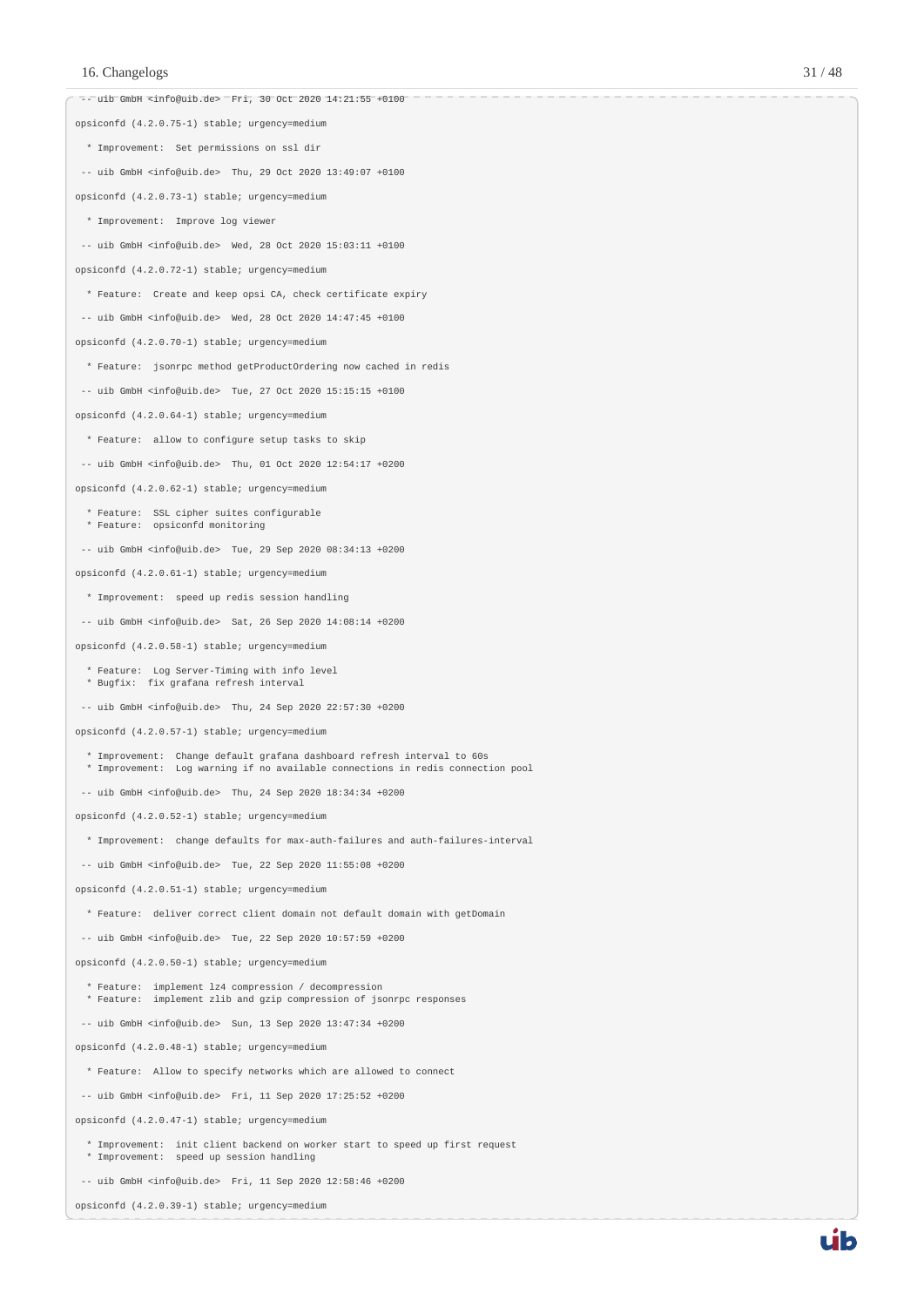#### 16. Changelogs 32 / 48

 \* Improvement: set default log format in log viewer -- uib GmbH <info@uib.de> Thu, 27 Aug 2020 16:18:42 +0200 opsiconfd (4.2.0.35-1) stable; urgency=medium \* Improvement: always initalize backends on --setup -- uib GmbH <info@uib.de> Wed, 26 Aug 2020 11:56:40 +0200 opsiconfd (4.2.0.34-1) stable; urgency=medium \* Improvement: update python packages -- uib GmbH <info@uib.de> Tue, 25 Aug 2020 20:01:47 +0200 opsiconfd (4.2.0.33-1) stable; urgency=medium \* Improvement: speed up big webdav uploads by 25x -- uib GmbH <info@uib.de> Tue, 25 Aug 2020 08:29:46 +0200 opsiconfd (4.2.0.32-1) stable; urgency=medium \* Improvement: Log a warning if a worker disappears \* Bugfix: update python-opsi to fix librsync segementation faults on debian 10 -- uib GmbH <info@uib.de> Mon, 24 Aug 2020 10:14:35 +0200 opsiconfd (4.2.0.31-1) stable; urgency=medium \* Improvement: change default for grafana-external-url -- uib GmbH <info@uib.de> Fri, 21 Aug 2020 09:53:01 +0200 opsiconfd (4.2.0.29-1) stable; urgency=medium \* Improvement: update python-opsi, sqlalchemy and opsi-dev-tools -- uib GmbH <info@uib.de> Thu, 20 Aug 2020 16:23:11 +0200 opsiconfd (4.2.0.28-1) stable; urgency=medium \* Bugfix: fix file permissions on setup \* Improvement: remove obsolete /etc/logrotate.d/opsiconfd in postinst -- uib GmbH <info@uib.de> Wed, 19 Aug 2020 16:05:41 +0200 opsiconfd (4.2.0.22-1) stable; urgency=medium \* Bugfix: fix rpc backend\_exit -- uib GmbH <info@uib.de> Wed, 12 Aug 2020 13:03:53 +0200 opsiconfd (4.2.0.21-1) stable; urgency=medium \* Improvement: always setup opsiconfd user and groups on startup -- uib GmbH <info@uib.de> Tue, 11 Aug 2020 16:26:52 +0200 opsiconfd (4.2.0.20-1) stable; urgency=medium \* Feature: Update ip address and lastseen in backend -- uib GmbH <info@uib.de> Mon, 10 Aug 2020 11:45:54 +0200 opsiconfd (4.2.0.18-1) stable; urgency=medium \* Feature: Allow to filter logs with --log-filter \* Improvement: rpc interface moved to admin page \* Feature: redis interface on adminpage \* Feature: adminpage show list of blocked clients / sort RPC table \* Feature: admininterface show rpc info -- uib GmbH <info@uib.de> Wed, 22 Jul 2020 12:29:30 +0200 opsiconfd (4.2.0.17-1) stable; urgency=medium \* Feature: auto setup grafana on startup \* Feature: Show defaults in --help output -- uib GmbH <info@uib.de> Wed, 15 Jul 2020 22:53:16 +0200 opsiconfd (4.2.0.16-1) stable; urgency=medium \* Feature: new admin interface -- uib GmbH <info@uib.de> Wed, 15 Jul 2020 14:19:12 +0200

opsiconfd (4.2.0.14-1) stable; urgency=medium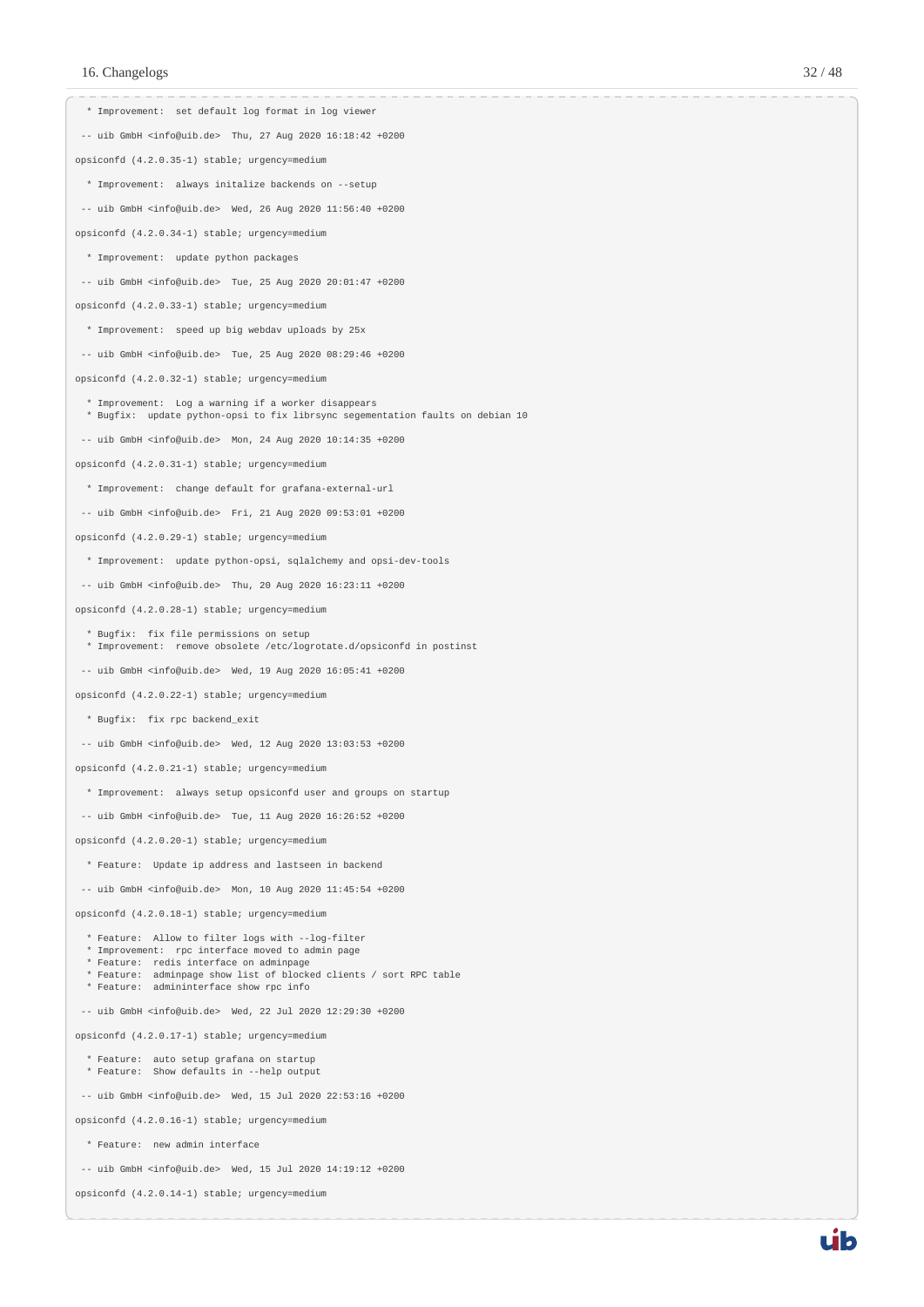| * Bugfix: Fix websockets patch                                                                            |
|-----------------------------------------------------------------------------------------------------------|
| $--$ uib GmbH <info@uib.de> Thu, 09 Jul 2020 17:32:51 +0200</info@uib.de>                                 |
| opsiconfd (4.2.0.13-1) stable; urgency=medium                                                             |
| * Bugfix: Assert that functions to patch are unchanged                                                    |
| $--$ uib GmbH <info@uib.de> Thu, 09 Jul 2020 17:17:00 +0200</info@uib.de>                                 |
| opsiconfd (4.2.0.12-1) stable; urgency=medium                                                             |
| * Feature: Send correct Server header                                                                     |
| $--$ uib GmbH <info@uib.de> Thu, 09 Jul 2020 16:31:53 +0200</info@uib.de>                                 |
| opsiconfd (4.2.0.11-1) stable; urgency=medium                                                             |
| * Feature: opsiconfd admin web interface                                                                  |
| $--$ uib GmbH <info@uib.de> Thu, 09 Jul 2020 09:27:40 +0200</info@uib.de>                                 |
| opsiconfd (4.2.0.9-1) stable; urgency=medium                                                              |
| * Bugfix: Update to python-opsi 4.2.0.35 which fixes usage of opsipxeconfd backend                        |
| $--$ uib GmbH <info@uib.de> Thu, 09 Jul 2020 12:50:38 +0200</info@uib.de>                                 |
| opsiconfd (4.2.0.8-1) stable; urgency=medium                                                              |
| * Bugfix: Fix websocket error responses                                                                   |
| $--$ uib GmbH <info@uib.de> Wed, 08 Jul 2020 07:57:50 +0200</info@uib.de>                                 |
| opsiconfd (4.2.0.7-1) stable; urgency=medium                                                              |
| * Feature: Improved signal handling for single process environments                                       |
| -- uib GmbH <info@uib.de> Tue, 07 Jul 2020 17:17:55 +0200</info@uib.de>                                   |
| opsiconfd (4.2.0.6-1) stable; urgency=medium                                                              |
| * Feature: opsiconfd will now reload config file on SIGHUP<br>* Bugfix: Fix timezone handling for metrics |
| -- uib GmbH <info@uib.de> Tue, 07 Jul 2020 15:54:38 +0200</info@uib.de>                                   |
| opsiconfd (4.2.0.5-1) stable; urgency=medium                                                              |
| * Bugfix: fix cookie header parsing                                                                       |
| -- uib GmbH <info@uib.de> Sat, 04 Jul 2020 10:17:58 +0200</info@uib.de>                                   |

## <span id="page-35-0"></span>**16.4. Changelog opsi-utils**

```
opsi-utils (4.2.0.100-1) stable; urgency=medium
   * Improvement: Update python-opsi
  -- uib GmbH <info@uib.de> Thu, 20 May 2021 07:59:47 +0200
opsi-utils (4.2.0.99-1) stable; urgency=medium
   * Improvement: incremented version to 4.2.0.99, updated python-opsi to 4.2.0.195 (version comparation fix)
  -- uib GmbH <info@uib.de> Wed, 19 May 2021 11:39:57 +0000
opsi-utils (4.2.0.98-1) stable; urgency=medium
   * Improvement: Update python-opsi
  -- uib GmbH <info@uib.de> Mon, 17 May 2021 13:49:24 +0200
opsi-utils (4.2.0.97-1) stable; urgency=medium
 * Improvement: incremented version number
 * Improvement: updated python-opsi to 4.2.0.193
 * Improvement: Update opsi-dev-tools
  -- uib GmbH <info@uib.de> Wed, 12 May 2021 17:03:55 +0200
opsi-utils (4.2.0.96-1) stable; urgency=medium
   * Bugfix: Correct already running check
  -- uib GmbH <info@uib.de> Tue, 11 May 2021 17:04:58 +0200
opsi-utils (4.2.0.95-1) stable; urgency=medium
```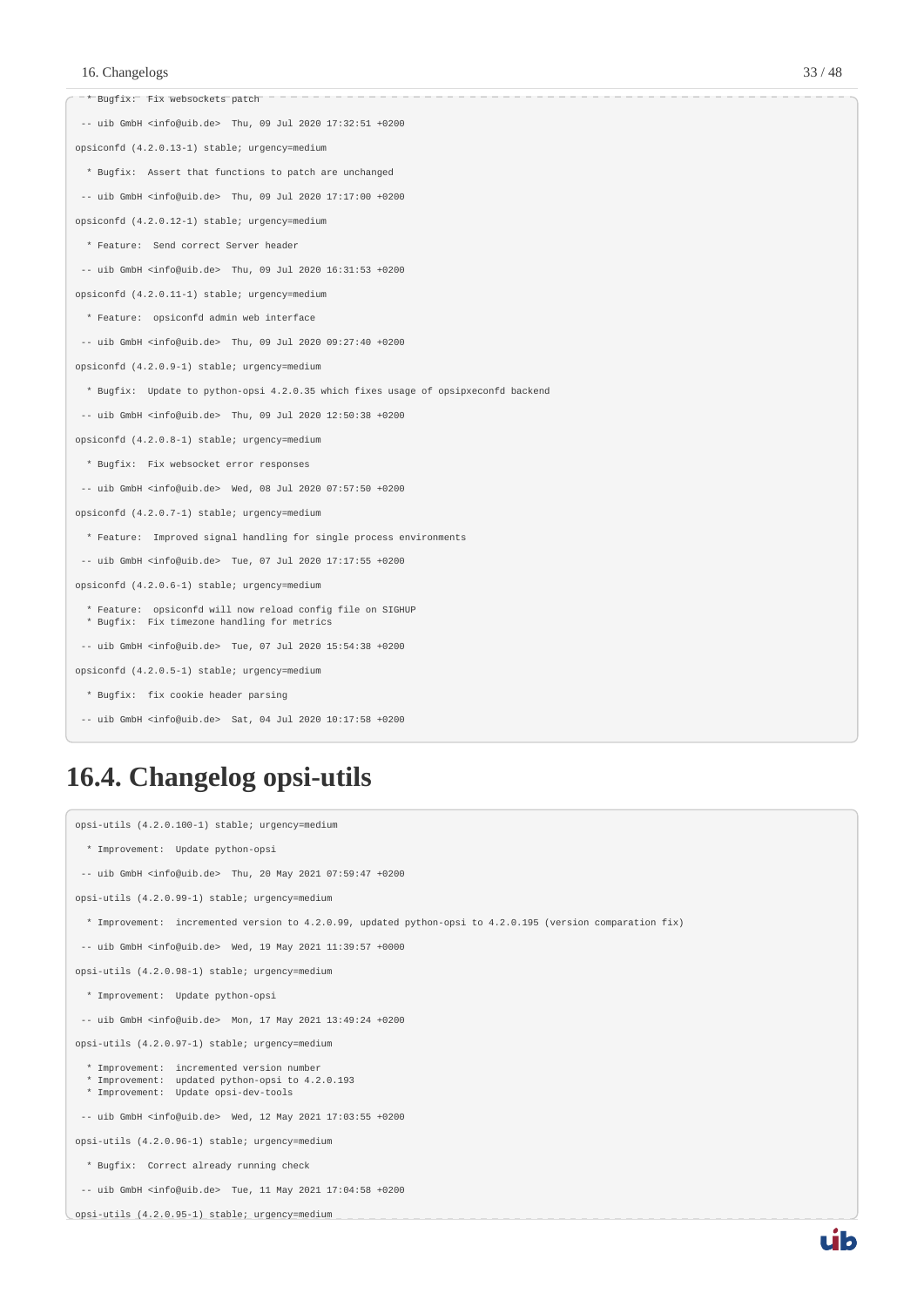\* Improvement: Update python packages -- uib GmbH <info@uib.de> Thu, 06 May 2021 16:45:44 +0200 opsi-utils (4.2.0.94-1) stable; urgency=medium \* Improvement: Update opsi-dev-tools -- uib GmbH <info@uib.de> Fri, 30 Apr 2021 12:55:23 +0200 opsi-utils (4.2.0.92-1) stable; urgency=medium \* Improvement: Update python-opsi -- uib GmbH <info@uib.de> Wed, 28 Apr 2021 14:41:22 +0200 opsi-utils (4.2.0.91-1) stable; urgency=medium \* Improvement: Update python-opsi -- uib GmbH <info@uib.de> Tue, 27 Apr 2021 15:57:41 +0200 opsi-utils (4.2.0.90-1) stable; urgency=medium \* Improvement: Update python packages -- uib GmbH <info@uib.de> Wed, 21 Apr 2021 18:36:00 +0200 opsi-utils (4.2.0.89-1) stable; urgency=medium \* Improvement: Update python-opsi -- uib GmbH <info@uib.de> Wed, 21 Apr 2021 17:25:47 +0200 opsi-utils (4.2.0.88-1) stable; urgency=medium \* Improvement: Update python packages \* Improvement: Update python-opsi -- uib GmbH <info@uib.de> Fri, 16 Apr 2021 16:04:09 +0200 opsi-utils (4.2.0.87-1) stable; urgency=medium \* Improvement: Update python packages \* Improvement: Cleanup file headers \* Improvement: Code cleanup -- uib GmbH <info@uib.de> Wed, 14 Apr 2021 23:51:33 +0200 opsi-utils (4.2.0.86-1) stable; urgency=medium \* Improvement: New version \* Improvement: Update python-opsi -- uib GmbH <info@uib.de> Thu, 08 Apr 2021 12:42:44 +0200 opsi-utils (4.2.0.85-1) stable; urgency=medium \* Improvement: Update opsi-dev-tools \* Improvement: Update headers \* Improvement: New version -- uib GmbH <info@uib.de> Wed, 07 Apr 2021 15:12:20 +0200 opsi-utils (4.2.0.84-1) stable; urgency=medium \* Improvement: Update python packages \* Improvement: New version -- uib GmbH <info@uib.de> Thu, 01 Apr 2021 09:13:53 +0200 opsi-utils (4.2.0.83-1) stable; urgency=medium \* Improvement: Update python-opsi -- uib GmbH <info@uib.de> Fri, 26 Mar 2021 01:40:40 +0100 opsi-utils (4.2.0.82-1) stable; urgency=medium \* Improvement: Update python packages -- uib GmbH <info@uib.de> Thu, 25 Mar 2021 23:39:23 +0100 opsi-utils (4.2.0.81-1) stable; urgency=medium \* Improvement: New version -- uib GmbH <info@uib.de> Thu, 25 Mar 2021 23:01:49 +0100

opsi-utils (4.2.0.80-1) stable; urgency=medium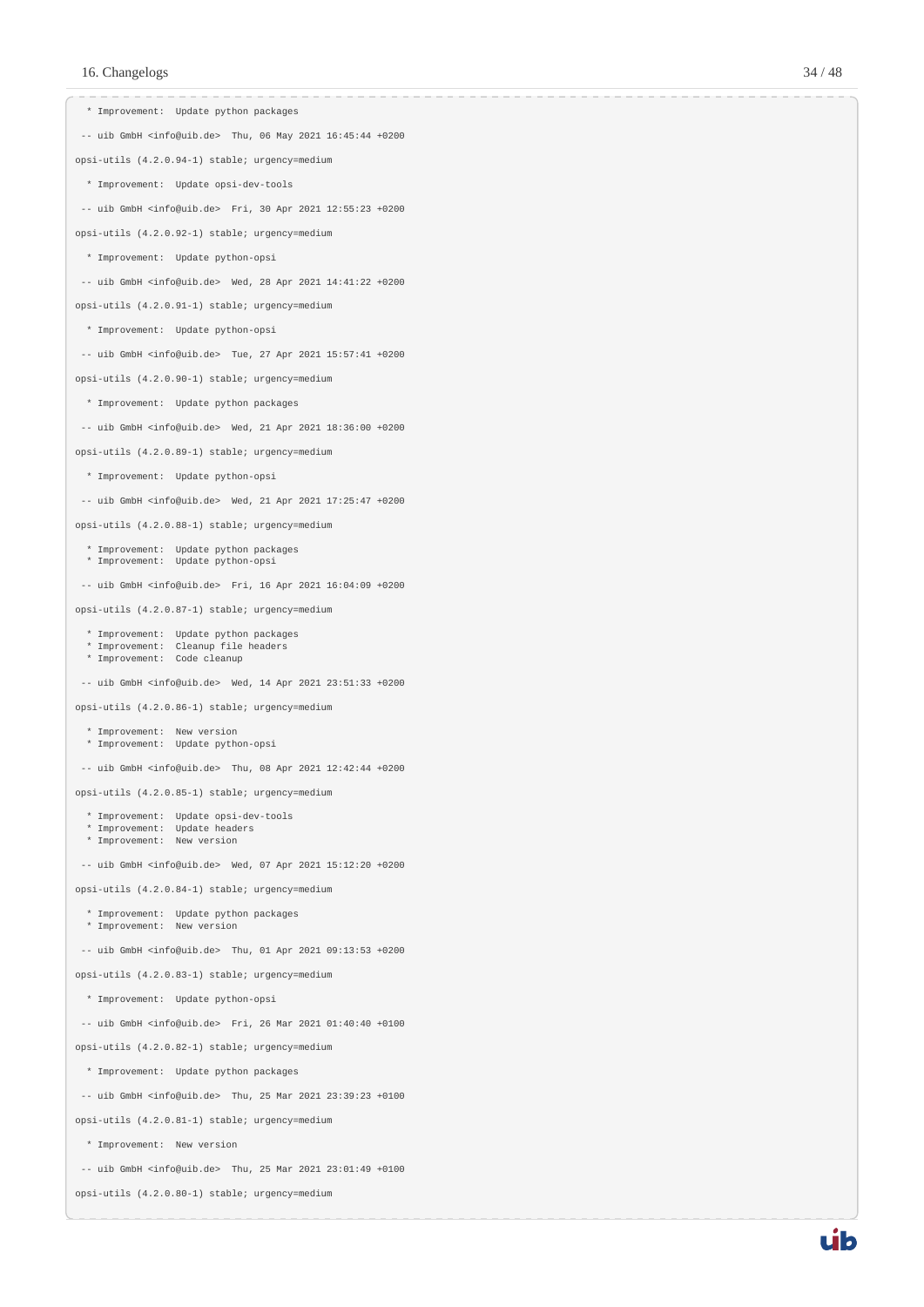

\* Improvement: update python-opsi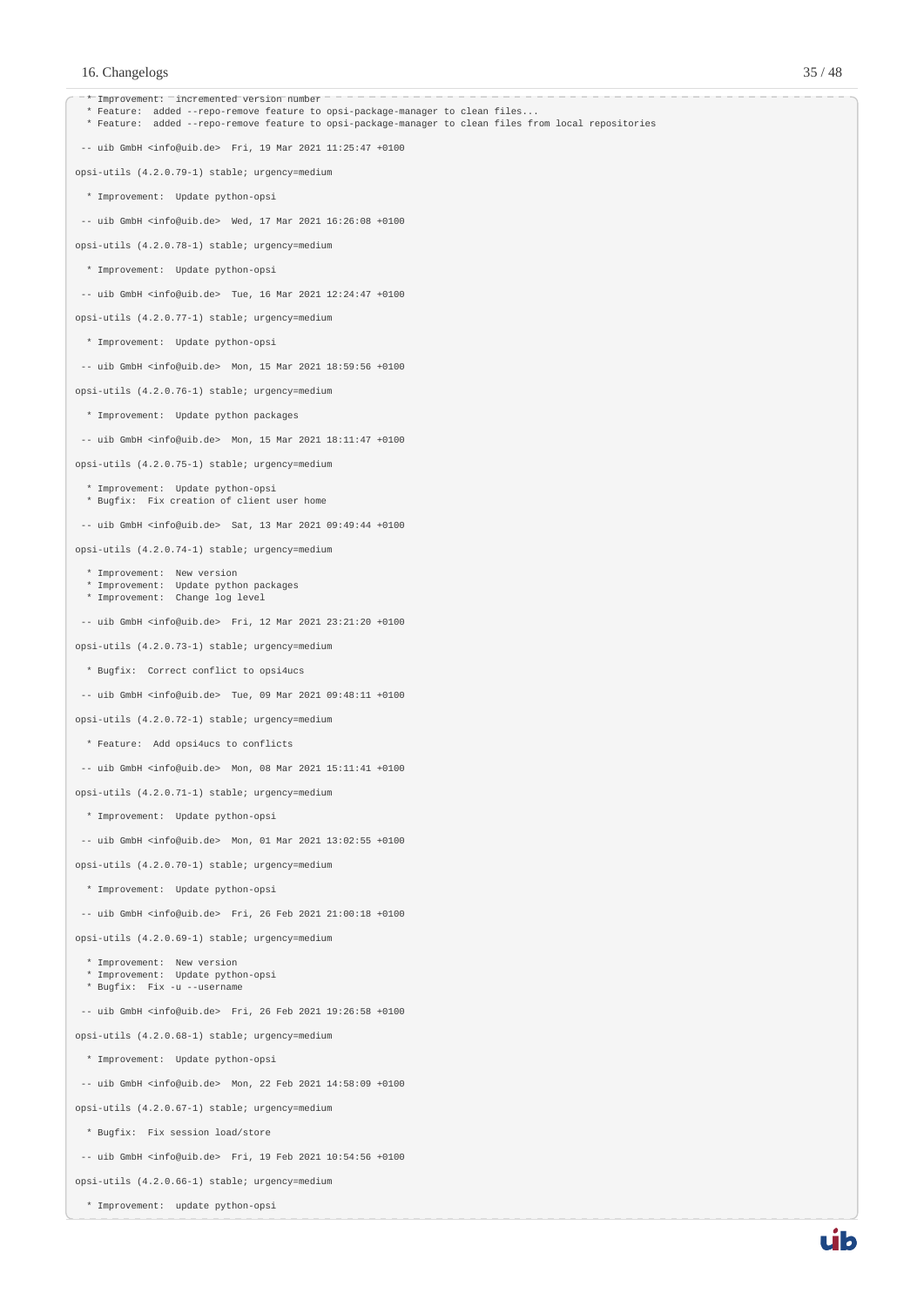-- uib GmbH <info@uib.de> Thu, 18 Feb 2021 15:30:26 +0100 opsi-utils (4.2.0.65-1) stable; urgency=medium \* Bugfix: Fix for empty HOME env -- uib GmbH <info@uib.de> Thu, 18 Feb 2021 14:19:54 +0100 opsi-utils (4.2.0.64-1) stable; urgency=medium \* Improvement: Update python-opsi to 4.2.0.141 \* Improvement: Code cleanup \* Improvement: Merge branch 'v4.2' of gitlab.uib.gmbh:uib/opsi-utils into v4.2 \* Improvement: Use new default pylintrc for old projects \* Improvement: incremented version number \* Improvement: changed logging format (stderr) to DEFAULT\_COLORED\_FORMAT -- uib GmbH <info@uib.de> Thu, 18 Feb 2021 10:49:14 +0100 opsi-utils (4.2.0.63-1) stable; urgency=medium \* Improvement: Update python-opsi -- uib GmbH <info@uib.de> Thu, 04 Feb 2021 11:21:26 +0100 opsi-utils (4.2.0.62-1) stable; urgency=medium \* Improvement: postinst exit 0 -- uib GmbH <info@uib.de> Thu, 04 Feb 2021 11:21:26 +0100 opsi-utils (4.2.0.61-1) stable; urgency=medium \* Improvement: Red Hat 8 libcrypto.so.1.1 OPENSSL\_1\_1\_1b workaround -- uib GmbH <info@uib.de> Thu, 04 Feb 2021 10:13:23 +0100 opsi-utils (4.2.0.58-1) stable; urgency=medium \* Improvement: Update python packages -- uib GmbH <info@uib.de> Fri, 15 Jan 2021 12:28:31 +0100 opsi-utils (4.2.0.56-1) stable; urgency=medium \* Improvement: Update python-opsi -- uib GmbH <info@uib.de> Mon, 28 Dec 2020 15:31:11 +0100 opsi-utils (4.2.0.55-1) stable; urgency=medium \* Improvement: Update python-opsi -- uib GmbH <info@uib.de> Mon, 28 Dec 2020 13:19:41 +0100 opsi-utils (4.2.0.54-1) stable; urgency=medium \* Improvement: Check if user pcpatch is a local user on task setPcpatchPassword -- uib GmbH <info@uib.de> Mon, 28 Dec 2020 09:48:00 +0100 opsi-utils (4.2.0.53-1) stable; urgency=medium \* Improvement: Update python-opsi -- uib GmbH <info@uib.de> Thu, 24 Dec 2020 10:41:32 +0100 opsi-utils (4.2.0.50-1) stable; urgency=medium \* Improvement: Enable JSONRPC compression in opsi-admin and opsi-package-manager -- uib GmbH <info@uib.de> Fri, 11 Dec 2020 17:40:45 +0100 opsi-utils (4.2.0.46-1) stable; urgency=medium \* Improvement: Update python-opsi to 4.2.0.104 \* Improvement: Error if no mode provided -- uib GmbH <info@uib.de> Wed, 09 Dec 2020 13:56:14 +0100 opsi-utils (4.2.0.44-1) stable; urgency=medium \* Improvement: improve logging -- uib GmbH <info@uib.de> Wed, 11 Nov 2020 09:14:16 +0100

opsi-utils (4.2.0.41-1) stable; urgency=medium

 \* Improvement: Set default log level to warning \* Improvement: Check if client from host-file exists in backend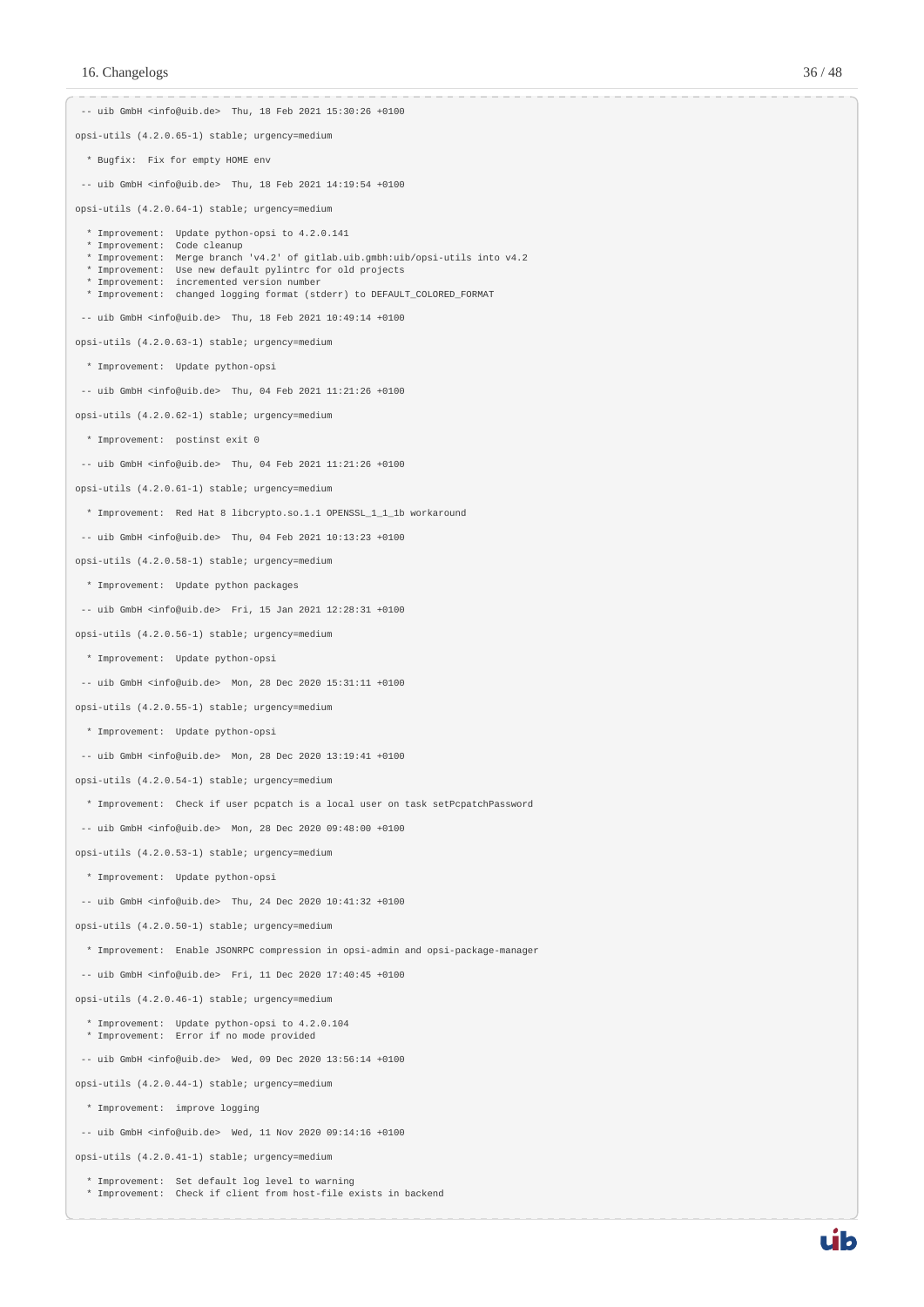| $--$ uib GmbH <info@uib.de> Thu, 05 Nov 2020 12:40:46 +0100</info@uib.de>                                    |
|--------------------------------------------------------------------------------------------------------------|
| opsi-utils (4.2.0.38-1) stable; urgency=medium                                                               |
| * Bugfix: Fix setting pcpatch password<br>* Improvement: update python-opsi                                  |
| $--$ uib GmbH <info@uib.de> Fri, 30 Oct 2020 12:40:20 +0100</info@uib.de>                                    |
| opsi-utils (4.2.0.27-1) stable; urgency=medium                                                               |
| * Feature: added new script opsi-wakeup-clients                                                              |
| -- uib GmbH <info@uib.de> Thu, 03 Sep 2020 <math>13:02:27 +0200</math></info@uib.de>                         |
| opsi-utils (4.2.0.24-1) stable; urgency=medium                                                               |
| * Bugfix: fix opsi-makepackage useer input                                                                   |
| $--$ uib GmbH <info@uib.de> Thu, 27 Aug 2020 19:52:49 +0200</info@uib.de>                                    |
| opsi-utils (4.2.0.20-1) stable; urgency=medium                                                               |
| * Improvement: update python packages                                                                        |
| -- uib GmbH <info@uib.de> Wed, 26 Aug 2020 10:41:13 +0200</info@uib.de>                                      |
| opsi-utils (4.2.0.19-1) stable; urgency=medium                                                               |
| * Bugfix: fix delta upload<br>* Bugfix: update python-opsi to fix librsync segementation faults on debian 10 |
| $--$ uib GmbH <info@uib.de> Mon, 24 Aug 2020 12:28:13 +0200</info@uib.de>                                    |
| opsi-utils (4.2.0.18-1) stable; urgency=medium                                                               |
| * Bugfix: Fix verbose output                                                                                 |
| -- uib GmbH <info@uib.de> Fri, 21 Aug 2020 12:34:03 +0200</info@uib.de>                                      |
| opsi-utils (4.2.0.10-1) stable; urgency=medium                                                               |
| * Feature: implement opsi-setup --version                                                                    |
| $--$ uib GmbH <info@uib.de> Sat, 15 Aug 2020 09:40:35 +0200</info@uib.de>                                    |
| opsi-utils (4.2.0.9-1) stable; urgency=medium                                                                |
| * Bugfix: fix locale install<br>* Bugfix: fix translation                                                    |
| $--$ uib GmbH <info@uib.de> Fri, 14 Aug 2020 23:04:51 +0200</info@uib.de>                                    |
| opsi-utils (4.2.0.8-1) stable; urgency=medium                                                                |
| * Bugfix: fix locale install<br>* Bugfix: fix translation                                                    |
| $--$ uib GmbH <info@uib.de> Fri, 14 Aug 2020 23:04:51 +0200</info@uib.de>                                    |
| opsi-utils (4.2.0.7-1) stable; urgency=medium                                                                |
| * Bugfix: fix locale install<br>* Bugfix: fix translation                                                    |
| -- uib GmbH <info@uib.de> Fri, 14 Aug 2020 23:04:51 +0200</info@uib.de>                                      |
| opsi-utils (4.2.0.6-1) stable; urgency=medium                                                                |
| * Bugfix: fix translation                                                                                    |
| $--$ uib GmbH <info@uib.de> Wed, 12 Aug 2020 16:59:29 +0200</info@uib.de>                                    |
| opsi-utils (4.2.0.5-1) stable; urgency=medium                                                                |
| * Bugfix: fix translation                                                                                    |
| -- uib GmbH <info@uib.de> Wed, 12 Aug 2020 16:59:29 +0200</info@uib.de>                                      |
| opsi-utils (4.2.0.4-1) stable; urgency=medium                                                                |
| * Bugfix: fix translation                                                                                    |
| -- uib GmbH <info@uib.de> Wed, 12 Aug 2020 16:59:29 +0200</info@uib.de>                                      |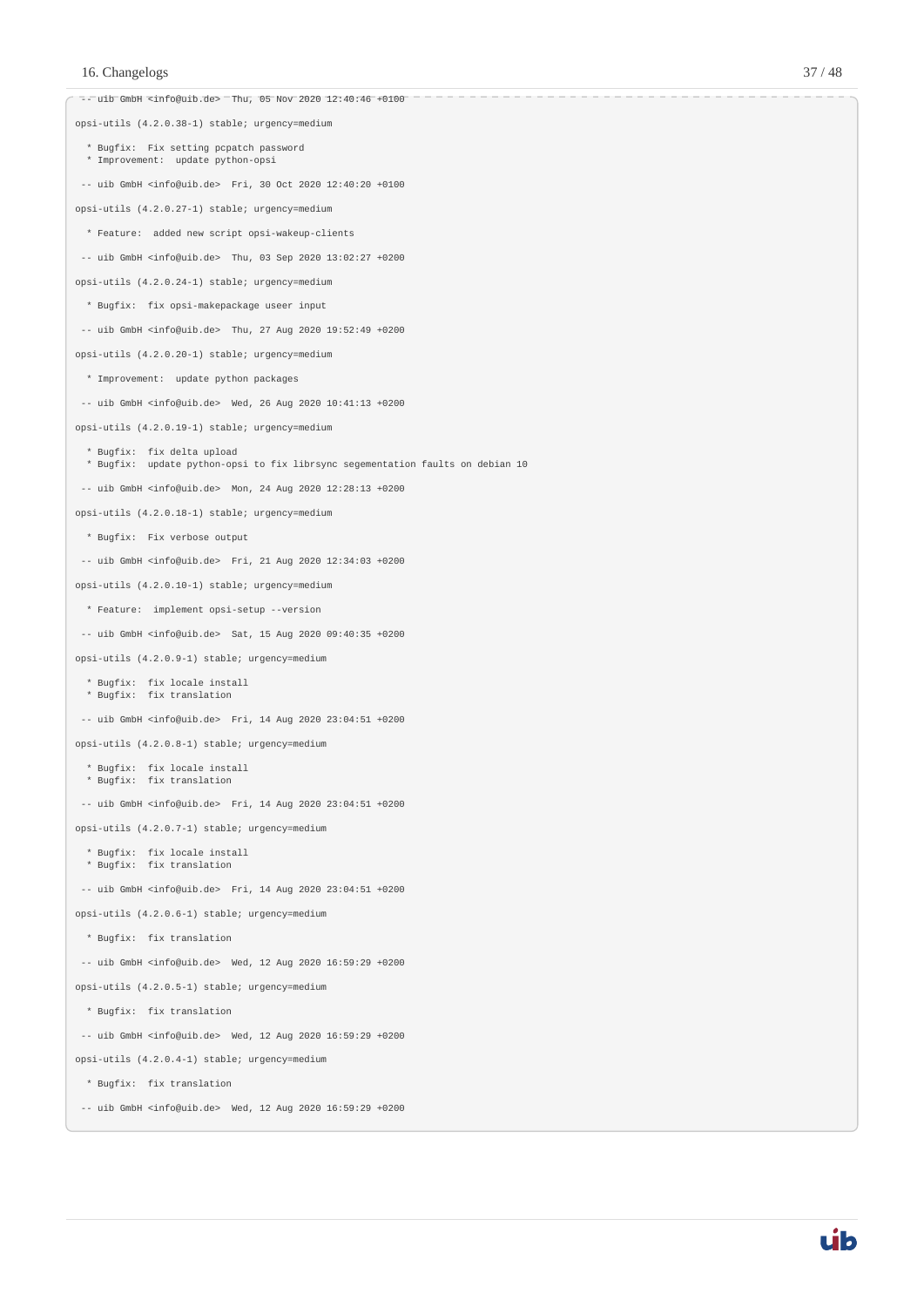## <span id="page-40-0"></span>**16.5. Changelog python-opsi**

```
python-opsi (4.2.0.196-1) stable; urgency=medium
   * Bugfix: Fix streaming download
  -- uib GmbH <info@uib.de> Thu, 20 May 2021 07:58:09 +0200
python-opsi (4.2.0.194-1) stable; urgency=medium
   * Bugfix: Escape colon (bind param) in sql query
  -- uib GmbH <info@uib.de> Mon, 17 May 2021 13:40:42 +0200
python-opsi (4.2.0.186-1) stable; urgency=medium
   * Bugfix: Fix ACL group reading
  -- uib GmbH <info@uib.de> Thu, 29 Apr 2021 17:28:37 +0200
python-opsi (4.2.0.183-1) stable; urgency=medium
   * Feature: Handle AD nested groups (one level)
   * Feature: Allow placeholders {admingroup} and {fileadmingroup} in acl.conf
  -- uib GmbH <info@uib.de> Tue, 27 Apr 2021 15:51:42 +0200
python-opsi (4.2.0.180-1) stable; urgency=medium
   * Improvement: Auto correct dispatch configuration
  -- uib GmbH <info@uib.de> Tue, 20 Apr 2021 12:49:47 +0200
python-opsi (4.2.0.178-1) stable; urgency=medium
   * Feature: Implement transaction per rpc method, use sqlalchemy with SQLite
  -- uib GmbH <info@uib.de> Fri, 16 Apr 2021 13:12:58 +0200
python-opsi (4.2.0.175-1) stable; urgency=medium
   * Improvement: Update python packages
 -- uib GmbH <info@uib.de> Wed, 07 Apr 2021 10:55:13 +0200
python-opsi (4.2.0.173-1) stable; urgency=medium
  * Improvement: Improve logging
  -- uib GmbH <info@uib.de> Wed, 31 Mar 2021 13:49:40 +0200
python-opsi (4.2.0.171-1) stable; urgency=medium
  * Bugfix: Fix address without scheme
  -- uib GmbH <info@uib.de> Mon, 29 Mar 2021 16:49:51 +0200
python-opsi (4.2.0.170-1) stable; urgency=medium
   * Bugfix: Fix urlsplit
   * Bugfix: Fix url regex
  -- uib GmbH <info@uib.de> Mon, 29 Mar 2021 15:32:54 +0200
python-opsi (4.2.0.167-1) stable; urgency=medium
  * Bugfix: Fix repository
 -- uib GmbH <info@uib.de> Fri, 26 Mar 2021 01:22:04 +0100
python-opsi (4.2.0.161-1) stable; urgency=medium
  * Feature: Add new JSONRPCBackend
  -- uib GmbH <info@uib.de> Wed, 24 Mar 2021 13:38:57 +0100
python-opsi (4.2.0.158-1) stable; urgency=medium
   * Improvement: Set depot user (pcpatch) shell to /bin/false
  -- uib GmbH <info@uib.de> Mon, 22 Mar 2021 11:11:41 +0100
python-opsi (4.2.0.157-1) stable; urgency=medium
   * Feature: Add deprecated decorator
   * Improvement: configure-mysql retry connection
  -- uib GmbH <info@uib.de> Wed, 17 Mar 2021 13:40:30 +0100
```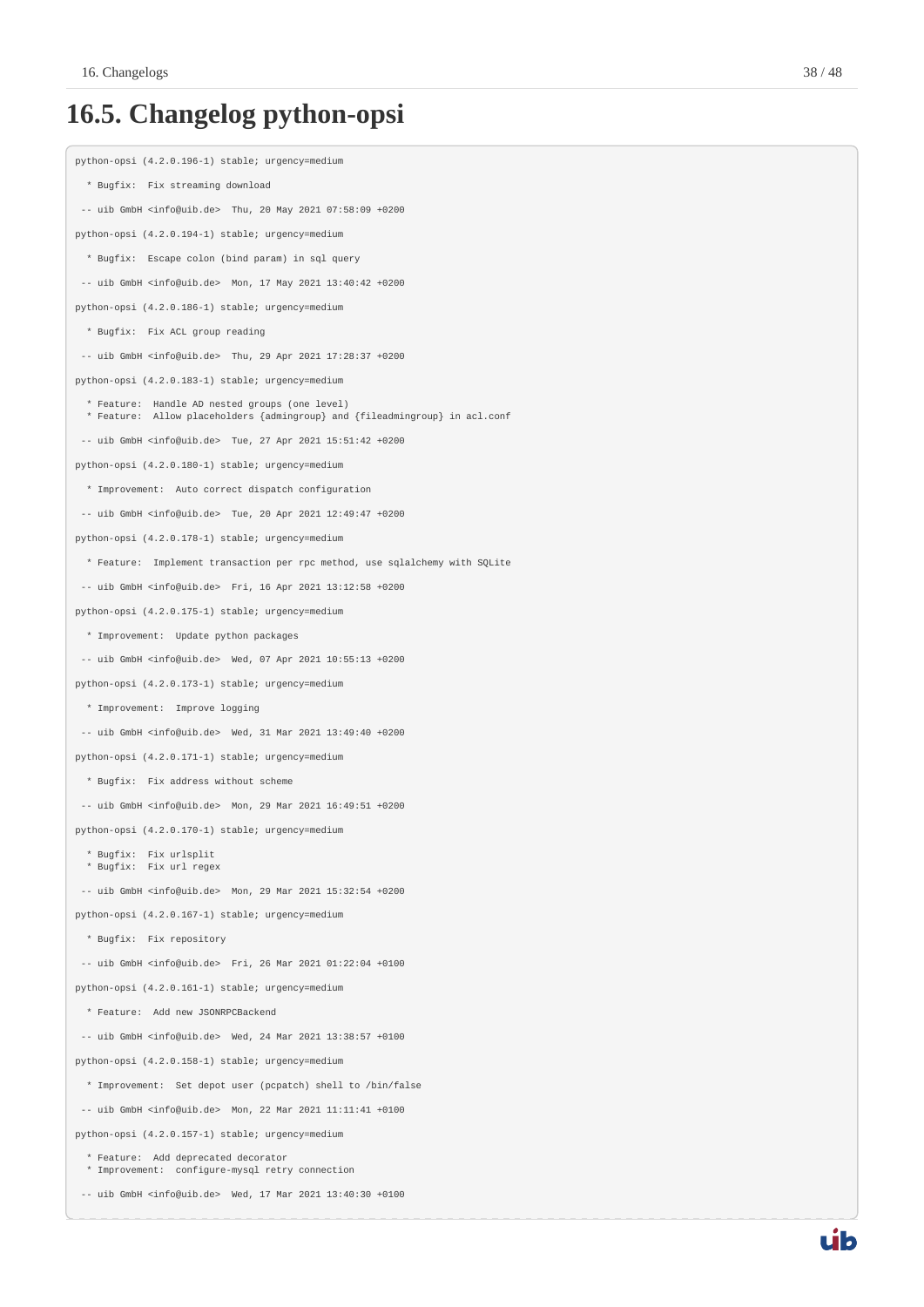python-opsi (4.2.0.156-1) stable; urgency=medium

| * Bugfix: Fix follow symlinks on package file generation                                                                                                                          |
|-----------------------------------------------------------------------------------------------------------------------------------------------------------------------------------|
| $--$ uib GmbH <info@uib.de> Tue, 16 Mar 2021 11:15:42 +0100</info@uib.de>                                                                                                         |
| python-opsi (4.2.0.155-1) stable; urgency=medium                                                                                                                                  |
| * Improvement: Lock sqlachemy to 1.3.x                                                                                                                                            |
| $--$ uib GmbH <info@uib.de> Mon, 15 Mar 2021 18:56:47 +0100</info@uib.de>                                                                                                         |
| python-opsi (4.2.0.154-1) stable; urgency=medium                                                                                                                                  |
| * Feature: introduced cookie-based session handling in opsi-package-updater                                                                                                       |
| -- uib GmbH <info@uib.de> Mon, 15 Mar 2021 <math>11:49:18 +0100</math></info@uib.de>                                                                                              |
| python-opsi (4.2.0.153-1) stable; urgency=medium                                                                                                                                  |
| * Improvement: Auto correct ipv6 loopback address<br>* Bugfix: Fix opsi.conf group parsing                                                                                        |
| $--$ uib GmbH <info@uib.de> Mon, 15 Mar 2021 07:42:35 +0100</info@uib.de>                                                                                                         |
| python-opsi (4.2.0.152-1) stable; urgency=medium                                                                                                                                  |
| * Improvement: Retry mysql connect with tcp/ip if socket fails<br>* Feature: Allow to set admingroup in /etc/opsi/opsi.conf<br>* Improvement: Set mysql session autoflush to true |
| $--$ uib GmbH <info@uib.de> Sat, 13 Mar 2021 09:47:54 +0100</info@uib.de>                                                                                                         |
| python-opsi (4.2.0.151-1) stable; urgency=medium                                                                                                                                  |
| * Improvement: Update python packages<br>* Improvement: refactor MySQL-Backend                                                                                                    |
| $--$ uib GmbH <info@uib.de> Wed, 10 Mar 2021 22:58:43 +0100</info@uib.de>                                                                                                         |
| python-opsi (4.2.0.139-1) stable; urgency=medium                                                                                                                                  |
| * Improvement: Speed up getting groupnames for large sets                                                                                                                         |
| -- uib GmbH <info@uib.de> Wed, 10 Feb 2021 00:55:45 +0100</info@uib.de>                                                                                                           |
| python-opsi (4.2.0.138-1) stable; urgency=medium                                                                                                                                  |
| * Bugfix: do not delete AuditSoftware referenced by AuditSoftwareToLicensePool                                                                                                    |
| -- uib GmbH <info@uib.de> Thu, 04 Feb 2021 18:16:16 +0100</info@uib.de>                                                                                                           |
| python-opsi (4.2.0.135-1) stable; urgency=medium                                                                                                                                  |
| * Feature: added deployment of opsi-client-agent to macos<br>* Feature: added deployment of opsi-client-agent to macos                                                            |
| $--$ uib GmbH <info@uib.de> Fri, 29 Jan 2021 16:01:52 +0000</info@uib.de>                                                                                                         |
| python-opsi (4.2.0.131-1) stable; urgency=medium                                                                                                                                  |
| * Feature: Add new method accessControl_getUserGroups                                                                                                                             |
| -- uib GmbH <info@uib.de> Fri, 22 Jan 2021 <math>16:19:23 +0100</math></info@uib.de>                                                                                              |
| python-opsi (4.2.0.130-1) stable; urgency=medium                                                                                                                                  |
| * Bugfix: Fix opsi json interface page                                                                                                                                            |
| -- uib GmbH <info@uib.de> Thu, 21 Jan 2021 10:52:50 +0100</info@uib.de>                                                                                                           |
| python-opsi (4.2.0.118-1) stable; urgency=medium                                                                                                                                  |
| * Bugfix: Fix package update                                                                                                                                                      |
| -- uib GmbH <info@uib.de> Mon, 28 Dec 2020 13:18:22 +0100</info@uib.de>                                                                                                           |
| python-opsi (4.2.0.114-1) stable; urgency=medium                                                                                                                                  |
| * Improvement: Auto recreate defective sqlite db                                                                                                                                  |
| -- uib GmbH <info@uib.de> Sat, 19 Dec 2020 <math>16:51:05 +0100</math></info@uib.de>                                                                                              |
| python-opsi (4.2.0.104-1) stable; urgency=medium                                                                                                                                  |
| * Improvement: Implement serverVersion and 1z4 compression                                                                                                                        |
| -- uib GmbH <info@uib.de> Wed, 09 Dec 2020 11:05:02 +0100</info@uib.de>                                                                                                           |

python-opsi (4.2.0.102-1) stable; urgency=medium

\* Feature: Allow to rename opsi configserver on restore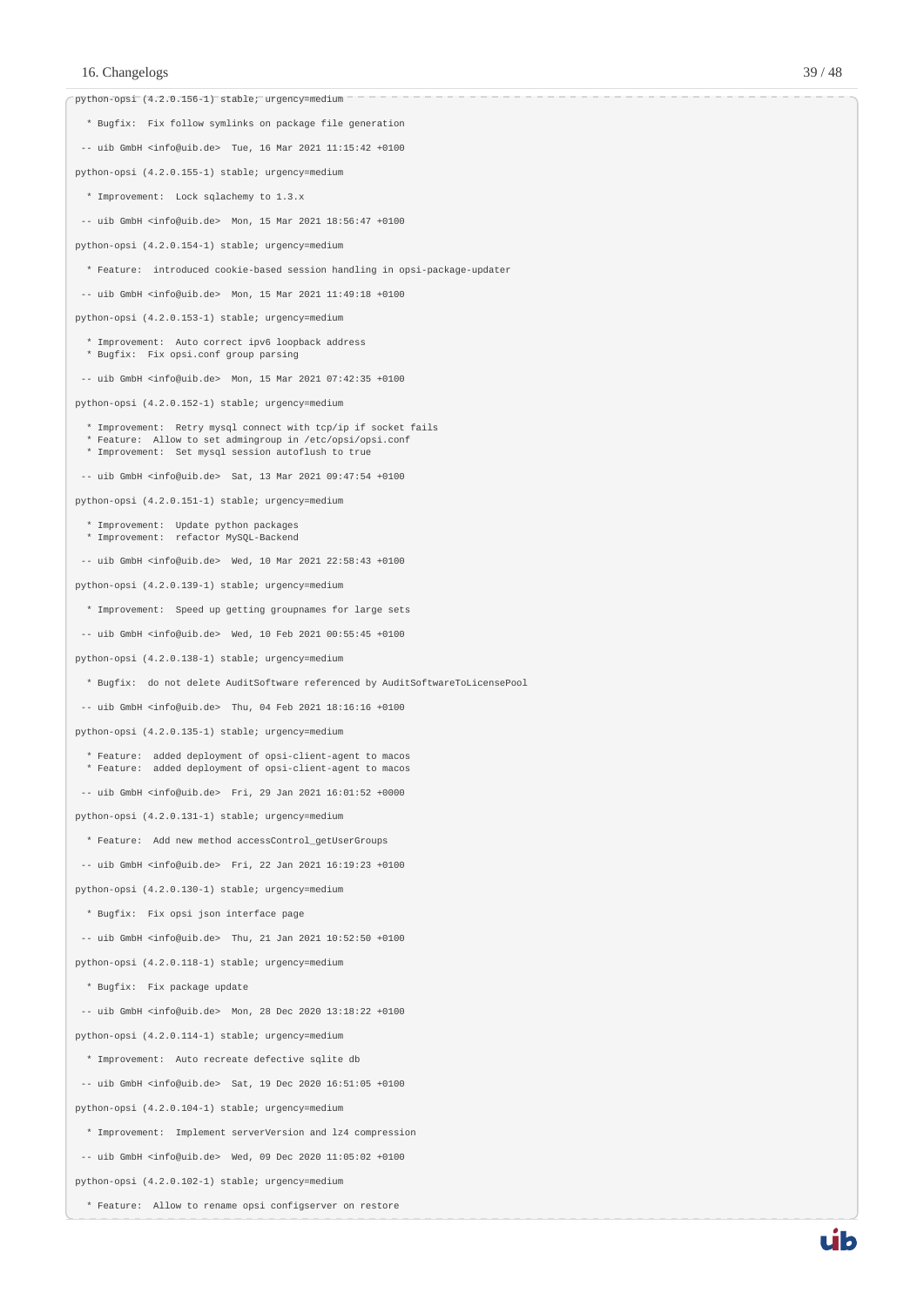| * Improvement: Improve logging, cleanup                                                                                      |
|------------------------------------------------------------------------------------------------------------------------------|
| -- uib GmbH <info@uib.de> Fri, 04 Dec 2020 11:48:43 +0100</info@uib.de>                                                      |
| python-opsi (4.2.0.99-1) stable; urgency=medium                                                                              |
| * Improvement: validate attributes and filter keys                                                                           |
| -- uib GmbH <info@uib.de> Fri, 27 Nov 2020 18:05:06 +0100</info@uib.de>                                                      |
| python-opsi (4.2.0.94-1) stable; urgency=medium                                                                              |
| * Improvement: Multi process dhcpd locking                                                                                   |
| -- uib GmbH <info@uib.de> Tue, 10 Nov 2020 16:32:57 +0100</info@uib.de>                                                      |
| python-opsi (4.2.0.92-1) stable; urgency=medium                                                                              |
| * Improvement: Always use encoding utf8 for log files                                                                        |
| -- uib GmbH <info@uib.de> Fri, 30 Oct 2020 13:29:12 +0100</info@uib.de>                                                      |
| python-opsi (4.2.0.91-1) stable; urgency=medium                                                                              |
| * Feature: Included opsi-deploy-client-agent in python-opsi                                                                  |
| $--$ uib GmbH <info@uib.de> Tue, 27 Oct 2020 09:17:13 +0100</info@uib.de>                                                    |
| python-opsi (4.2.0.89-1) stable; urgency=medium                                                                              |
| * Feature: added feature to parse control.yml file to direct the installation using yaml format.                             |
| * Feature: Added parsing control.yml file as alternative to control                                                          |
| -- uib GmbH <info@uib.de> Wed, 14 Oct 2020 17:51:24 +0200</info@uib.de>                                                      |
| python-opsi (4.2.0.87-1) stable; urgency=medium                                                                              |
| * Bugfix: Fix handling of url encoded webdav filenames                                                                       |
| $--$ uib GmbH <info@uib.de> Thu, 08 Oct 2020 10:05:39 +0200</info@uib.de>                                                    |
| python-opsi (4.2.0.78-1) stable; urgency=medium                                                                              |
| * Bugfix: Fix caching of large files                                                                                         |
| -- uib GmbH <info@uib.de> Tue, 29 Sep 2020 <math>14:53:59 +0200</math></info@uib.de>                                         |
| python-opsi (4.2.0.77-1) stable; urgency=medium                                                                              |
| * Bugfix: Fix repo syncing for other webdav servers than opsiconfd 4.1<br>* Bugfix: Fix ldap auth module for multi threadind |
| -- uib GmbH <info@uib.de> Tue, 29 Sep 2020 <math>11:39:49 +0200</math></info@uib.de>                                         |
| python-opsi (4.2.0.70-1) stable; urgency=medium                                                                              |
| * Bugfix: fix session grant                                                                                                  |
| -- uib GmbH <info@uib.de> Fri, 11 Sep 2020 09:02:55 +0200</info@uib.de>                                                      |
| python-opsi (4.2.0.64-1) stable; urgency=medium                                                                              |
| * Improvement: use meberOf attribute if present                                                                              |
| -- uib GmbH <info@uib.de> Thu, 27 Aug 2020 <math>16:04:25 +0200</math></info@uib.de>                                         |
| python-opsi (4.2.0.61-1) stable; urgency=medium                                                                              |
| * Improvement: speed up initial MySQL connection<br>* Bugfix: fix hostControl_start                                          |
| $--$ uib GmbH <info@uib.de> Thu, 27 Aug 2020 11:32:49 +0200</info@uib.de>                                                    |
| python-opsi (4.2.0.59-1) stable; urgency=medium                                                                              |
| * Bugfix: fix translation for opsi-backup                                                                                    |
| -- uib GmbH <info@uib.de> Wed, 26 Aug 2020 10:32:35 +0200</info@uib.de>                                                      |
| python-opsi (4.2.0.58-1) stable; urgency=medium                                                                              |
| * Improvement: improve ldap auth logging                                                                                     |
| -- uib GmbH <info@uib.de> Tue, 25 Aug 2020 19:59:30 +0200</info@uib.de>                                                      |
| python-opsi (4.2.0.55-1) stable; urgency=medium                                                                              |
| * Bugfix: fix logging in productProperty_getObjects MySQL backend                                                            |
| $--$ uib GmbH <info@uib.de> Thu, 20 Aug 2020 16:19:28 +0200</info@uib.de>                                                    |
| python-opsi (4.2.0.48-1) stable; urgency=medium                                                                              |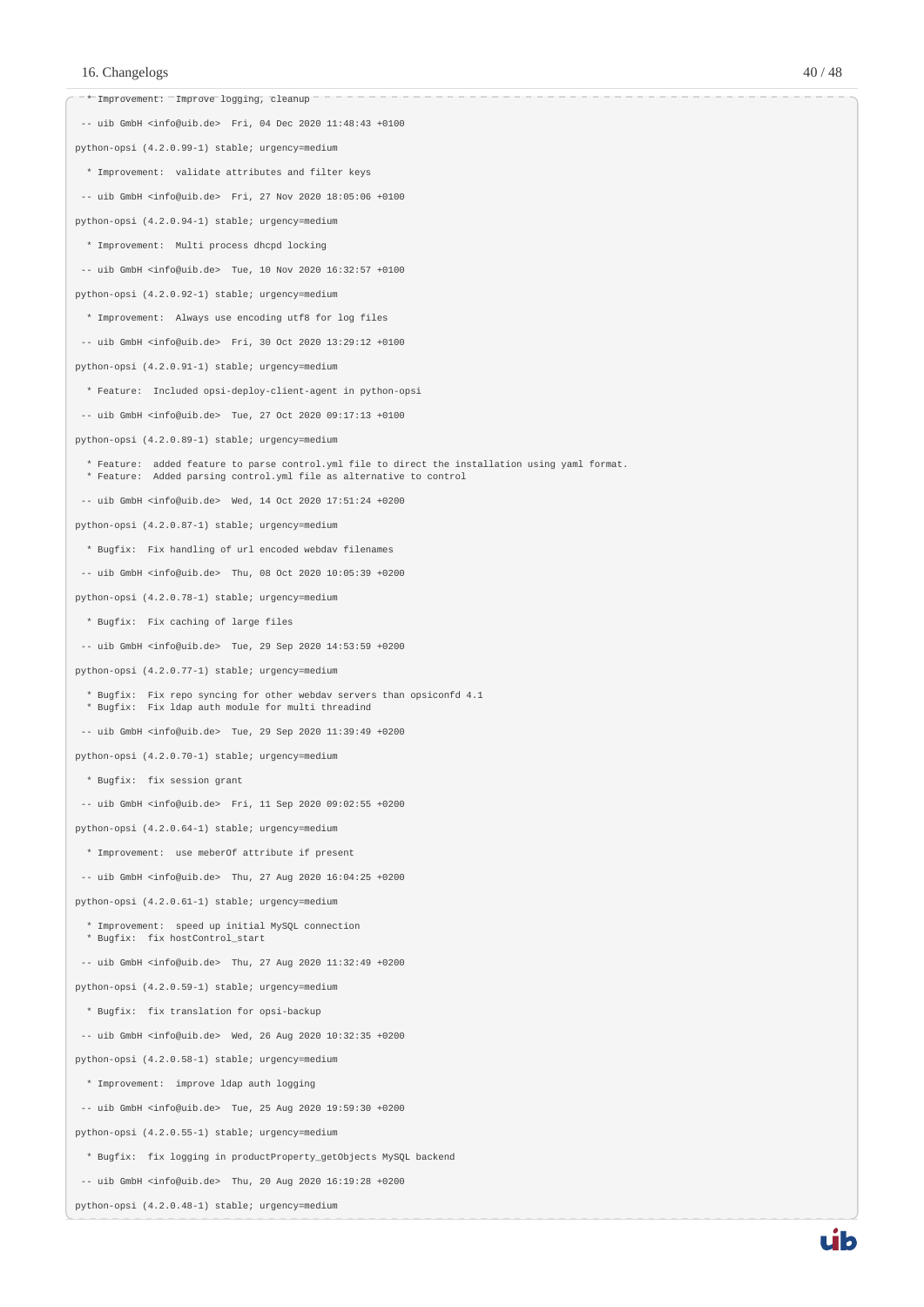```
 * Bugfix: Fix smb mount on linux
  -- uib GmbH <info@uib.de> Fri, 14 Aug 2020 15:40:06 +0200
python-opsi (4.2.0.44-1) stable; urgency=medium
   * Feature: opsifileadmins is now the new default file admin group for fresh installs
  -- uib GmbH <info@uib.de> Tue, 11 Aug 2020 11:28:21 +0200
python-opsi (4.2.0.37-1) stable; urgency=medium
   * Improvement: Test MySQL connection pool after creation
  -- uib GmbH <info@uib.de> Wed, 15 Jul 2020 12:51:11 +0200
python-opsi (4.2.0.34-1) stable; urgency=medium
   * Feature: support MySQL strict mode
  -- uib GmbH <info@uib.de> Thu, 09 Jul 2020 09:13:38 +0200
```
## <span id="page-43-0"></span>**16.6. Changelog opsi-linux-support**

opsi-linux-support (4.2.0.2-1) stable; urgency=medium

- \* Improvement: do not fail if reload fails
- Bugfix: fix package dependency syntax
- \* Improvement: improve postinst script

```
 -- uib GmbH <info@uib.de> Wed, 01 Jul 2020 08:55:30 +0200
```
opsi-linux-support (4.2.0.2-1) stable; urgency=medium

- \* Improvement: change package type to meta
- -- uib GmbH <info@uib.de> Wed, 07 Oct 2020 17:40:44 +0200

opsi-linux-support (4.2.0.1-1) stable; urgency=medium

- \* Bugfix: add missing packages \* Improvement: update packaging
- 
- -- uib GmbH <info@uib.de> Mon, 05 Oct 2020 13:21:38 +0200

opsi-linux-support (4.2.0.0-1) stable; urgency=medium

- \* Improvement: remove dependency to paramiko
- \* Improvement: do not fail if reload fails \* Bugfix: fix package dependency syntax
- \* Improvement: improve postinst script

```
 -- uib GmbH <info@uib.de> Tue, 08 Sep 2020 09:42:31 +0200
```
## <span id="page-43-1"></span>**16.7. Changelog opsi-windows-support**

```
 opsi-windows-support (4.2.0.2-1) stable; urgency=medium
  * Improvement: change package type to meta
```
- -- uib GmbH <info@uib.de> Wed, 07 Oct 2020 17:39:39 +0200
- opsi-windows-support (4.2.0.1-1) stable; urgency=medium
- \* Bugfix: add missing packages
- \* Improvement: remove unneeded packages \* Improvement: update packaging
- 
- -- uib GmbH <info@uib.de> Mon, 05 Oct 2020 13:21:14 +0200

opsi-windows-support (4.2.0.0-1) stable; urgency=medium

- \* Bugfix: fix package dependency syntax
- -- uib GmbH <info@uib.de> Tue, 08 Sep 2020 09:46:11 +0200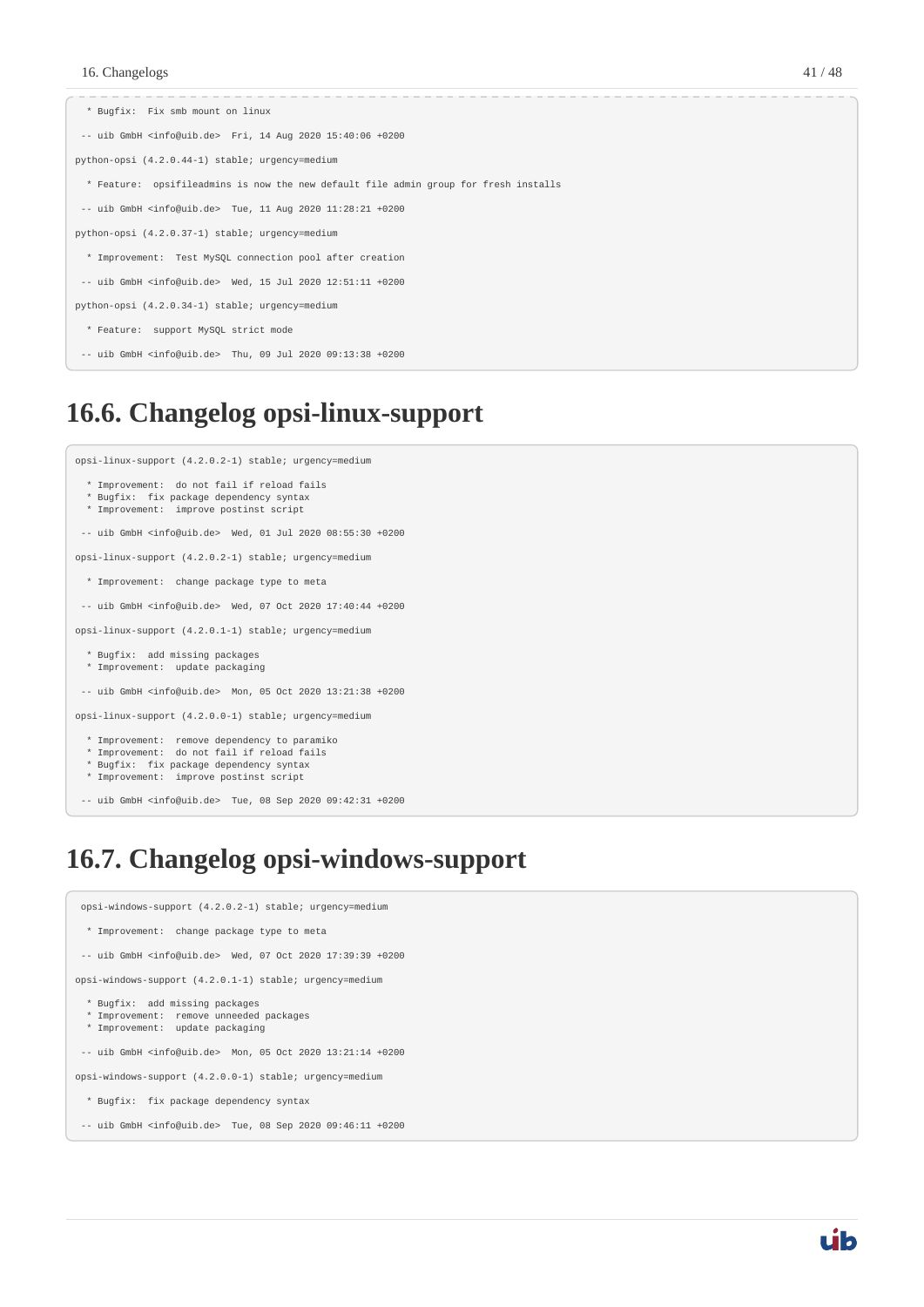## <span id="page-44-0"></span>**16.8. Changelog opsi-tftp-hpa**

```
opsi-tftp-hpa (5.2.8-53) stable; urgency=medium
   * Set default blocksize to 1024
  -- Jan Schneider <j.schneider@uib.de> Thu, 05 Nov 2020 15:51:18 +0100
opsi-tftp-hpa (5.2.8-52) stable; urgency=medium
   * removing tcp_wrapper-devel from spec file
  -- Erol Ueluekmen <e.ueluekmen@uib.de> Wed, 05 Feb 2020 22:22:37 +0100
opsi-tftp-hpa (5.2.8-51) testing; urgency=medium
   * corrected RPM licensing
  -- Mathias Radtke <m.radtke@uib.de> Fri, 30 Aug 2019 08:23:27 +0200
opsi-tftp-hpa (5.2.8-50) testing; urgency=medium
   * removed change of TFTPROOT when on UCS system
  -- Mathias Radtke <m.radtke@uib.de> Tue, 06 Aug 2019 07:44:20 +0200
```
## <span id="page-44-1"></span>**16.9. Changelog opsipxeconfd**

```
opsipxeconfd (4.2.0.17-1) stable; urgency=medium
   * Improvement: move patch to opsi-server package
  -- uib GmbH <info@uib.de> Thu, 24 Sep 2020 10:27:52 +0200
opsipxeconfd (4.2.0.15-1) stable; urgency=medium
   * Bugfix: fix tftp root path in config file
   * Improvement: update python packages
  -- uib GmbH <info@uib.de> Mon, 14 Sep 2020 12:08:06 +0200
opsipxeconfd (4.2.0.13-1) stable; urgency=medium
 * Improvement: remove obsolete /etc/logrotate.d/opsipxeconfd in postinst
 * Improvement: update packages
  -- uib GmbH <info@uib.de> Thu, 20 Aug 2020 16:25:30 +0200
opsipxeconfd (4.2.0.12-1) stable; urgency=medium
   * Bugfix: chmod all .so files
  -- uib GmbH <info@uib.de> Sun, 16 Aug 2020 16:40:12 +0200
opsipxeconfd (4.2.0.11-1) stable; urgency=medium
   * Improvement: reduce package size
   * Bugfix: fixed extended pxeconfigwriter test
   * Bugfix: fixed opsipxeconfd start
   * Improvement: run init in separate process in contextmanager
  -- uib GmbH <info@uib.de> Sun, 16 Aug 2020 16:11:35 +0200
opsipxeconfd (4.2.0.10-1) stable; urgency=medium
   * Feature: added logging context
   * Bugfix: fixed import of opsipxeconfd from opsipxeconfdinit
   * Bugfix: added install-x64 file and debug output
   * Bugfix: increase sleep time after startup
   * Bugfix: fixed parser creation
   * Bugfix: allowed for 0 commands to be supplied
 -- uib GmbH <info@uib.de> Wed, 29 Jul 2020 13:09:13 +0200
opsipxeconfd (4.2.0.9-1) stable; urgency=medium
   * Improvement: Backport-Release from opsi 4.1 based on opsipxeconfd version: (4.1.1.20-3)
   * Improvement: Backport-Release from opsi 4.1 based on opsipxeconfd version: (4.1.1.20-3)
  -- uib GmbH <info@uib.de> Fri, 10 Jul 2020 11:46:54 +0200
```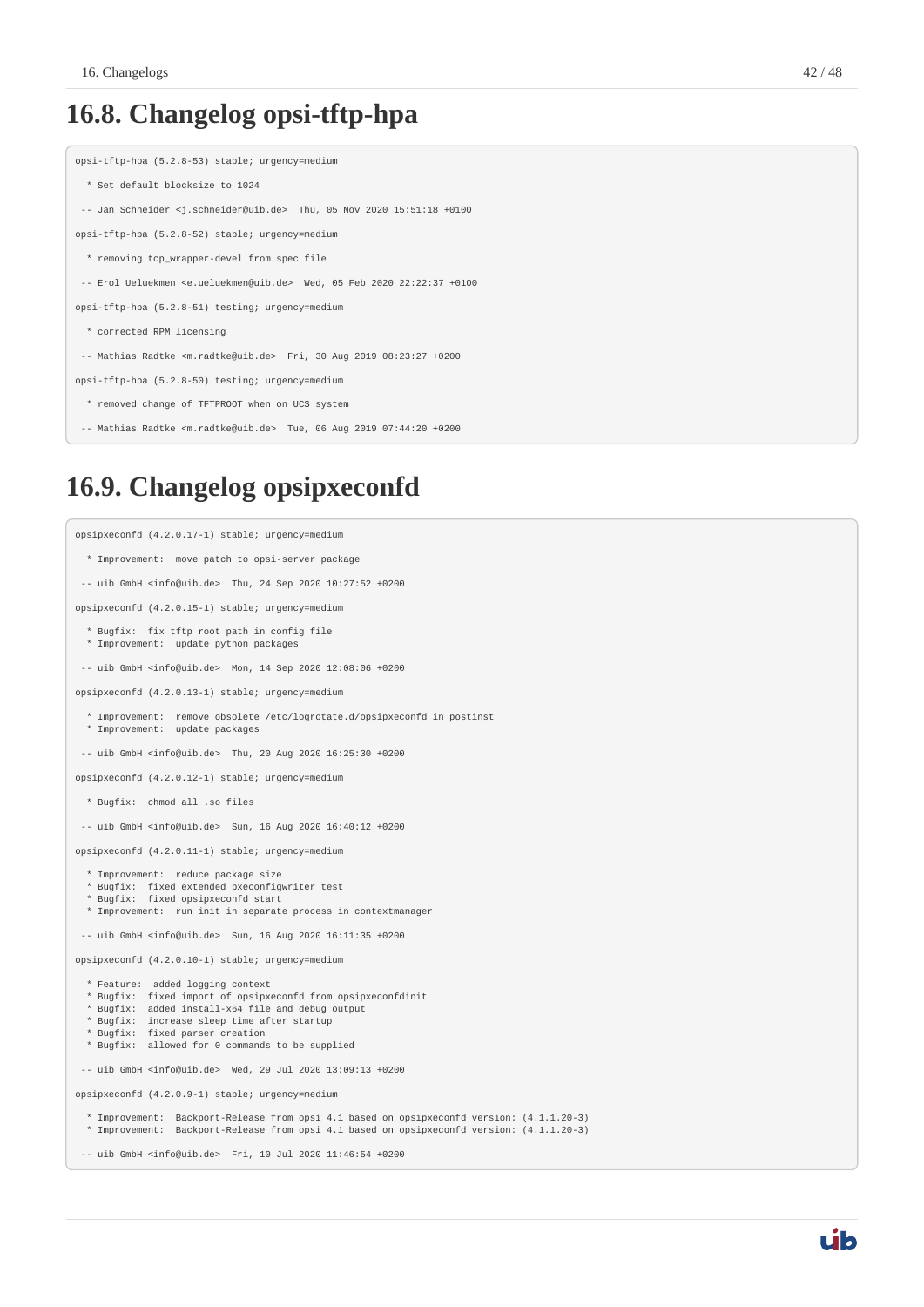catchs exceptions

# <span id="page-45-0"></span>**16.10. Changelog opsi-script**

| opsi-winst/opsi-script (4.12.4.17) stable; urgency=low                                                                                                                                                                                                                                                                                                                                                                                                                                                                                            |
|---------------------------------------------------------------------------------------------------------------------------------------------------------------------------------------------------------------------------------------------------------------------------------------------------------------------------------------------------------------------------------------------------------------------------------------------------------------------------------------------------------------------------------------------------|
| * change getFileBom to fileHasBom( <filename>) : boolean</filename>                                                                                                                                                                                                                                                                                                                                                                                                                                                                               |
| -- d.oertel <d.oertel@uib.de> Wed, 31 Mar 2021 15:00</d.oertel@uib.de>                                                                                                                                                                                                                                                                                                                                                                                                                                                                            |
| opsi-winst/opsi-script (4.12.4.16) stable; urgency=low                                                                                                                                                                                                                                                                                                                                                                                                                                                                                            |
| * can now handle *.opsiscript files with bom<br>* call of execwith section with /encoding parameter (by j.laajili)<br>* new string function: getOSarchitecture (x86_32 / x86_64/ arm_64)<br>* new boolean function: runningInWAnMode (true if opsiserver = localhost) default=false                                                                                                                                                                                                                                                               |
| -- d.oertel <d.oertel@uib.de> Fri, 26 Feb 2021 15:00</d.oertel@uib.de>                                                                                                                                                                                                                                                                                                                                                                                                                                                                            |
| opsi-winst/opsi-script (4.12.4.15) stable; urgency=low                                                                                                                                                                                                                                                                                                                                                                                                                                                                                            |
| * new function asConfidentialList( <list>) : stringlist<br/>* new GUI Interface implementation<br/>* some additional try excet in osjson and load testfile variants<br/>* osGUIControl: unify skin directories to 'skin' with fallback to custom\winstskin at windows<br/>* standard out file at windows now opsi-script.exe<br/>* locale is now opsi-script.po (also at windows)<br/>* winstxx.exe only as symbolic links to opsi-script.exe (for backward compatibility)<br/>* osparser: executesection: shellinanIcon: logleveloffset=0</list> |
| -- d.oertel <d.oertel@uib.de> Fri, 12 Feb 2021 15:00</d.oertel@uib.de>                                                                                                                                                                                                                                                                                                                                                                                                                                                                            |
| opsi-winst/opsi-script (4.12.4.14) stable; urgency=low                                                                                                                                                                                                                                                                                                                                                                                                                                                                                            |
| * redesign of TXStringlist file in and out encoding (by j.laajili)<br>* call of patches section with /encoding parameter (by j.laajili)<br>* call of patchTextFile section with /encoding parameter (by j.laajili)<br>* new boolean function: fileorfolderExists( <file name="">, [<access arch="">]) (by j.laajili)<br/>* osregistry: open Registry with KEY:READ instead of KEY_ALL_ACCESS. Thanks to Jens Boettge. ; fixes #4625</access></file>                                                                                               |
| -- d.oertel <d.oertel@uib.de> Fri, 29 Jan 2021 15:00</d.oertel@uib.de>                                                                                                                                                                                                                                                                                                                                                                                                                                                                            |
| opsi-winst/opsi-script (4.12.4.13) stable; urgency=low                                                                                                                                                                                                                                                                                                                                                                                                                                                                                            |
| * osfunc: new: TUibIniFile.ReadRawSection (by j.laajili)<br>* new function getSectionFromIniFile based on ReadRawSection (by j.laajili)<br>* osxmlsections: fix for xml2 delnode                                                                                                                                                                                                                                                                                                                                                                  |
| -- d.oertel <d.oertel@uib.de> Mon, 25 Jan 2021 15:00</d.oertel@uib.de>                                                                                                                                                                                                                                                                                                                                                                                                                                                                            |
| opsi-winst/opsi-script (4.12.4.12) stable; urgency=low                                                                                                                                                                                                                                                                                                                                                                                                                                                                                            |
| * repair center batchgui on screen<br>* osregex: another empty string regex test<br>* license functions: opsiserviceuser if possible<br>* linux: shellBatch implemented as shellInAnIcon<br>* macos: osfunclin: getmyipbytarget: use path to ip command<br>* macos: runningWithGui also working for macos<br>* update opsi-script-lib<br>* update ssl libraries to 1.0.2u                                                                                                                                                                         |
| -- d.oertel <d.oertel@uib.de> Wed, 16 Dec 2020 15:00</d.oertel@uib.de>                                                                                                                                                                                                                                                                                                                                                                                                                                                                            |
| opsi-winst/opsi-script (4.12.4.11) stable; urgency=low                                                                                                                                                                                                                                                                                                                                                                                                                                                                                            |
| * files: copy: deny-list with '.DS_Store'<br>* files: on 'permission denied' call handle.exe if existing in opsi-script directory<br>* dosInAnIcon: if win7 and no new Arguments then call runAndCaptureOut                                                                                                                                                                                                                                                                                                                                       |
| -- d.oertel <d.oertel@uib.de> Mon, 14 Dec 2020 15:00</d.oertel@uib.de>                                                                                                                                                                                                                                                                                                                                                                                                                                                                            |
| opsi-winst/opsi-script (4.12.4.10) experimental; urgency=low                                                                                                                                                                                                                                                                                                                                                                                                                                                                                      |
| * macos: modify locale path for opsi-script-gui.app<br>* macos / linux: oscheck_gui_startable: kill opsi-laz-gui-test if not terminated<br>* osregex: filter empty input to avoid execeptions                                                                                                                                                                                                                                                                                                                                                     |
|                                                                                                                                                                                                                                                                                                                                                                                                                                                                                                                                                   |
| -- d.oertel <d.oertel@uib.de> Thu, 26 Nov 2020 15:00</d.oertel@uib.de>                                                                                                                                                                                                                                                                                                                                                                                                                                                                            |
| opsi-winst/opsi-script (4.12.4.9) experimental; urgency=low                                                                                                                                                                                                                                                                                                                                                                                                                                                                                       |
| * GetSectionFromIniFile: remove encoding transformation (windows only)                                                                                                                                                                                                                                                                                                                                                                                                                                                                            |
| -- j.werner <j.werner@uib.de> Wed, 25 Nov 2020 17:39</j.werner@uib.de>                                                                                                                                                                                                                                                                                                                                                                                                                                                                            |
| opsi-winst/opsi-script (4.12.4.8) experimental; urgency=low                                                                                                                                                                                                                                                                                                                                                                                                                                                                                       |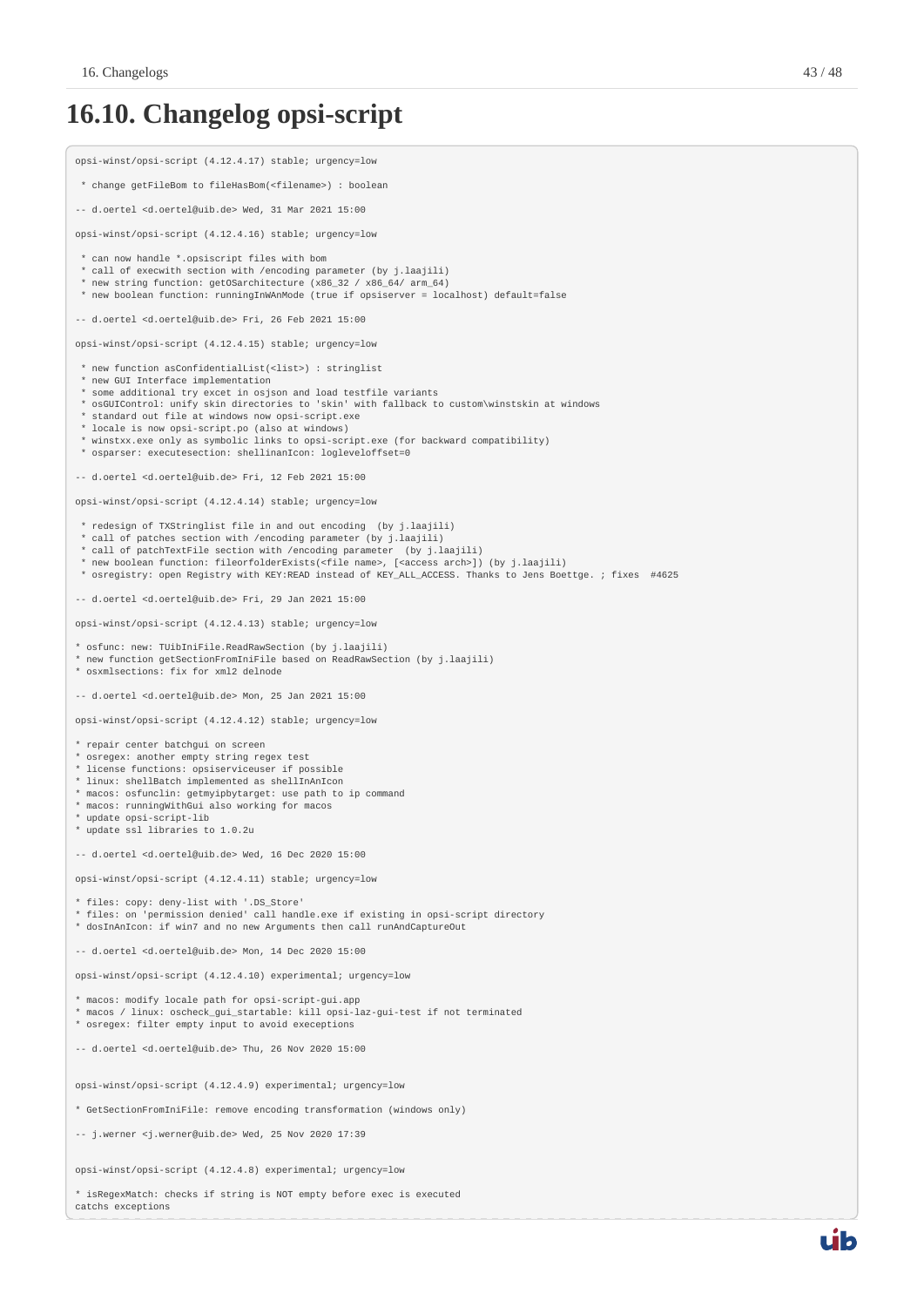

- \* oswebservice: avoid double /rpc in service url;
- \* osfunclin: better getProfilesDirListLin
- \* osparser: doTextpatch: Do not crash on not creatable files

uib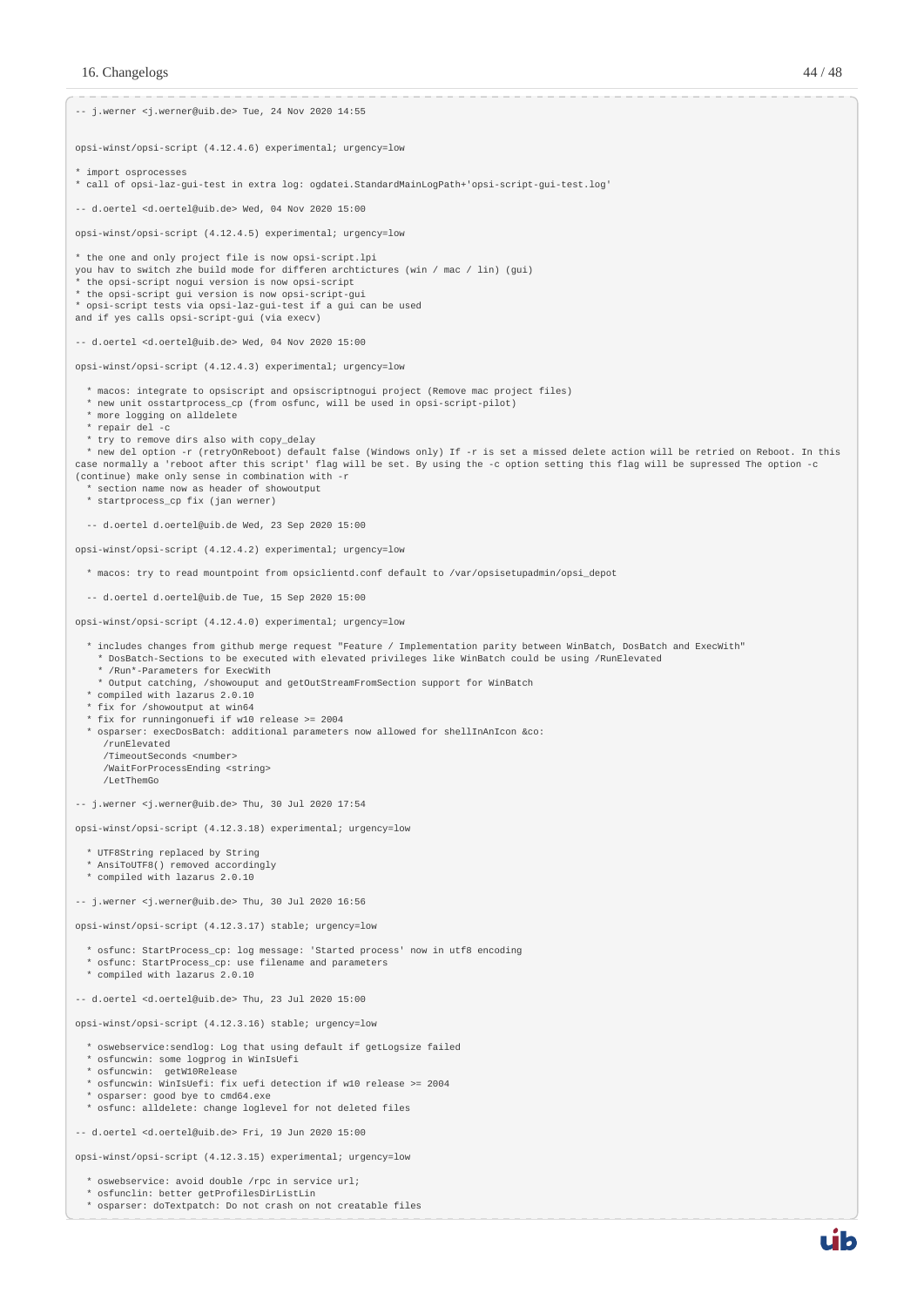#### 16. Changelogs 45 / 48

-- d.oertel <d.oertel@uib.de> Tue, 09 Jun 2020 15:00

\* osprocessess: ProcessIsRunning: more info in warning

opsi-winst/opsi-script (4.12.3.14) experimental; urgency=low

- \* osparser: new flag: cmd64checked to avoid repeated checks for cmd64.exe \* osmain: bool var runSilent used in cli parameter check and to call
- FBatchOberflaeche.setVisible(True/False);
- \* osbatchgui: start FBatchOberflaeche visible=false ; fixes #4485
- -- Detlef Oertel <d.oertel@uib.de> Thu, 04 Jun 2020:15:00:00 +0200

opsi-winst/opsi-script (4.12.3.13) experimental; urgency=low

- \* osmain: bootmode: now using opsiclientagentconf
- \* linux: osprocesses: ProcessIsRunning: look for exact match in 15 char shortcmd
- \* osfunclin: os\_shutdown()
- \* osmain: (linux) try to direct reboot or shutdown

-- Detlef Oertel <d.oertel@uib.de> thu, 12 Mar 2020:15:00:00 +0200

## <span id="page-47-0"></span>**16.11. Changelog opsi-linux-bootimage**

opsi-linux-bootimage (20210519-1) testing; urgency=low

- \* updated grubx64.efi with TFTP patch
- -- Mathias Radtke <m.radtke@uib.de> Wed, 19 May 2021 11:25:00 +0200

opsi-linux-bootimage (20210518-3) testing; urgency=low

- \* corrected error on patching grub.cfg
- -- Mathias Radtke <m.radtke@uib.de> Tue, 18, May 2021 12:17:00 +0200

opsi-linux-bootimage (20210518-2) testing; urgency=medium

- \* updating current grub.cfg to work with new grub
- -- Mathias Radtke <m.radtke@uib.de> Tue, 18, May 2021 10:19:00 +0200

opsi-linux-bootimage (20210518-1) testing; urgency=medium

- \* updated grub.cfg
- -- Mathias Radtke <m.radtke@uib.de> Tue, 18, May 2021 08:22:00 +0200

opsi-linux-bootimage (20210512-1) testing; urgency=medium

- \* updated python-opsi
- \* included new grub with higher blocksize
- -- Mathias Radtke <m.radtke@uib.de> Wed, 12 May 2021 14:15:00 +0100

opsi-linux-bootimage (20210426-1) testing; urgency=medium

- \* updated python opsi \* PATCHA\_IN provides more variables
- -- Mathias Radtke <m.radtke@uib.de> Mon, 26 Apr 2021 15:15:00 +0100

opsi-linux-bootimage (20210413-1) testing; urgency=medium

 \* updated python-opsi \* kernel 5.11.8

-- Mathias Radtke <m.radtke@uib.de> Tue, 13 Apr 2021 11:41:00 +0200

opsi-linux-bootimage (20210326-1) testing; urgency=medium

- \* updated python-opsi \* added rtc driver
- \* nvme-cli added
- -- Mathias Radtke <m.radtke@uib.de> Thu, 25 Mar 2021 12:21:00 +0100
- opsi-linux-bootimage (20210305-1) testing; urgency=medium
- \* kernel 5.10.20 \* using default resov.conf instead of systemd stub resolver
- -- Mathias Radtke <m.radtke@uib.de> Fri, 05 Mar 2021 14:23:27 +0100

opsi-linux-bootimage (20210209-1) testing; urgency=medium

\* kernel 5.10.14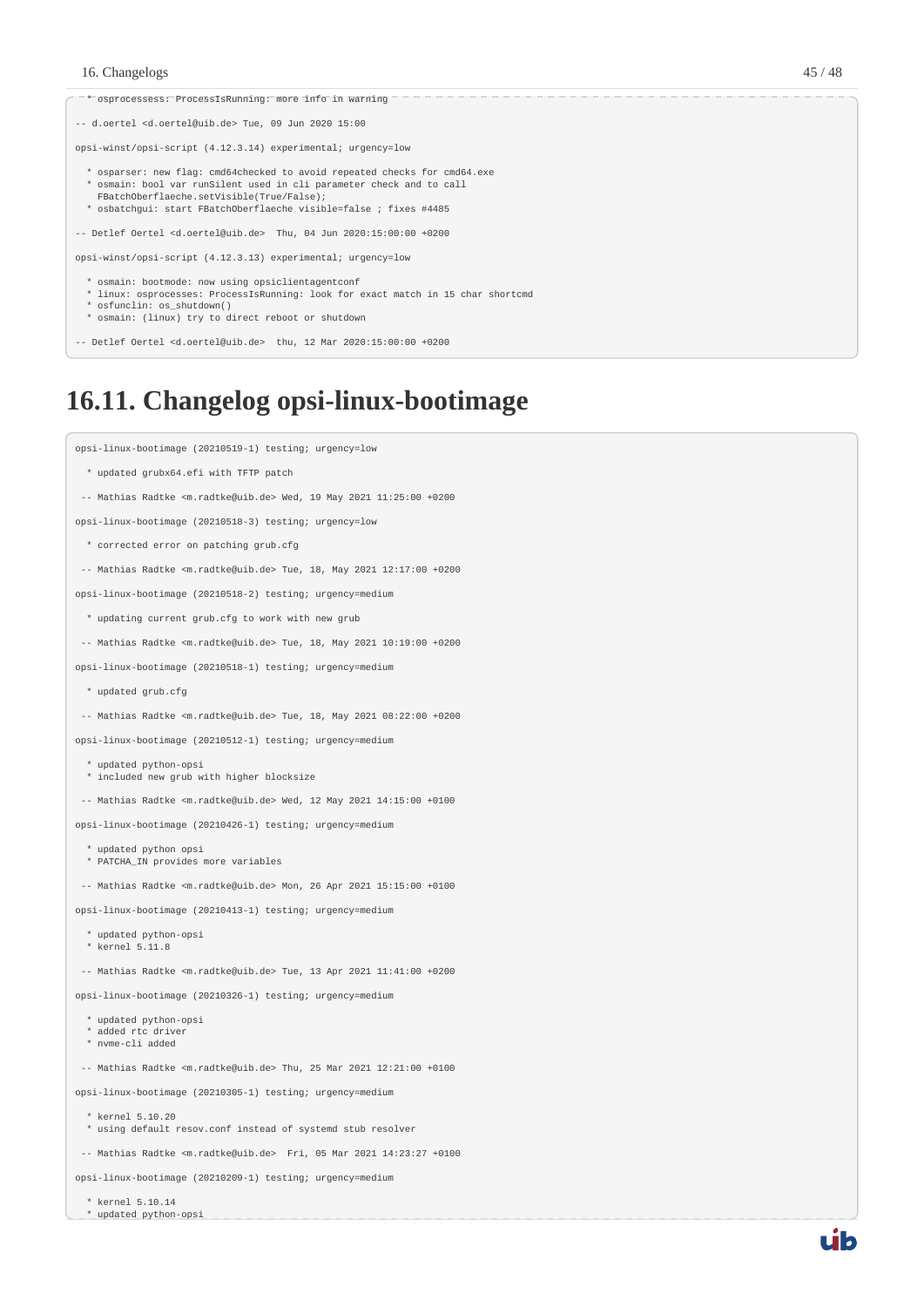\* patcha now support multi line replacement -- Mathias Radtke <m.radtke@uib.de> Tue, 09 Feb 2021 10:16:23 +0100 opsi-linux-bootimage (20210201-1) testing; urgency=medium \* no more sfdisk downgrades \* updated python-opsi -- Mathias Radtke <m.radtke@uib.de> Mon, 01 Feb 2021 10:30:45 +0100 opsi-linux-bootimage (20210119-1) testing; urgency=medium \* using WebDav when it is set in protocol -- Mathias Radtke <m.radtke@uib.de> Tue, 19 Jan 2021 09:30:40 +0100 opsi-linux-bootimage (20210118-1) testing; urgency=medium \* kernel 5.10.7 \* removed ntl\_nic from to be removed firmware -- Mathias Radtke <m.radtke@uib.de> Mon, 18 Jan 2021 09:52:07 +0100 opsi-linux-bootimage (20201120-1) testing; urgency=medium \* corrected build process \* corrected Microsoft Dock Patch -- Mathias Radtke <m.radtke@uib.de> Fri, 20 Nov 2020 14:26:35 +0100 opsi-linux-bootimage (20201118-1) testing; urgency=medium \* removed wifi related code -- Mathias Radtke <m.radtke@uib.de> Wed, 18 Nov 2020 14:27:58 +0100 opsi-linux-bootimage (20201106-1) testing; urgency=medium \* kernel 5.9.6 \* removed rngd \* fixed secureboot check -- Mathias Radtke <m.radtke@uib.de> Fri, 06 Nov 2020 10:35:06 +0100 opsi-linux-bootimage (20201007-1) testing; urgency=medium \* manually adding shred binary \* added pycryptodome \* kernel 5.8.13 -- Mathias Radtke <m.radtke@uib.de> Wed, 07 Oct 2020 08:34:14 +0200 opsi-linux-bootimage (20200915-1) testing; urgency=medium \* updated Microsoft surface dock patch -- Mathias Radtke <m.radtke@uib.de> Tue, 15 Sep 2020 10:05:27 +0200 opsi-linux-bootimage (20200908-1) testing; urgency=medium \* kernel 5.8.5 \* deativated lidswitch on closed notebooks -- Mathias Radtke <m.radtke@uib.de> Tue, 08 Sep 2020 15:34:30 +0200 opsi-linux-bootimage (20200827-2) testing; urgency=medium \* corrected opsi image startup on boot -- Mathias Radtke <m.radtke@uib.de> Thu, 27 Aug 2020 16:40:32 +0200 opsi-linux-bootimage (20200827-1) testing; urgency=medium \* added crypt to hidden imports in binary build process -- Mathias Radtke <m.radtke@uib.de> Wed, 26 Aug 2020 14:58:12 +0200 opsi-linux-bootimage (20200824-1) testing; urgency=medium \* postinst/spec: corrected usage of fileadmins group -- Mathias Radtke <m.radtke@uib.de> Mon, 24 Aug 2020 10:27:41 +0200 opsi-linux-bootimage (20200821-1) testing; urgency=medium \* pre/postinst: fixed error on non existing 32bit config files  $-$  Mathias Radtke  $\epsilon$ m radtke@uib.de> Fri, 21 Aug 2020 10:49:39 +0200 opsi-linux-bootimage (20200819-1) testing; urgency=medium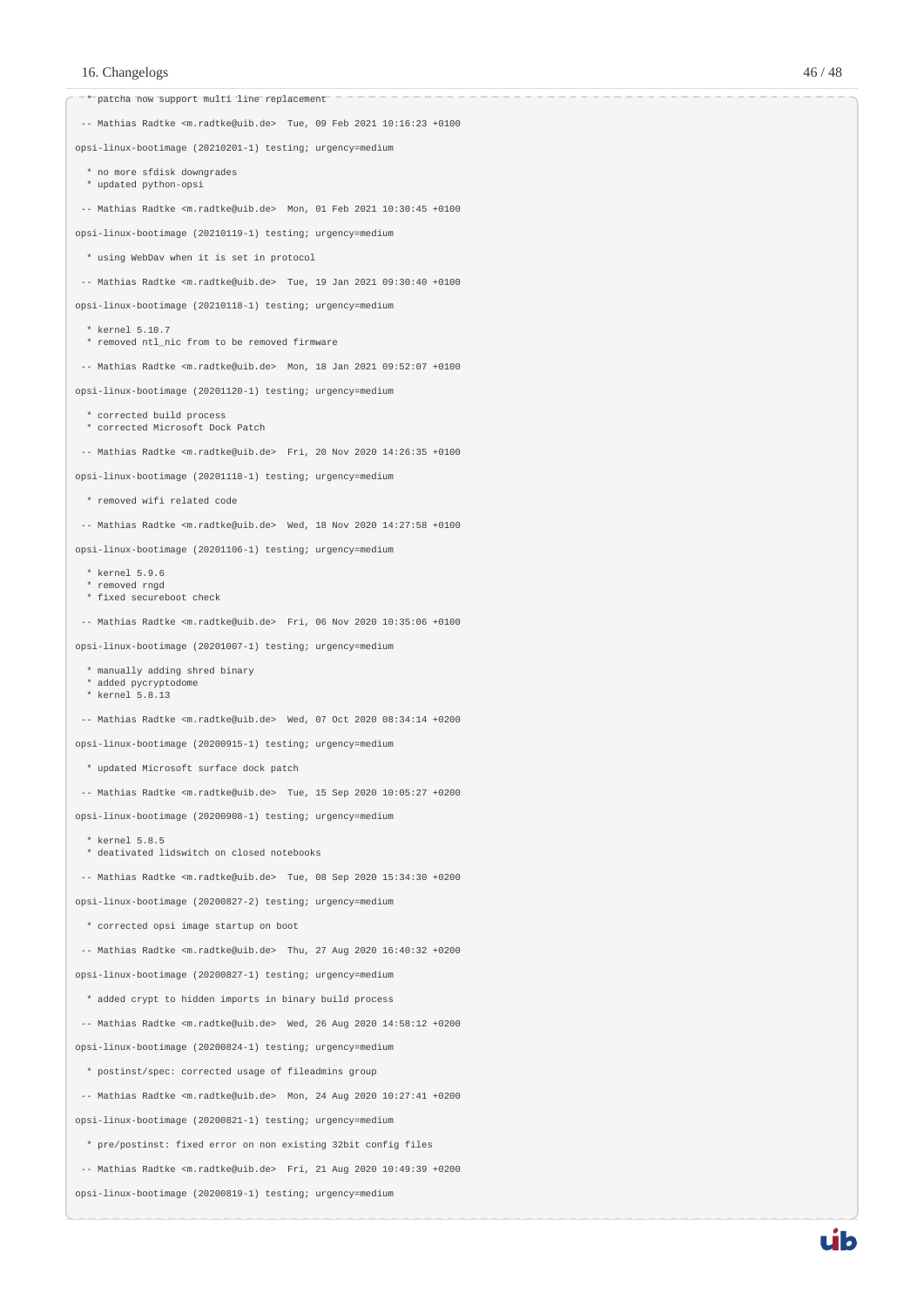-- Mathias Radtke <m.radtke@uib.de> Wed, 19 Aug 2020 14:20:12 +0200

opsi-linux-bootimage (20200818-3) testing; urgency=medium

\* spec: removed some leftover legacy stuff

\* pre/postinst: removed 32bit legacy stuff

-- Mathias Radtke <m.radtke@uib.de> Tue, 18 Aug 2020 13:19:56 +0200

opsi-linux-bootimage (20200818-2) testing; urgency=medium

\* spec: removed legacy 32bit files

-- Mathias Radtke <m.radtke@uib.de> Tue, 18 Aug 2020 11:27:10 +0200

opsi-linux-bootimage (20200818-1) testing; urgency=medium

\* fixed more errors due to non available 32bit bootimage

-- Mathias Radtke <m.radtke@uib.de> Tue, 18 Aug 2020 10:00:00 +0200

opsi-linux-bootimage (20200817-2) testing; urgency=medium

- \* fixed error in automated build process
- -- Mathias Radtke <m.radtke@uib.de> Mon, 17 Aug 2020 16:10:00 +0200

opsi-linux-bootimage (20200817-1) testing; urgency=medium

- 
- \* python3 \* ubuntu 20.04 as base
- -- Mathias Radtke <m.radtke@uib.de> Mon, 17 Aug 2020 14:08:07 +0200

opsi-linux-bootimage (20200814-1) testing; urgency=medium

\* opsi 4.2 modifications

-- Jan Schneider <j.schneider@uib.de> Fri, 14 Aug 2020 15:35:00 +0200

opsi-linux-bootimage (20200624-1) testing; urgency=medium

- \* added p7zip-full
- \* kernel 5.7.5
- -- Mathias Radtke <m.radtke@uib.de> Wed, 24 Jun 2020 09:32:50 +0200

opsi-linux-bootimage (20200506-1) testing; urgency=medium

- \* Ignoring clientconfig.depot.protocol = webdav; fallback to cifs \* when bootimage creates a new client which is in uefi mode, the uefi setting in opsi backend is added
- \* when bootimage creates a new client with manually added append parameters, those parameters are added to the clients opsi-linux-bootimage.append parameter
- \* grub.cfg now contains more entries for manually starting a client with specific append parameters

 $-$  Mathias Radtke  $\epsilon$ m radtke@uib.de> Wed, 06 May 2020 11:26:00 +0200

- opsi-linux-bootimage (20200416-1) testing; urgency=medium
	- \* kernel 5.6.4
	- \* rpm: corrected signed kernel linking error
- -- Mathias Radtke <m.radtke@uib.de> Thu, 16 Apr 2020 10:40:00 +0200

opsi-linux-bootimage (20200407-2) testing; urgency=medium

- rpm: corrected replacing directories on SLES/OpenSUSE\*
- -- Mathias Radtke <m.radtke@uib.de> Tue, 07 Apr 2020 16:28:00 +0200

opsi-linux-bootimage (20200407-1) testing; urgency=medium

- \* updated grub to 2.02+dfsg1-20
- \* updated grub regexp.mod
- \* added grub http.mod \* kernel 5.6.2
- -- Mathias Radtke <m.radtke@uib.de> Tue, 07 Apr 2020 11:57:00 +0200

opsi-linux-bootimage (20200205-1) testing; urgency=medium

\* intel lpss modules are now modular

-- Mathias Radtke <m.radtke@uib.de> Wed, 05 Feb 2020 16:00:52 +0100

opsi-linux-bootimage (20200203-1) testing; urgency=medium

\* kernel 5.4.15